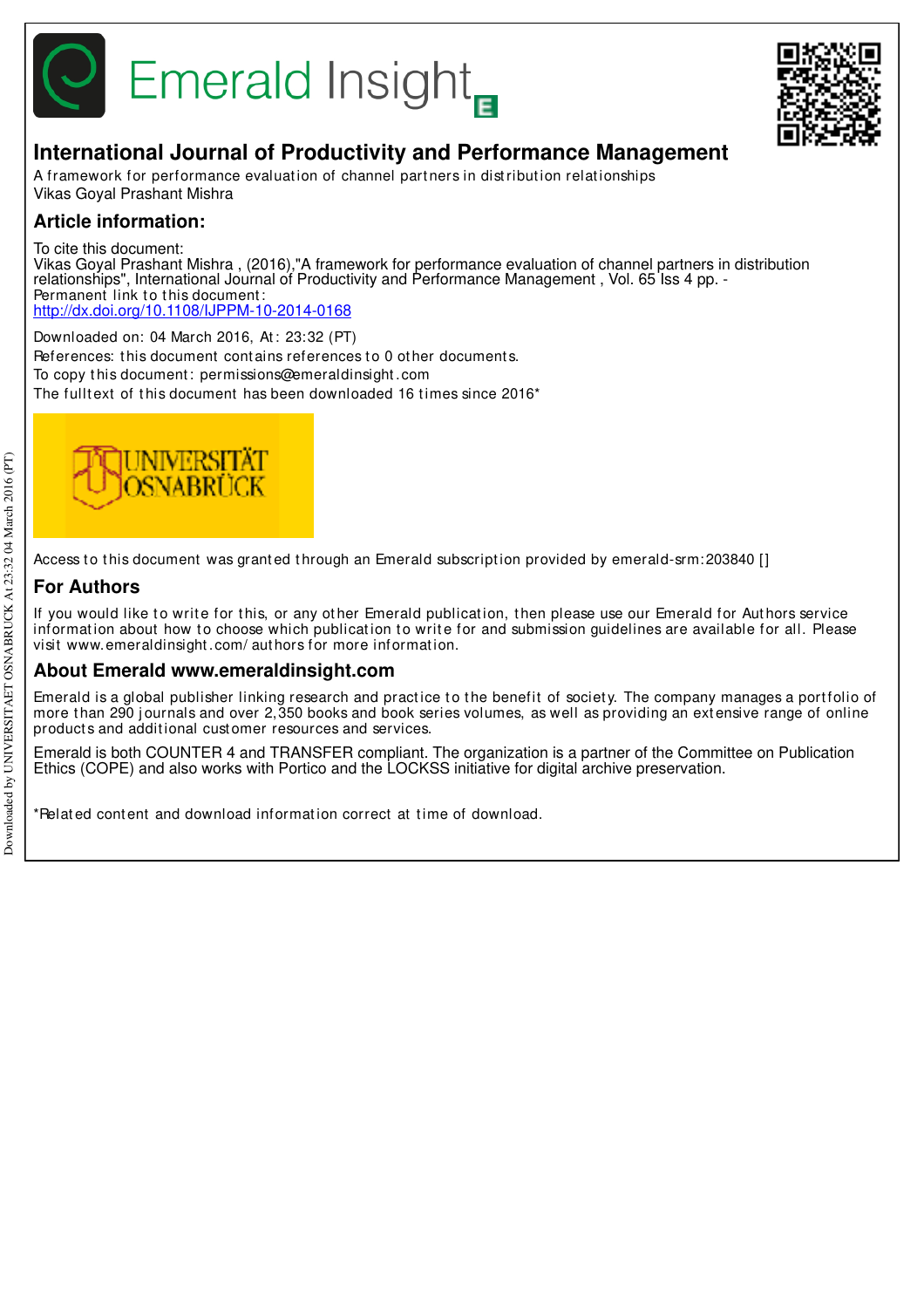# **A Framework for Performance Evaluation of Channel Partners in Distribution Relationships**

#### **Introduction**

In the management literature, organizational performance is an important construct which is defined as the degree of success in achieving organization's objectives (Gaski and Nevin, 1985; Olson et al., 2005). Highlighting the importance of the performance construct, Furrer et al., (2008) found that one third of the studies in the strategy management literature (last twenty six years) are centered on the performance construct. They also emphasized that accurate evaluation of performance is a crucial step towards enhancing and effectively managing organizational performance.

This research focuses on the performance evaluation of channel partners in distribution relationships. A channel partner is an independent firm that partners with a manufacturer or supplier to market and sell the manufacturer's products or services. Channel partners may be distributors, vendors, retailers, agents, value-added resellers (VARs) and other such organizations. Appropriate evaluation of channel partners' performance is critical for maintaining successful distribution relationships, for three primary reasons:

1) *Control and Communication:* the performance metrics that are used for evaluating channel partners, point towards the performance dimensions that are most valued by the focal firm. When used effectively, performance metrics can act as a successful control tool that can guide channel partners' resource (and efforts) allocation towards attainment of the firm's objectives (Waal and Kourtit, 2013; Celly and Frazier, 1996). Furthermore, suitable performance metrics can be used as an effective communication tool that the firm can use to reduce channel

This is a pre-print of a paper and is subject to change before publication. This pre-print is made available with the understanding that it will not be reproduced or stored in a retrieval system without the permission of Emerald Group Publishing Limited.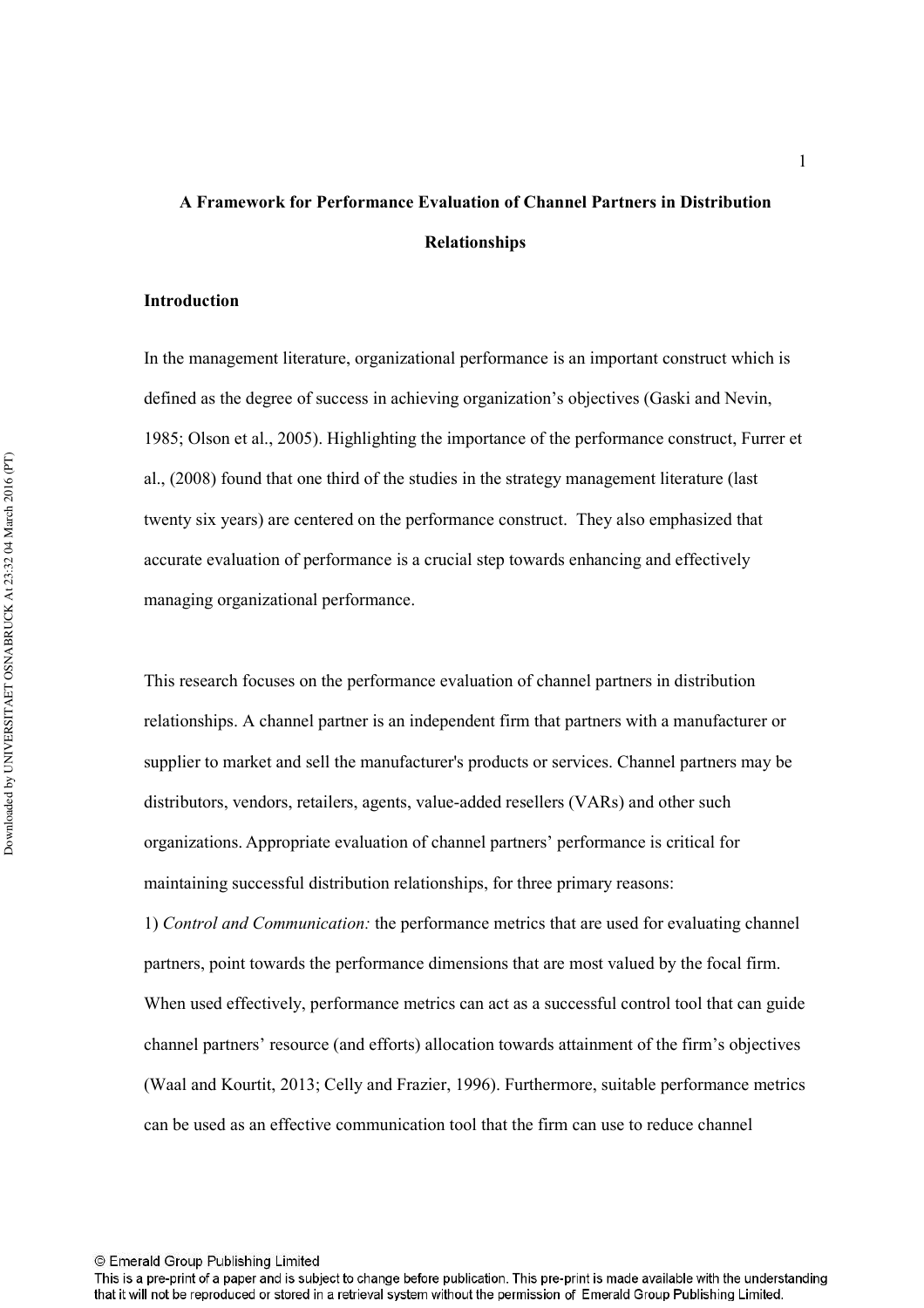partners' perceived 'goal ambiguity', thereby enhancing overall channel performance (Chun and Rainey, 2005).

2) *Improvement*: An appropriate performance evaluation system will also help the firms in identifying the channel partners that truly contribute towards their overall success. This can help in building a strong and sustainable network of channel partners that can ensure longterm success of the firm (Melnyk et al., 2004), and

(3) *Motivation:* appropriate evaluation of channel partners' performance can assist in equitable distribution of rewards, thereby enhancing the perceived 'distributive justice' in the distribution channel relationship (Deutsch, 1975; Forsyth, 2014). This will provide a positive inducement to the performing channel partners and keep them positively motivated for future performance (Cohen-Charash and Spector, 2001; Karriker and Williams, 2009).

Firms can evaluate the channel partners' performance through various metrics, covering multiple performance dimensions (Mouchamps, 2014). It is argued that the choice of appropriate performance metrics for evaluating channel partners is central to maintaining successful distribution relationships (Waal and Kourtit, 2013; Kumar et al., 1992). Although distribution literature acknowledges that channel partner's performance is a multidimensional construct (Richard et. al., 2008; Matsuno and Mentzer, 2000), it provides no clear framework or guidelines that can indicate what those key performance dimensions are. For example, the channel partner's performance has been evaluated through multiple measures ranging from behavioral measures, such as esprit de corps, cooperation, and commitment (Shoham et al., 2008) to operations measures, such as inventory control and inventory cost (Chang, 2009), and accounting and financial measures, such as ROI, percentage growth, market share, sales revenue, and profit margins (Chang and Wang, 2008; Lumpkin and Dess, 1996). Furthermore, the channel partner's performance has been classified into various types, such as strategic,

This is a pre-print of a paper and is subject to change before publication. This pre-print is made available with the understanding that it will not be reproduced or stored in a retrieval system without the permission of Emerald Group Publishing Limited.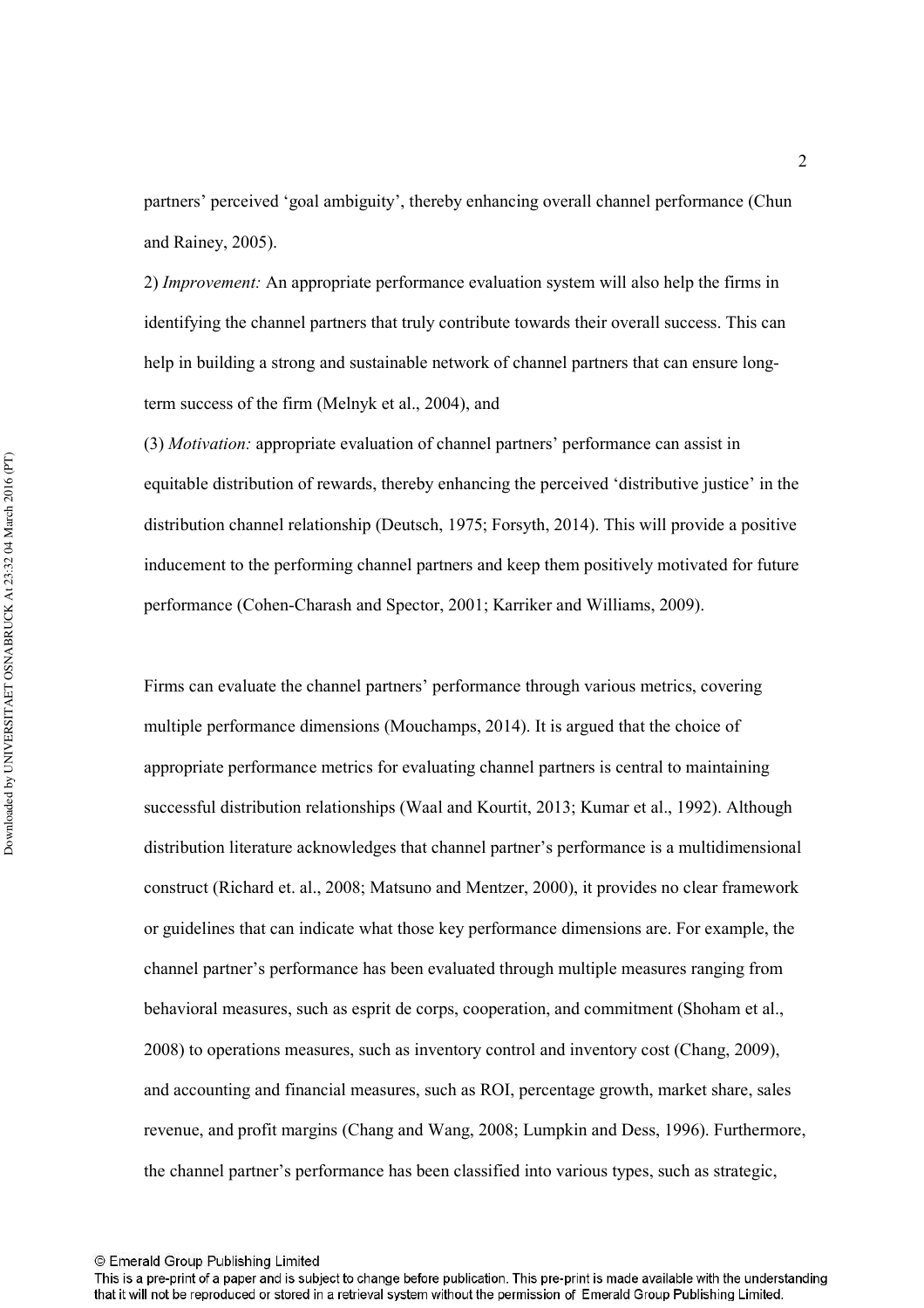selling and economic performance (Bello and Gilliland, 1997), tactical performance (Lubieniecki and Desrocher, 2003), subjective and objective performance (Ambler and Kokkinaki, 1997).

Although previous research provides valuable insights into various metrics for evaluating the channel partner's performance it fails to provide a framework to assist in a structured analysis of the channel partner's performance. The literature proposes a large number of measures for performance evaluation of channel partners that can not only overwhelm managers (Teeratansirikool et al., 2013) but also paralyses their choice while selecting appropriate performance measures (Clark, 1999; Melnyk et al., 2004). Consequently, the performance measures that are more 'available' to the channel managers (for example profitability, sales volume, sales growth, ROI, market share, etc.) often get over emphasized in the performance evaluation of channel partners (Heide and John, 1988; Spriggs, 1994). For example, sales volume has been traditionally considered as the single most important factor in evaluating and monitoring channel partners' performance (Anderson and Oliver, 1987) to the neglect of other relevant dimensions of performance, such as customer relationship efforts, managerial resources and skills, and cooperation and compliance offered by channel partners (Penna, 2011). Financial performance measures are commonly used because perhaps these measures are also simple to understand and easy to use (Anderson and Oliver, 1987). Performance evaluation of channel partner through "financial output measures" alone is not only simplistic but also incomplete (Cooper and Slagmulder, 2004; Jaworski, 1988) that can lead to lopsided performance of channel partners on the emphasized measures at the cost of performance on other dimensions which may be essential for realizing firms' varying business objectives and strategy (Teeratansirikool et al., 2013; Langfield-Smith, 2007).

This is a pre-print of a paper and is subject to change before publication. This pre-print is made available with the understanding that it will not be reproduced or stored in a retrieval system without the permission of Emerald Group Publishing Limited.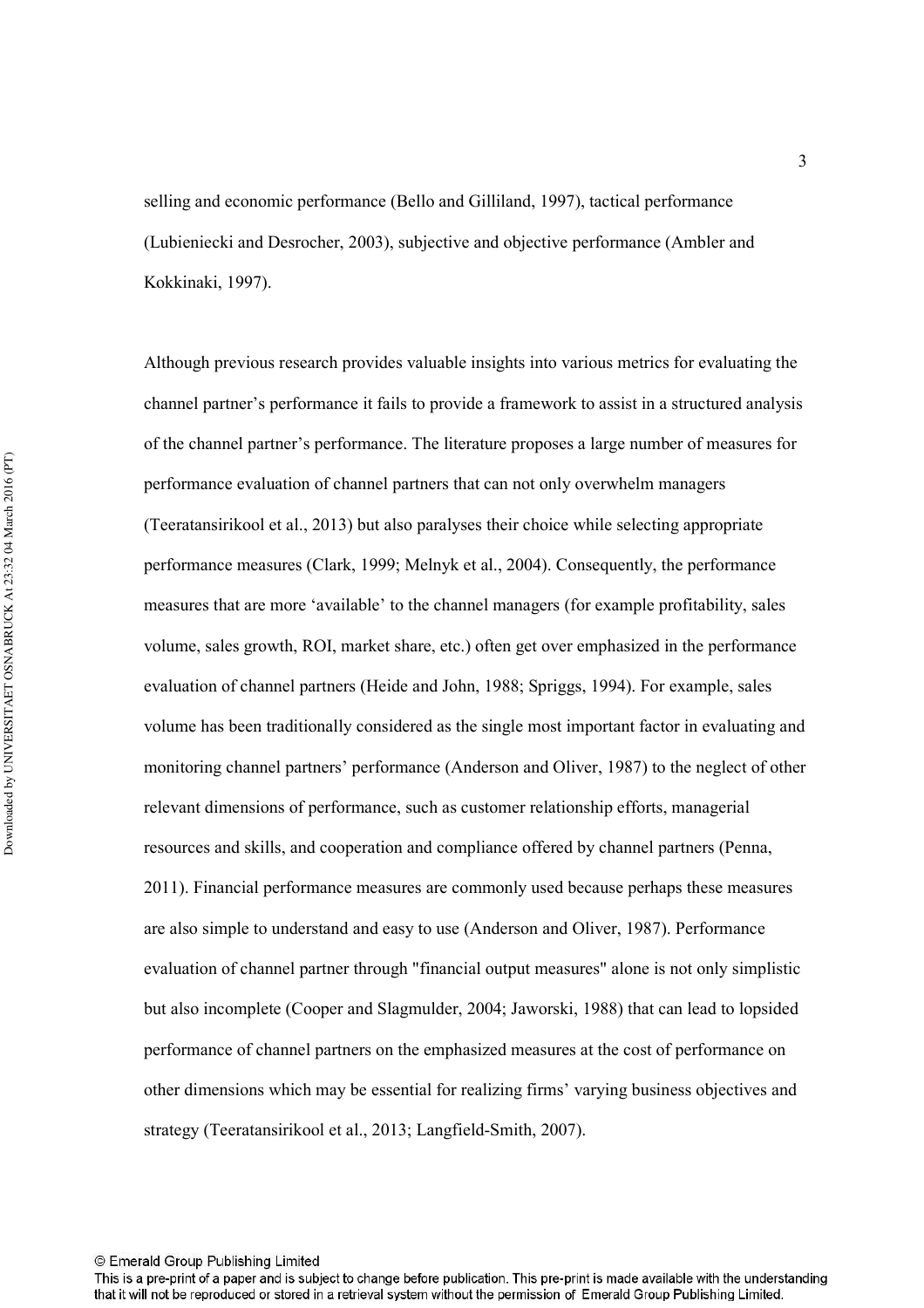In our review of the literature, we found that the research on appropriate performance evaluation of channel partners is rather limited (Choong, 2014). As a primary research gap, a conceptual or theoretical framework that can indicate relevant dimensions of channel partners' performance is missing in the literature. Therefore, the key purpose of this article is to contribute towards a better understanding of performance evaluation of channel partners in distribution relationships. In this research, we contribute to performance management literature by, (1) developing a conceptual framework for performance evaluation of channel partners based on theoretical support from salesforce control and distribution channel literature, (2) identifying and describing key dimensions of downstream channel partner's performance, (3) developing a measurement scale for measuring the identified dimensions of channel partner's performance. The proposed framework provides a suitable means for operationalizing future empirical research in the area and generate deeper insights. The valid and reliable measures of performance dimensions further contribute to the legitimacy and development of the research in performance evaluation of downstream channel partners and other external partners in general.

We organize the remainder of this article as follows: In the next section, we review the literature on organizational performance and conceptualize the construct of channel partners' performance. Next, we review the literature on control systems and develop a conceptual framework for performance evaluation of channel partners. We identify and describe three primary dimensions, i.e. output, activity, and capability dimensions of channel partner's performance. The corresponding scale for the three dimensions is developed next. The evidence for the dimensionality, reliability and validity of the proposed scale is presented in the subsequent section. We conclude this article with a discussion on the limitations and the theoretical and practical implications of the proposed framework.

This is a pre-print of a paper and is subject to change before publication. This pre-print is made available with the understanding that it will not be reproduced or stored in a retrieval system without the permission of Emerald Group Publishing Limited.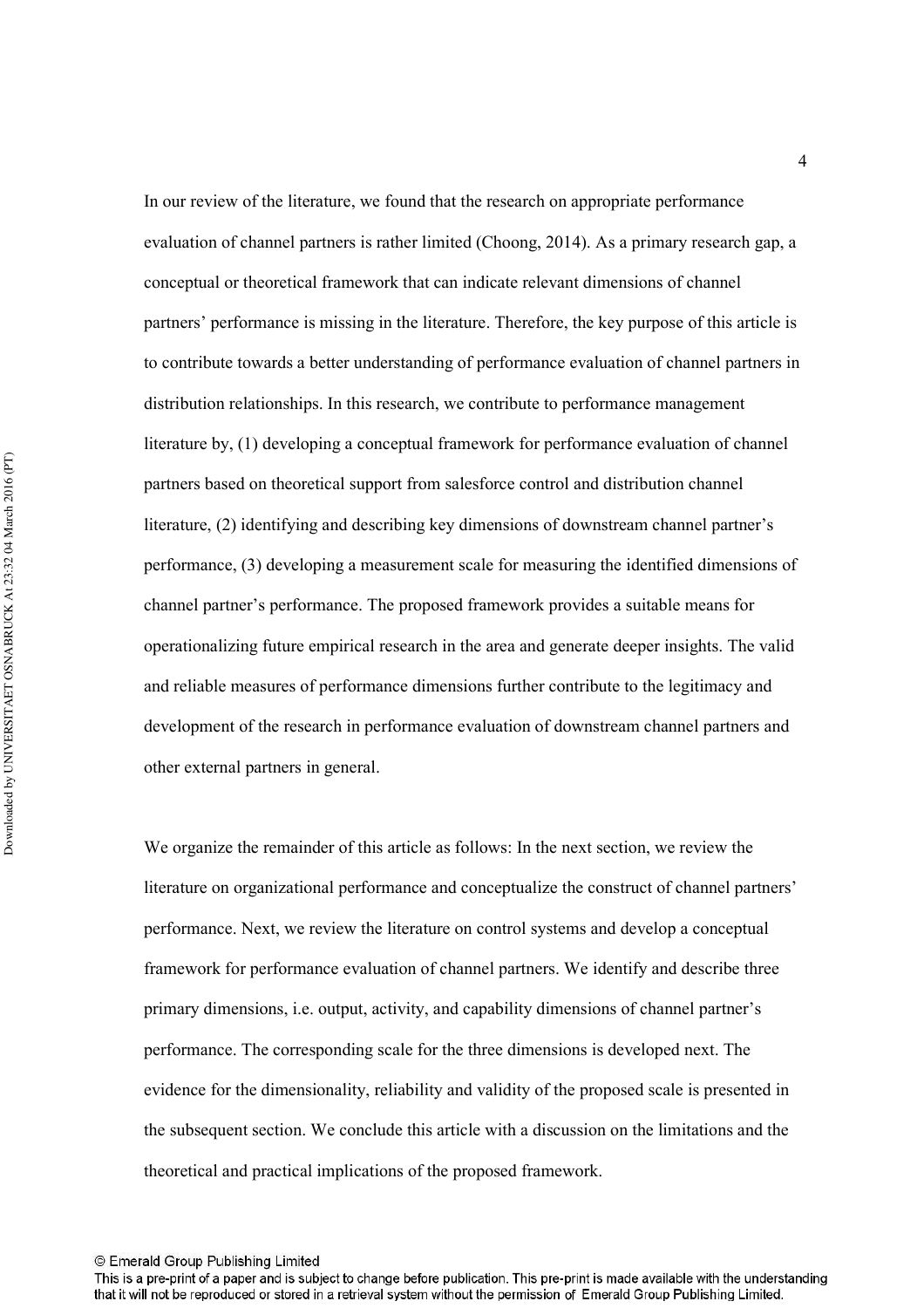#### **Conceptualization of Channel Partners' Performance**

Performance is an important construct in the management literature (Boulding and Staelin, 1995; Furrer et al., 2008) that helps in measuring organizational progress and achieving their business objectives (Mouchamps, 2014). Previous research in the management literature adopted distinct conceptual approaches to performance evaluation. However, the basis for the choice of performance measures is often defined ambiguously (Boulding and Staelin, 1995; Styles, 1998). For example, literature in organization theory posited *effectiveness* (degree to which the desired organizational goals are achieved), *efficiency* (the ratio of organizational resource inputs consumed to produce goal outcomes) and *adaptability* (how the business responds to the changing conditions and opportunities in the environment) as three dimensions of performance (Vorhies and Morgan, 2003; Walker and Ruekert, 1987). However, the guidelines on appropriate use of these dimensions are unclear. For example, it is indicated that these dimensions may not converge and firms may need to make trade-off decisions in emphasizing individual dimensions in performance evaluation (Morgan et al., 2002).

Supply chain management literature proposes discrete choice analysis (DCA) to evaluate suppliers and develop long-term relationships with them. DCA is used to assess the relative weights that a firm must place on various measures of suppliers' performance, i.e. price, quality, delivery, flexibility, and other value-added features while evaluating them (Kumar, Clemens, and Keller, 2014). Although the DCA model indicates various performance measures, it fails to identify the broad dimensions of a supplier's overall evaluation.

This is a pre-print of a paper and is subject to change before publication. This pre-print is made available with the understanding that it will not be reproduced or stored in a retrieval system without the permission of Emerald Group Publishing Limited.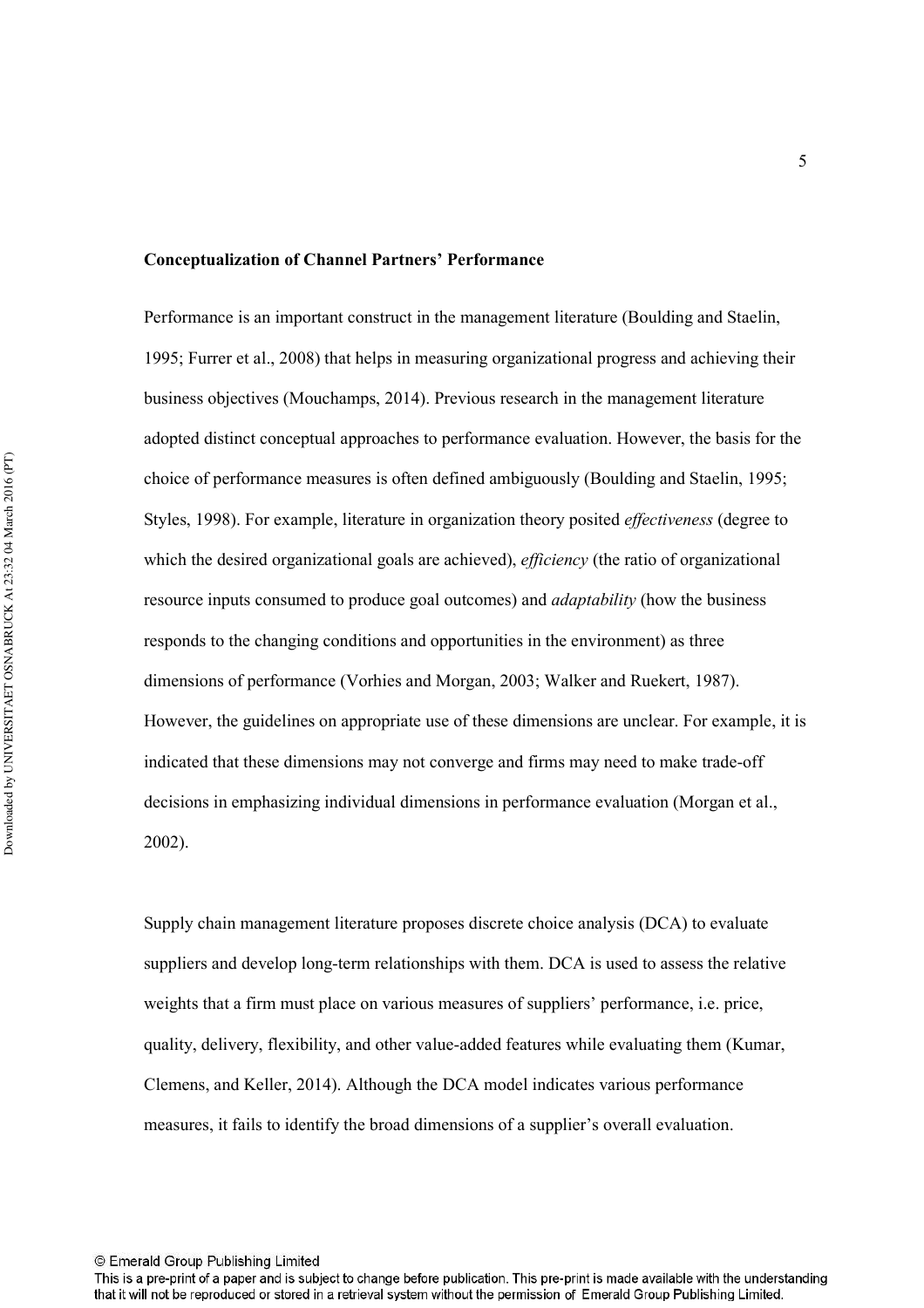The organizational stakeholder model in strategy literature suggests that channel partners would exist if they can create enough value and acceptable outcomes for the primary stakeholder, i.e. the focal firm (Sirgy, 2002). The firm would evaluate the performance of its channel partners based on how well they help the firm in meeting its specific goals. However, the appropriateness of performance measures will depend on whether the firm is focused on short or long term goals (Walker and Ruekert, 1987). Appropriateness of performance measures may also depend on a firm's changing goals across time and different markets that a firm may target (Kaplan and Norton, 1992; Melnyk et al., 2004). Unfortunately, the stakeholder model does not account for varying goals of the stakeholders in performance evaluation and, therefore, is constrained (Atkinson et. al., 1997).

Broadly, three conceptual approaches are identified in the management literature for defining performance (1) 'process approach', that defines performance in terms of the behavior of organizational participants (Joshi, 2009; Kabadayi et al. 2007), (2) 'systems resource approach', that defines performance in terms of a firm's ability to secure scarce and valued resources (Yuchtman and Seashore, 1967; Kroeger and Weber, 2014; Amirkhanyan et al., 2014) and, (3) 'goal approach', that defines performance in terms of the degree to which an organization achieves its goals (Etzioni, 1964; Jung, 2011). The 'goal approach' posits that firms pursue ultimate and identifiable goals, and the extent of "success" can be defined by the proximity of achievement of those goals (Etzioni, 1964).

In the context of distribution channels, firms develop and maintain channel relationships in order to achieve their organizational goals. Therefore, adopting the 'goal approach' a channel partner's performance can be evaluated by the degree to which a channel relationship contributes towards fulfillment of the firm's organizational goals (Gaski and Nevin, 1985).

6

<sup>©</sup> Emerald Group Publishing Limited

This is a pre-print of a paper and is subject to change before publication. This pre-print is made available with the understanding that it will not be reproduced or stored in a retrieval system without the permission of Emerald Group Publishing Limited.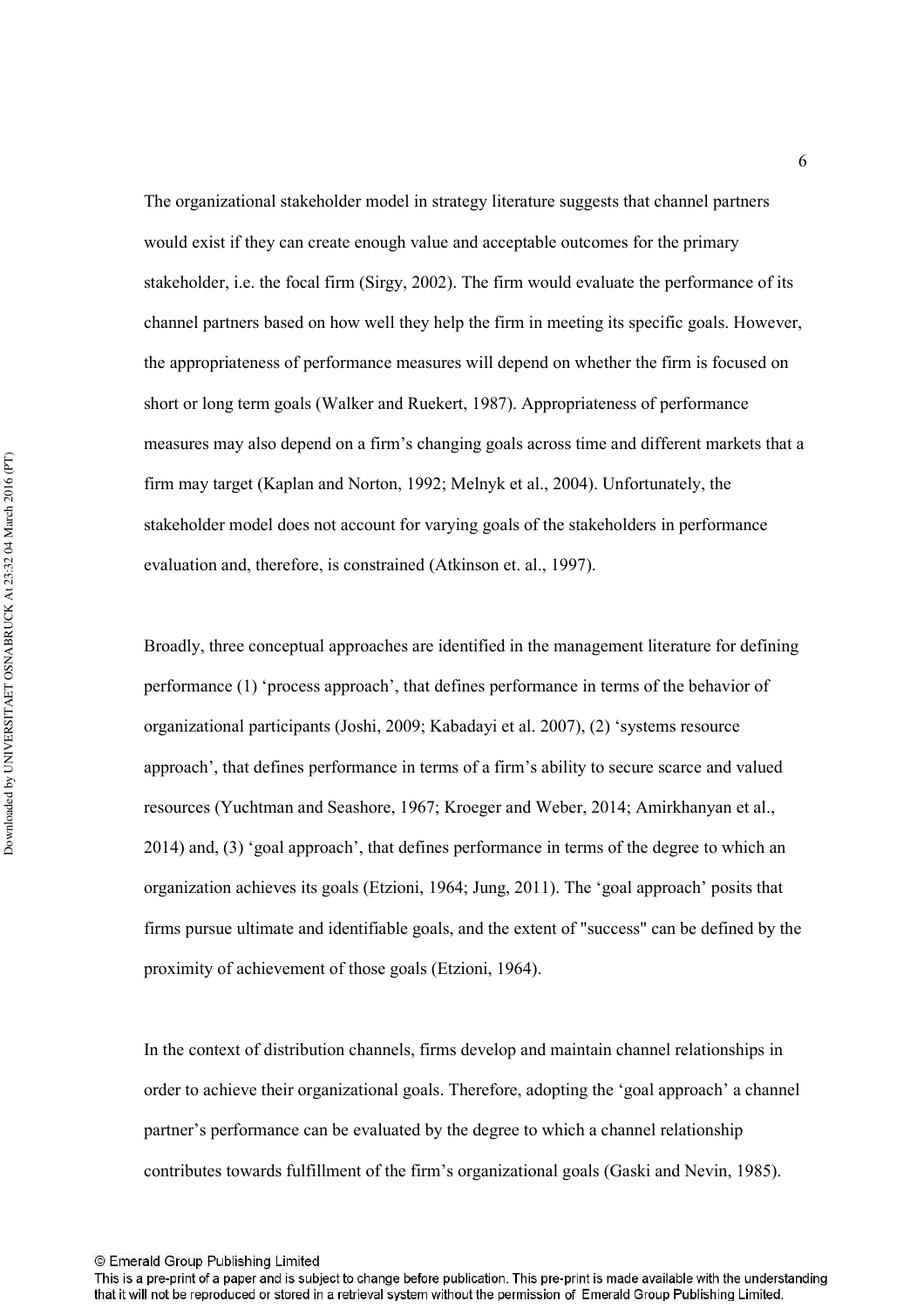Alternatively, channel partners' performance "should be viewed in the context of the firm's objectives" (Olson et al., 2005, p.55). For example, Chang and Wang (2008) conceptualized channel performance as the 'net result' of the interactions between the firm and the channel partner, i.e. the net contributions made by the channel partners towards achievement of the firm's objectives.

#### **Measurement of Channel partner's Performance**

Appropriate evaluation of channel partners' performance is critical for successful distribution channel relationships (Celly and Frazier, 1996; Chang and Wang, 2008). The choice of performance metrics signals the relative weight that the firm places on different dimensions of the channel partner's performance (Celly and Frazier, 1996). In doing so, firms can achieve an overall control on their channel partners' activities and direct them to achieve the firm's overall goals (Snell, 1992). This is consistent with agency theory, which suggests that the 'principal' uses the performance metrics to 'tell the agent what to do' (Baker, 1992). Furthermore, the performance metrics can help firms in identifying and rewarding equitably the contributing channel partners so that it can motivate their future performance and help the firm in maintaining successful channel relationships. However, in order to use effectively the performance evaluation process for developing successful channel relationships and steering the channel partner's efforts towards the achievement of its goals and objectives, a firm must have a clear understanding of the broad dimensions of its channel partners' performance.

> \*\*\*\*\*\*\*\*\*\*\*\*\*\*\*\*\*\*\*\*\*\*\*\*\*\*\*\*\*\*\*\*\*\*\* **Insert Table – 1 about here !!!!!!!!!!!!!!!!!!!!!!!!!!!!!!!!!!!!!!-**

© Emerald Group Publishing Limited

This is a pre-print of a paper and is subject to change before publication. This pre-print is made available with the understanding that it will not be reproduced or stored in a retrieval system without the permission of Emerald Group Publishing Limited.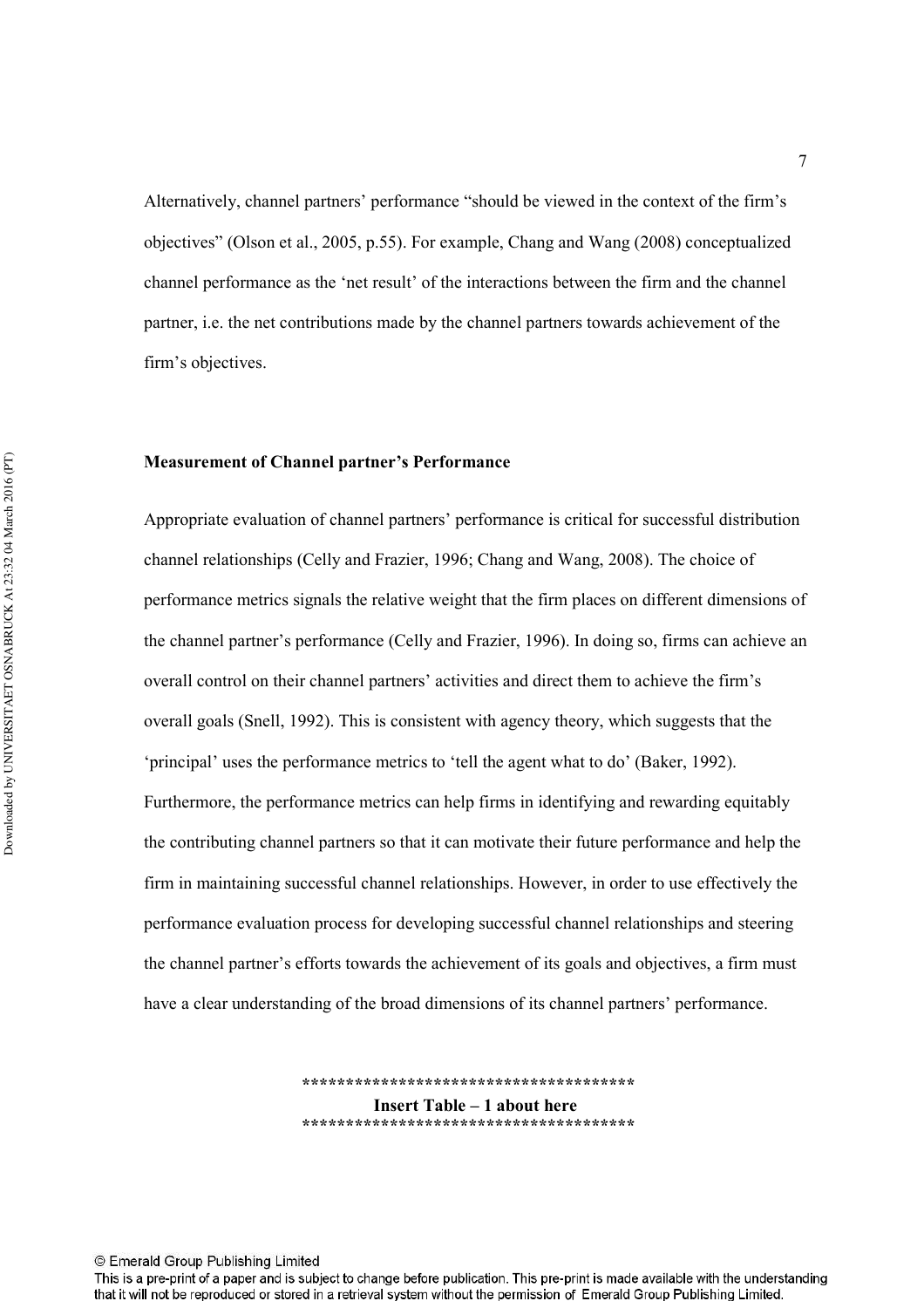Although previous studies provide a large number of performance metrics for evaluating channel partners' (Table-1), there is no clarity on the underlying dimensions of channel partner's performance. While these studies provide valuable insights based on varied theoretical perspectives and organizational contexts, they also result in an unnecessary proliferation of performance metrics. This is managerially problematic and constrains heavily the managerial choice of suitable performance metrics for evaluating channel partners (Clark, 1999). An analysis of the previous studies indicates the following limitations: Firstly, the performance metrics used in many of the earlier channel studies are restricted narrowly to their specific research context which limits their applicability to other channel contexts (Boulding and Staelin, 1995; Styles, 1998). Secondly, performance evaluation in most of these channel studies was based on an observational or a measurement level rather than on a theoretical level (Kumar et al., 1992). This indicates that the choice of performance measures is primarily driven by the 'availability' of data (Boulding and Staelin, 1995; Styles, 1998) rather than any theoretical underpinnings (Spriggs, 1994).

> **!!!!!!!!!!!!!!!!!!!!!!!!!!!!!!!!!!!!!!-Insert Table – 2 about here \*\*\*\*\*\*\*\*\*\*\*\*\*\*\*\*\*\*\*\*\*\*\*\*\*\*\*\*\*\*\*\*\*\*\*\***

As a result, more 'observable' financial performance measures (for examples, profitability, sales volume, sales growth, ROI, market share, etc.) are generally emphasized in performance evaluations of channel partners (Heide and John, 1988; Spriggs, 1994) in spite of being touted as 'incomplete' in performance evaluation (Jaworski, 1988). Ouchi (1979, p. 839) asserted that "there is no accounting measurement which fully captures the underlying performance … since many of the dimensions of performance defy measurement". Financial performance measures are commonly used in distribution channel studies, perhaps because these measures are simple to understand and easily available (Anderson and Oliver, 1987).

8

<sup>©</sup> Emerald Group Publishing Limited

This is a pre-print of a paper and is subject to change before publication. This pre-print is made available with the understanding that it will not be reproduced or stored in a retrieval system without the permission of Emerald Group Publishing Limited.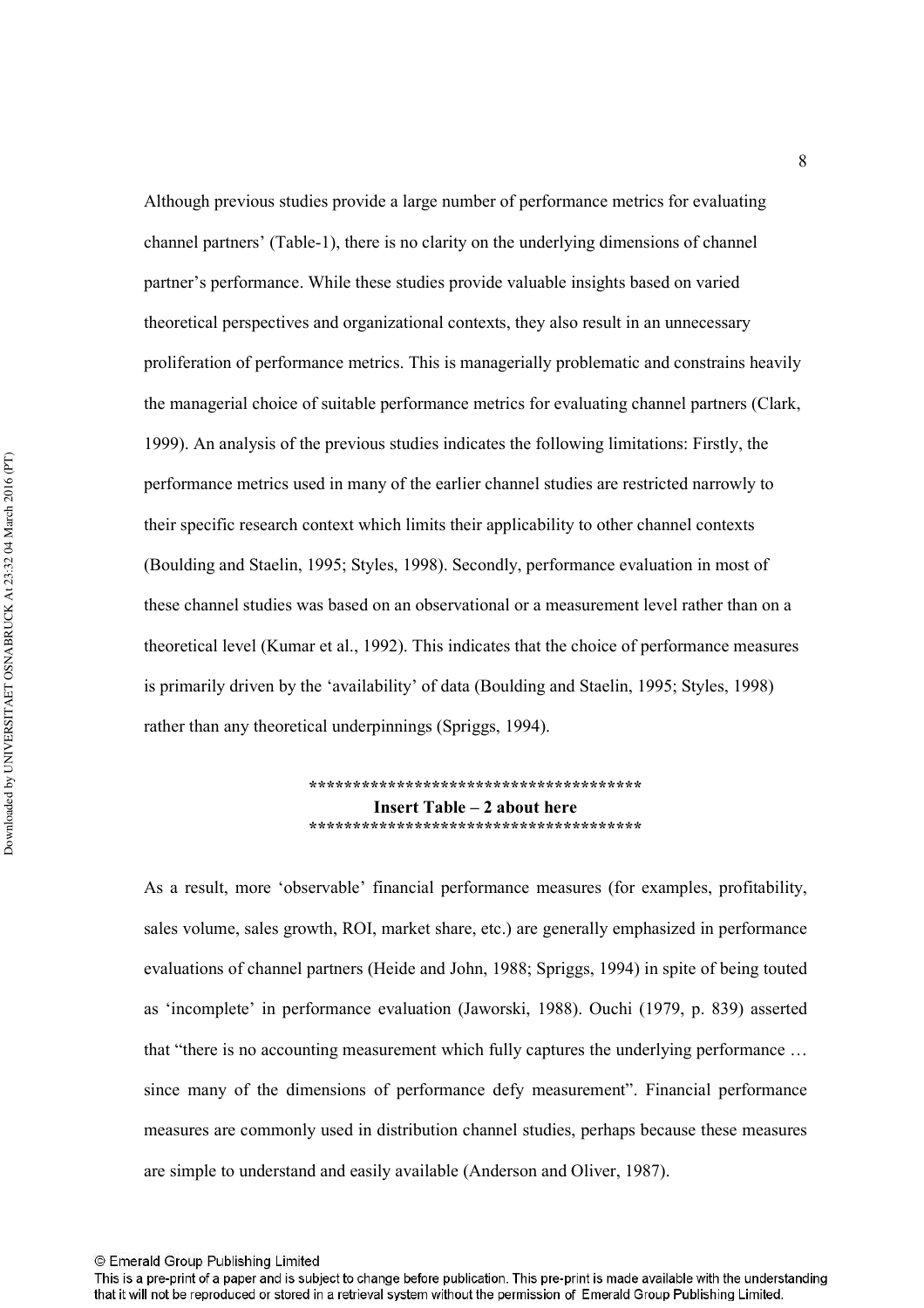In the absence of a conceptual framework for evaluation of channel partners' performance, managers often rely almost exclusively on the most easily available performance measures, i.e. financial measures (such as profit, sales, ROI) while neglecting other relevant dimensions of performance, such as dealer cooperation, information sharing, initiatives taken, promotional effort, dealer loyalty etc. This leads to an inaccurate and incomplete performance evaluation, wherein a specific dimension of performance (generally, financial performance) is overemphasized and is presumed to be the only dimension for channel partner's performance evaluation. Evaluation of performance based on limited dimensions while failing to recognize other relevant dimensions is a serious drawback (Kumar et al., 1992). Therefore, it is argued that there is a pressing need for a comprehensive framework for performance measures with better reliability (Clark, 1999; Mouchamps, 2014).

Spriggs (1994, p. 328) states that "literature lacks a comprehensive understanding of the dealer performance construct as well as valid scales for performance measurement". Unfortunately, a conceptual framework that can organize various performance measures under meaningful categories is missing in the performance management literature (Melnyk et al., 2004). Amongst the few notable studies that target performance evaluation, Clark (1999) highlighted three broad trends in marketing performance measures, i.e. 1) movement from financial to non-financial output performance measures,  $2$ ) expansion from measuring only outputs to measuring inputs as well for performance evaluation, and 3) the evolution from one-dimensional to multidimensional measures of performance. Melnyk et al., (2004) stressed the importance and the need for more research on performance metrics with a view to develop robust frameworks for performance measurement to deal with the 'metrics maze'.

This is a pre-print of a paper and is subject to change before publication. This pre-print is made available with the understanding that it will not be reproduced or stored in a retrieval system without the permission of Emerald Group Publishing Limited.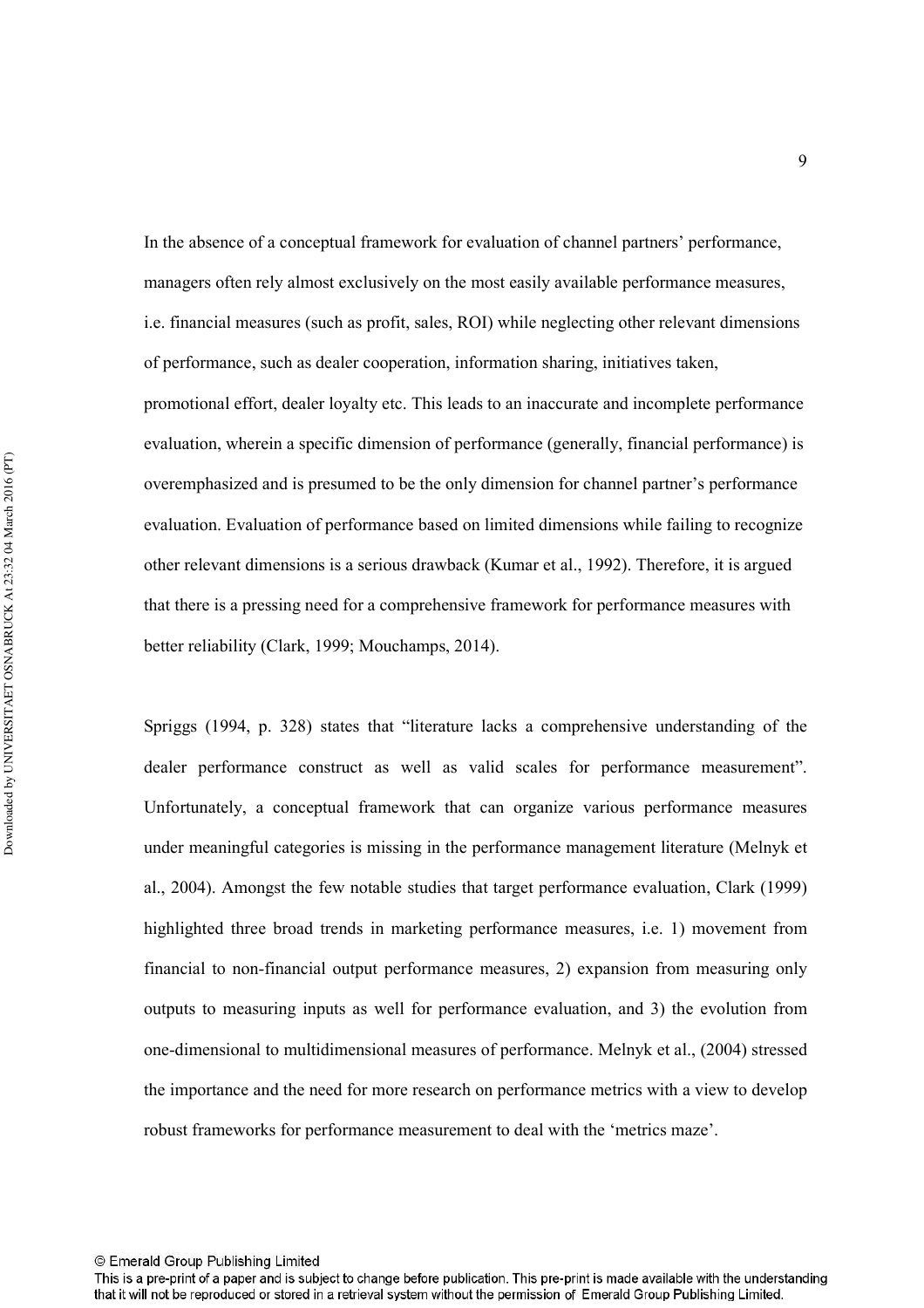To address this gap in performance measurement literature, we focus this research on developing a conceptual framework for performance evaluation of channel partners in distribution channel relationships. We discuss various dimensions of the channel partners' performance and propose a three-dimensional framework for their performance evaluation.

#### **Dimensions of Channel Partners' Performance**

The construct of performance is fairly rich and complex to be completely captured by a single item or limited domains of performance measures (Richard et. al., 2008, Matsuno and Mentzer, 2000, Bello and Gilliland, 1997). Clark (1999, p. 720) asserted that "a multidimensional model of performance is likely to be more "true" in that it will capture multiple facets of performance than any single dimension can". Limiting the evaluation of performance to outcomes only or to a single item or measure, would fail to capture many important facets of performance (Madsen, 1987). Acceptance of the 'Balanced Score Card' (Kaplan and Norton, 1992) and the 'Performance Prism' (Neely, 2004) in the management literature further indicates the multidimensionality of the performance construct. Multidimensionality of the performance construct presents the challenge of choosing the most appropriate set of metrics to best capture performance. Unfortunately, there is little consensus in performance literature on "which dimensions of success to include and how to set about measuring these dimensions" (Hart, 1993, p. 24).

We draw on the literature in management control systems to identify relevant dimensions of channel partners' performance and to develop a conceptual framework for performance evaluation in distribution channel relationships (Anderson and Oliver, 1987; Bergen et al., 1992; Eisenhardt, 1989). Control systems are fundamental to intra-organizational coordination

This is a pre-print of a paper and is subject to change before publication. This pre-print is made available with the understanding that it will not be reproduced or stored in a retrieval system without the permission of Emerald Group Publishing Limited.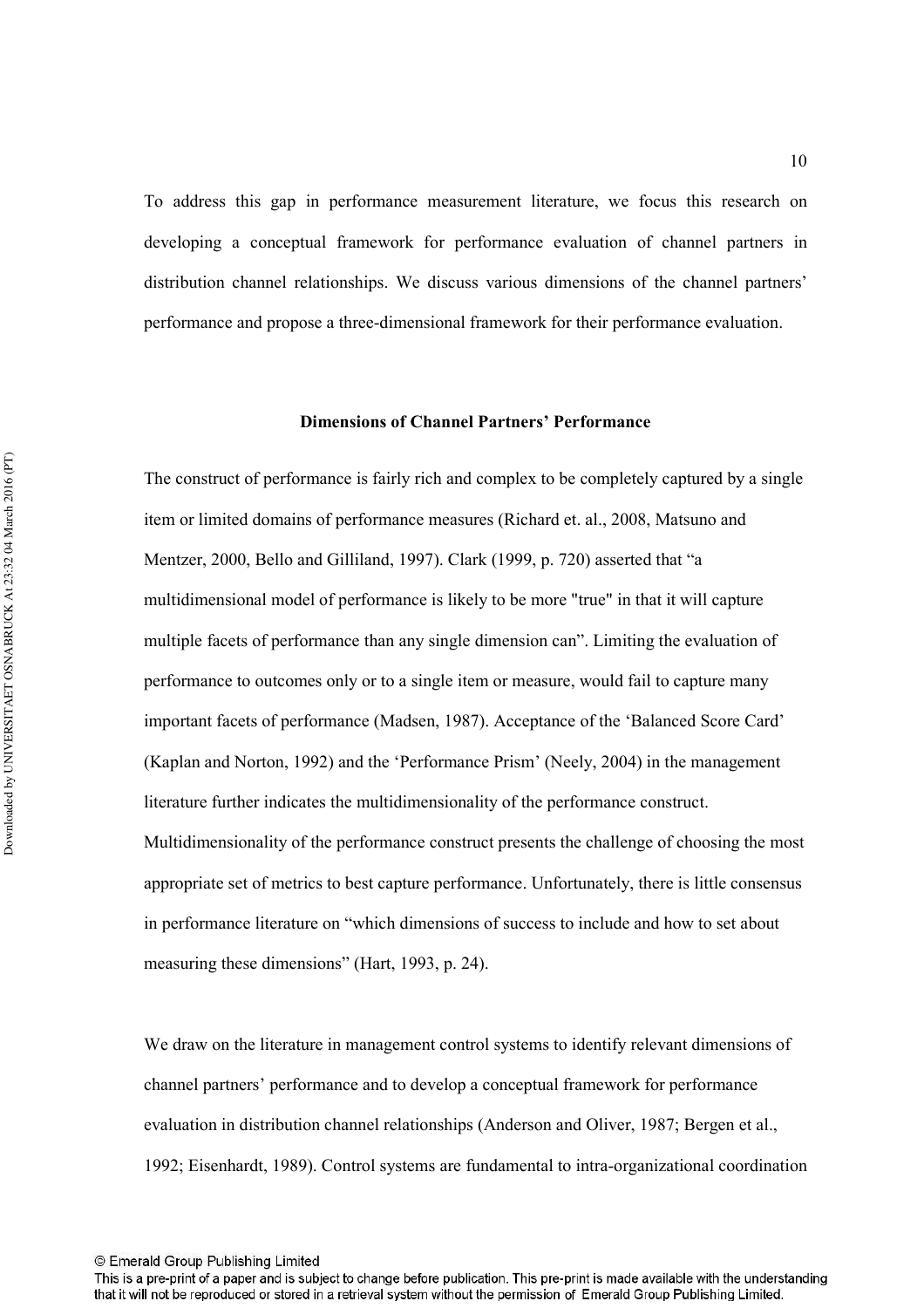efforts (Bello and Gilliland, 1997; Celly and Frazier, 1996). Several typologies for organizational control systems are proposed in the management literature, such as market, bureaucracy and clan (Ouchi, 1979), formal (i.e. input, process and output) and informal (self, social and cultural) controls (Jaworski, 1988), high-low controls and bureaucratic-clan controls (Jaworski et al., 1993), output controls, process controls and flexibility (Bello and Gilliland 1997), output, activity and capability controls (Challagalla and Shervani, 1996) (see table-3).

#### **!!!!!!!!!!!!!!!!!!!!!!!!!!!!!!!!!!!!!!-Insert Table – 3 about here !!!!!!!!!!!!!!!!!!!!!!!!!!!!!!!!!!!!!!-**

Most control systems have two major dimensions to them, i.e. (1) informational dimension (i.e. monitoring, goal setting and feedback) and (2) reinforcement dimension (i.e. performance evaluation, contingent administering of rewards and punishments) (Challagalla and Shervani, 1996). Although the two dimensions are interrelated, they differ in terms of the timing of intervention. Informational dimensions highlight ex-ante suggestions and guidelines that firms offer to influence actions and behaviors. Conversely, reinforcement dimension refers to expost evaluation and assessment of compliance with pre-established measures in order to achieve management control. The ex-post reinforcement dimension of control systems is more relevant for the current study, as it is related to performance evaluation of channel partners.

Simply providing information may not induce channel partners to align their actions and behavior with the firm (Challagalla and Shervani, 1996) until it is reinforced with the firm's authority to administer rewards and punishments. Formal authority in channel relationships varies on a continuum from the highest in franchisee and administered distribution channels to

<sup>©</sup> Emerald Group Publishing Limited

This is a pre-print of a paper and is subject to change before publication. This pre-print is made available with the understanding that it will not be reproduced or stored in a retrieval system without the permission of Emerald Group Publishing Limited.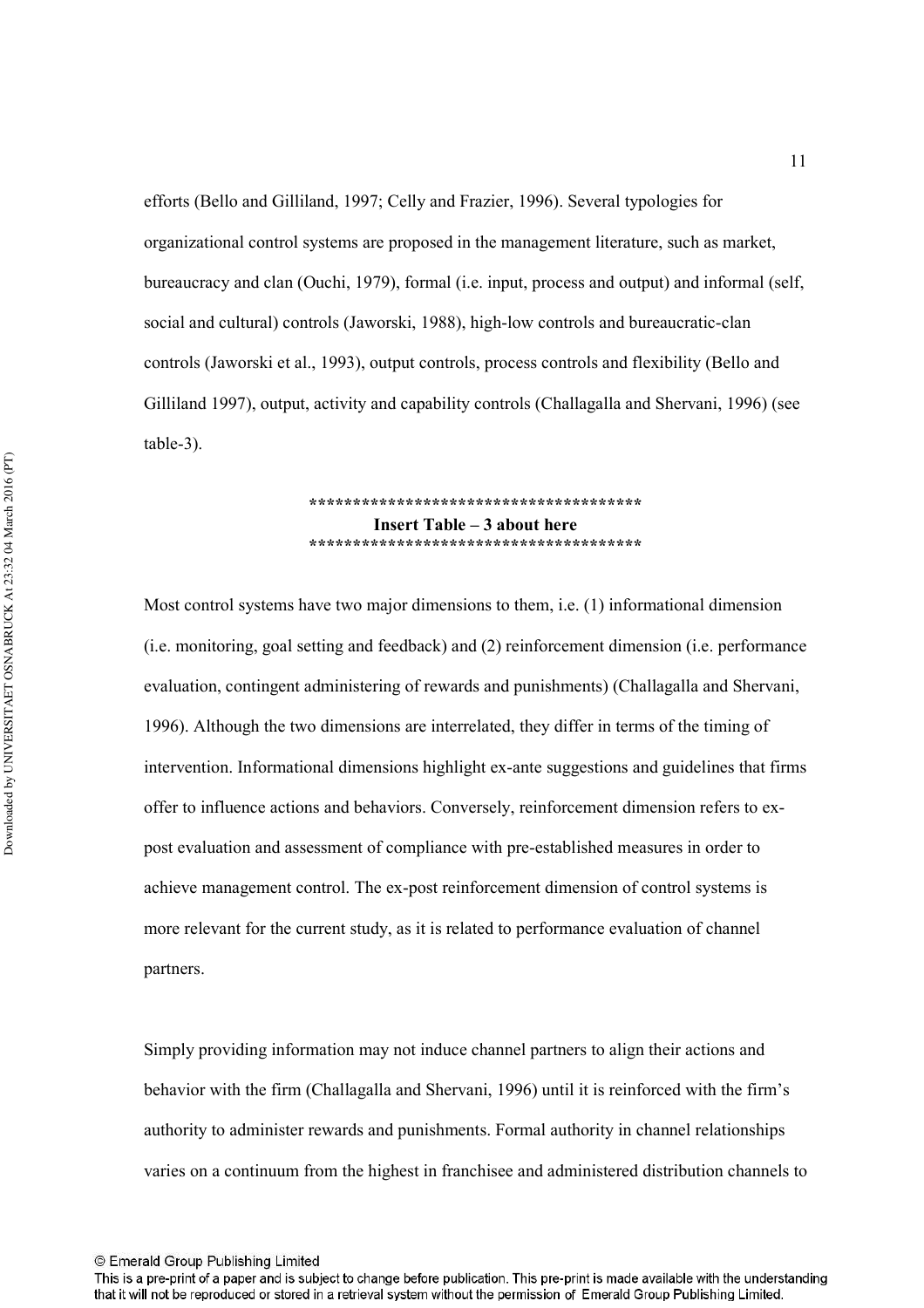the lowest in independent distributors' network. Although formal authority over independent channel partners may be limited (Celly and Frazier, 1996), channel managers can indirectly exercise 'reinforcement control' through measures such as varying the share of allotted business, selective stocking of products, sharing critical business information, terminating the dealership, and emphasizing specific performance measures. Reinforcement is an important dimension of control and in this study we focus on ex-post performance evaluation and subsequent administering of reward and punishment to channel partners as an effective tool to achieve management control in channel relationships (Tatikonda and Tatikonda, 1998).

These control systems have been applied in widely distinct organizational contexts. For example, controlling sales force efforts (Anderson and Oliver, 1987), study of the marketing personnel behaviors (Jaworski, 1988; Jaworski and MacInnis, 1989; Jaworski et al., 1993) and sales force management (Challagalla and Shervani, 1996; Oliver and Anderson, 1994; Cravens et al., 1993; Anderson and Oliver, 1987). However, a few studies that use it in distribution channels are, managing distribution channels (Celly and Frazier, 1996), and international distribution channels (Bello and Gilliland, 1997). A study by Merchant (1998) in the finance literature identified three types of management control systems (MCSs), i.e. Action Controls, Result Controls and Personnel Control.

At the theoretical level, these apparently distinct typologies of control systems (table-3) condense into three broad categories of controls, i.e. (1) *output controls* based on measurement of output, (2) behavioral/process controls based on personal surveillance and (3) *input/capability* control based on the skills and resources (Challagalla and Shervani, 1996; Joshi, 2009; Ouchi and Maguire, 1975; etc.). Drawing an analogy from the control literature we argue that the crucial dimensions of channel partners' performance are (1) 'objective'

12

<sup>©</sup> Emerald Group Publishing Limited

This is a pre-print of a paper and is subject to change before publication. This pre-print is made available with the understanding that it will not be reproduced or stored in a retrieval system without the permission of Emerald Group Publishing Limited.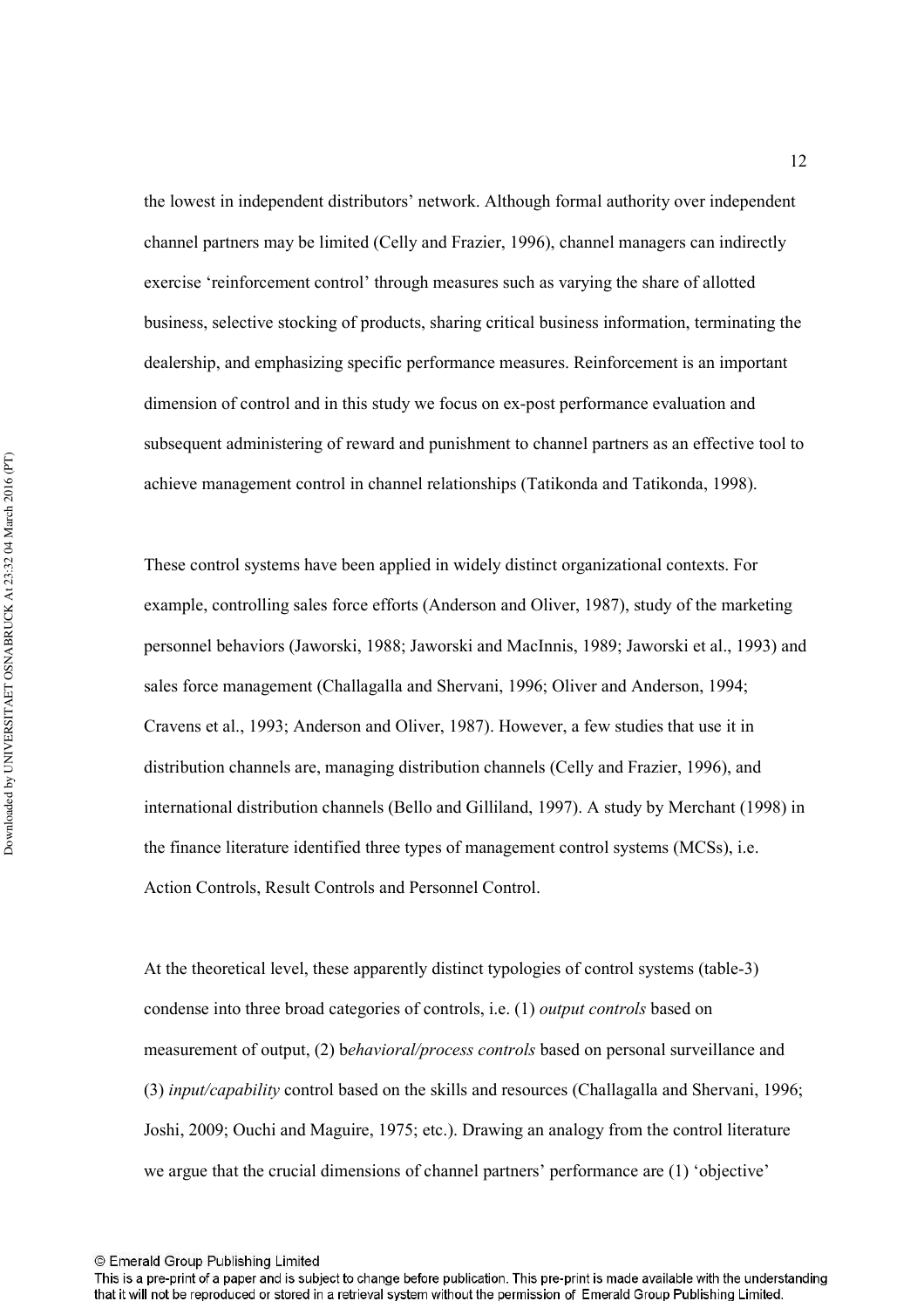results and outputs generated by the channel partners, (2) the activities performed by the channel partners and their adherence to the processes laid by the firm, and (3) the capabilities of the channel partners in terms of their skills, expertise and resources.

Performance metrics should not only be comprehensive but must also be simple to understand and use. Schroeder et al., (1985) argued that performance measures should be understandable by all concerned parties and should offer a minimum opportunity for manipulation. Consistent with this perspective, we propose the three-dimensional framework for performance evaluation of channel partners in distribution relationships. The proposed framework integrates three key dimensions of performance under a single framework and provides a conceptual structure in contrast to the loosely held performance measures in the distribution channel literature.

#### **The Three-Dimensional Framework**

Based on the theoretical perspective found in the control literature (Anderson and Oliver, 1987; Challagalla and Shervani, 1996; Joshi, 2009; Ouchi and Maguire, 1975) and prior channel research (Bello and Gilliland, 1997; Celly and Frazier, 1996), we propose the *Three*-Dimensional Framework for channel partners' performance evaluation (Figure-1). We identified three key dimensions of channel partners' performance in channel relationships, i.e.  $(1)$  *Output performance*, the outputs generated by the channel partners in the form of financial results and other objective measures, (2) *Activity performance*, the level of compliance with the processes in performing the required activities and (3) *Capability performance*, the resources and capabilities of the channel partners that facilitate overall firm performance.

> **!!!!!!!!!!!!!!!!!!!!!!!!!!!!!!!!!!!!!!-Insert Figure – 1 about here !!!!!!!!!!!!!!!!!!!!!!!!!!!!!!!!!!!!!!-**

This is a pre-print of a paper and is subject to change before publication. This pre-print is made available with the understanding that it will not be reproduced or stored in a retrieval system without the permission of Emerald Group Publishing Limited.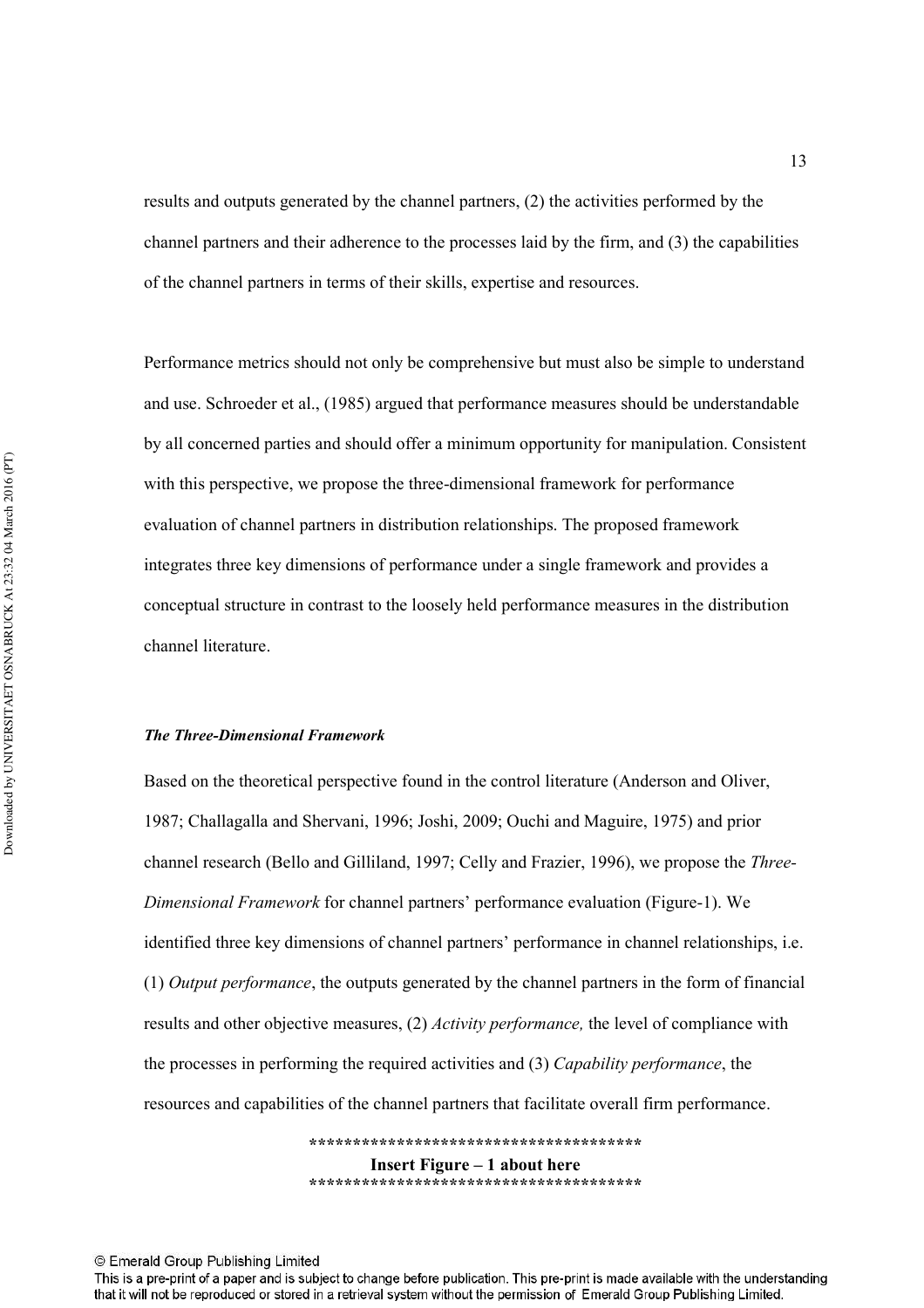The proposed framework brings together three distinct dimensions of channel partners' performance under a conceptual framework. This framework can provide guidelines for selecting the relevant performance measures for evaluating channel partners. Furthermore, the framework also guards against the managerial sub-optimization that can result due to the neglect of certain dimensions of performance. It highlights the important dimensions of channel partners' performance in distribution relationships and draws managerial attention to them.

*Output measures of performance*. The output performance of channel partners is evaluated in terms of the 'objective' results or outputs generated by them. Usually, output measures are financially oriented (Jaworski, 1988; Merchant, 1985). The literature is replete with studies that evaluate channel performance by financial output measures, such as profit contribution, sales generated, revenue, cash flow, return on assets, and ROI. (Gaski and Nevin, 1985; Lusch and Serpkenci, 1990; etc). Financial performance measures are widely used, perhaps because these measures are relatively more 'objective' and 'visible' compared with other measures of performance (Langfield-Smith, 1997).

Although financial output measures are important indicators of performance (Kaplan and Norton, 1992) these measures are found to be limited in scope and application (Jaworski, 1988; Kaplan and Norton, 1992). It is widely accepted that organizational success is not confined to financial performance alone: "while financial return is one of the easily quantifiable industrial performance yardsticks, it is far from the only important one" (Maidique and Zirger, 1985, p. 305). Critics of financial measures state that financial performance is a result of resource and capabilities of firms and financial success should be

This is a pre-print of a paper and is subject to change before publication. This pre-print is made available with the understanding that it will not be reproduced or stored in a retrieval system without the permission of Emerald Group Publishing Limited.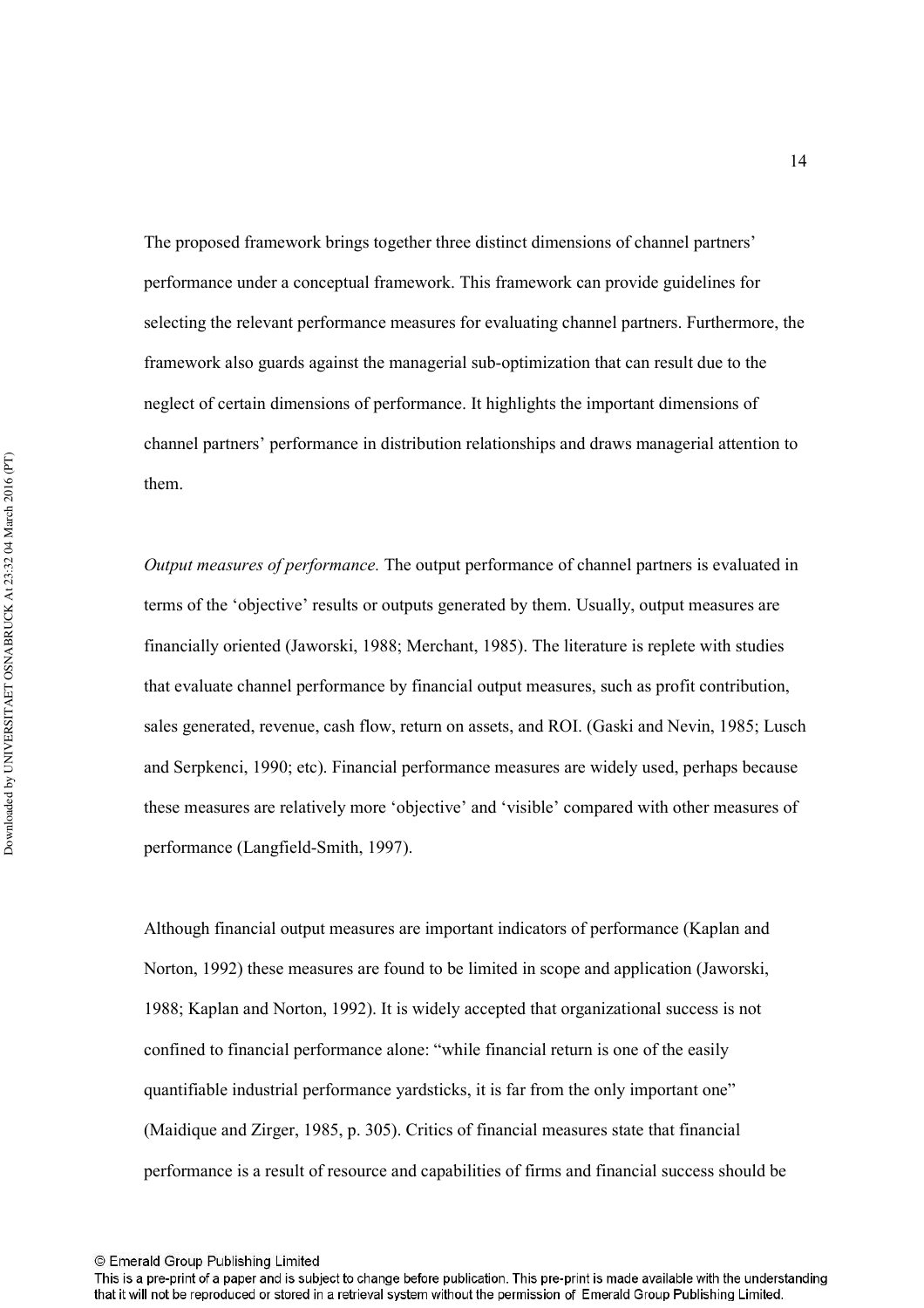the logical consequence of doing the fundamentals well (Kaplan and Norton, 1992). Financial measures have been criticized for their several inadequacies, for example, their backwardlooking focus, and their inability to reflect contemporary value-creating actions (Kaplan and Norton, 1992), their short-term focus (Aaker, 1988), and simply being 'myopic' (Valos and Vocino, 2006, p.19).

A strong need for performance measures beyond financial output measures has been admitted in distribution channel literature (Kumar et al., 1992; Langfield-Smith, 1997). For example, hinting at the need for 'capacity measures of performance' Chakravarthy (1986, p.444) argued that, "accounting-measure of performance record only the history of a firm. Monitoring a firm's strategy requires measures that can also capture its potential for performance in the future". It is inadequate to use only one-dimensional financial performance measure for evaluating channel partners and there is a need to consider other, 'less objective' dimensions of performance as well (Maidique and Zirger, 1985).

Activity measures of performance. The activity performance of channel partners is intended to include the tenets of process controls (Grewal et. al. 2013) or behavioral controls (Celly and Frazier 1996) used in earlier studies in distribution relationships. Activity performance of channel partners is evaluated based on their activities in channel relationships and their degree of compliance with firms' operating procedures, rules and organizational policies (both, formal and informal). Activity performance can be assessed based on the attitude and activities of channel partners in channel relationship, such as the degree of cooperation offered, adaptability and flexibility of channel partners, initiatives undertaken, and self1 marketing efforts put in by the channel partners. Additionally, the 'softer' aspects of channel

This is a pre-print of a paper and is subject to change before publication. This pre-print is made available with the understanding that it will not be reproduced or stored in a retrieval system without the permission of Emerald Group Publishing Limited.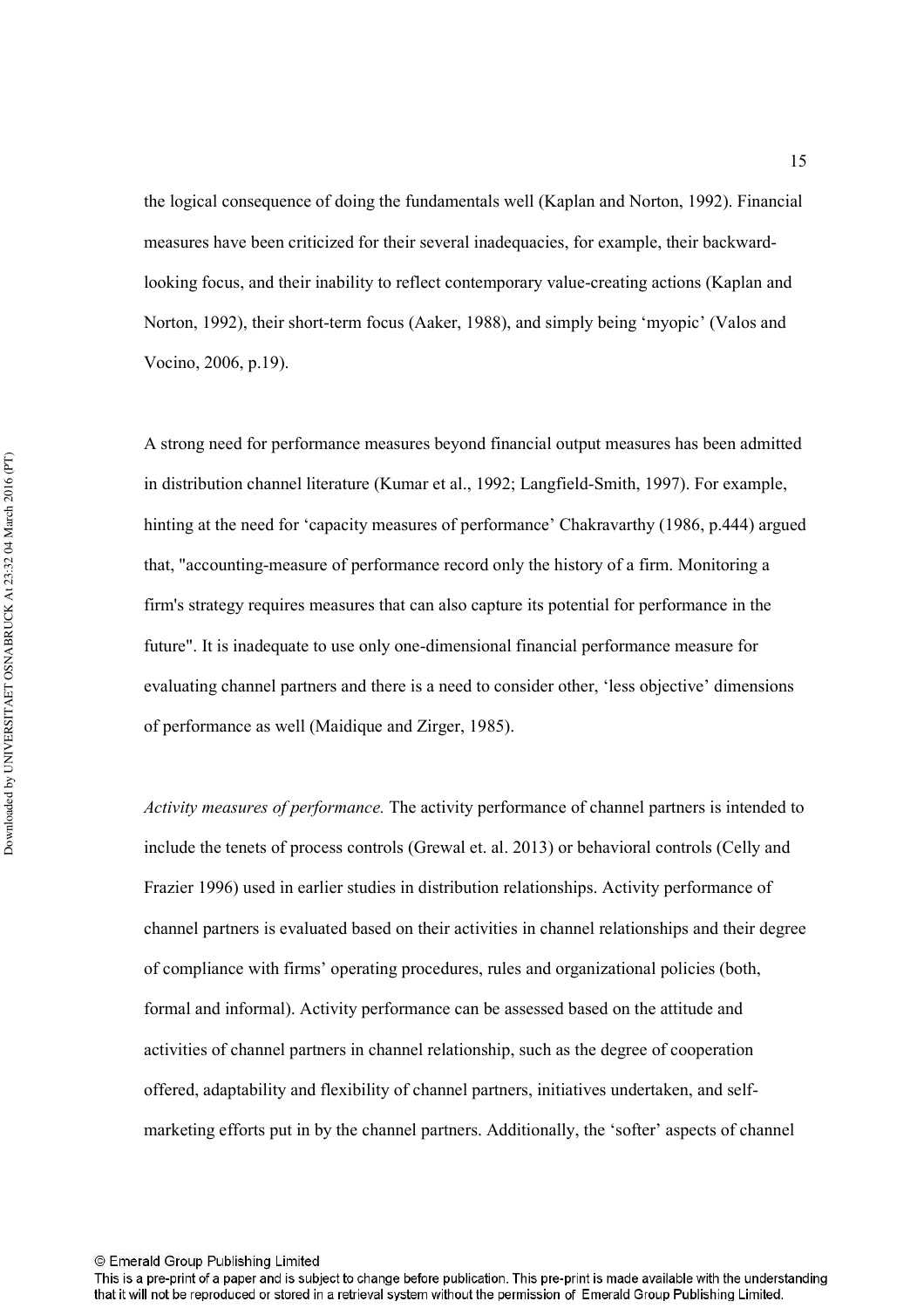partners' behavior and their attitude towards the channel relationship can also be used for evaluating their overall activity performance.

Channel partners must display certain behaviors and comply with certain processes for the overall success of the channel relationship. Snell (1992, p. 292) noted, "advocates of the behavioral perspective posit that different strategies require different behaviors." The relevance of the channel partners' activity performance in a channel relationship also depends on several contextual factors, such as the firm's strategy, organizational structure or the external task environment (Langfield-Smith, 2007). For example, behavior-based coordination efforts are found to be more effective under a highly uncertain environment (Celly and Frazier, 1996).

A major limitation of activity-based performance evaluation of channel partners is that it is an expensive endeavor that needs a high amount of resources for monitoring and information gathering (Bello and Gilliland, 1997). Nevertheless, an activity measure of performance is crucial for holistic evaluation of channel partners' performance.

Capability measures of performance. Capability measures of performance, i.e. the resources and skills of channel partners, capture their long-term commitment to the firm and their potential (or capability) to generate superior performance for the firm. Capability measures of channel partners' performance, such as the marketing assets of channel partners, their knowledge and experience of the product, the level of capital invested in the business, channel partner's access to skilled human resources and physical resources (like, store size and location), their inventory systems, the RSIs (relationship specific investments) made by the channel partners, etc. indicates towards the long-term performance-generating-potential of the

<sup>©</sup> Emerald Group Publishing Limited

This is a pre-print of a paper and is subject to change before publication. This pre-print is made available with the understanding that it will not be reproduced or stored in a retrieval system without the permission of Emerald Group Publishing Limited.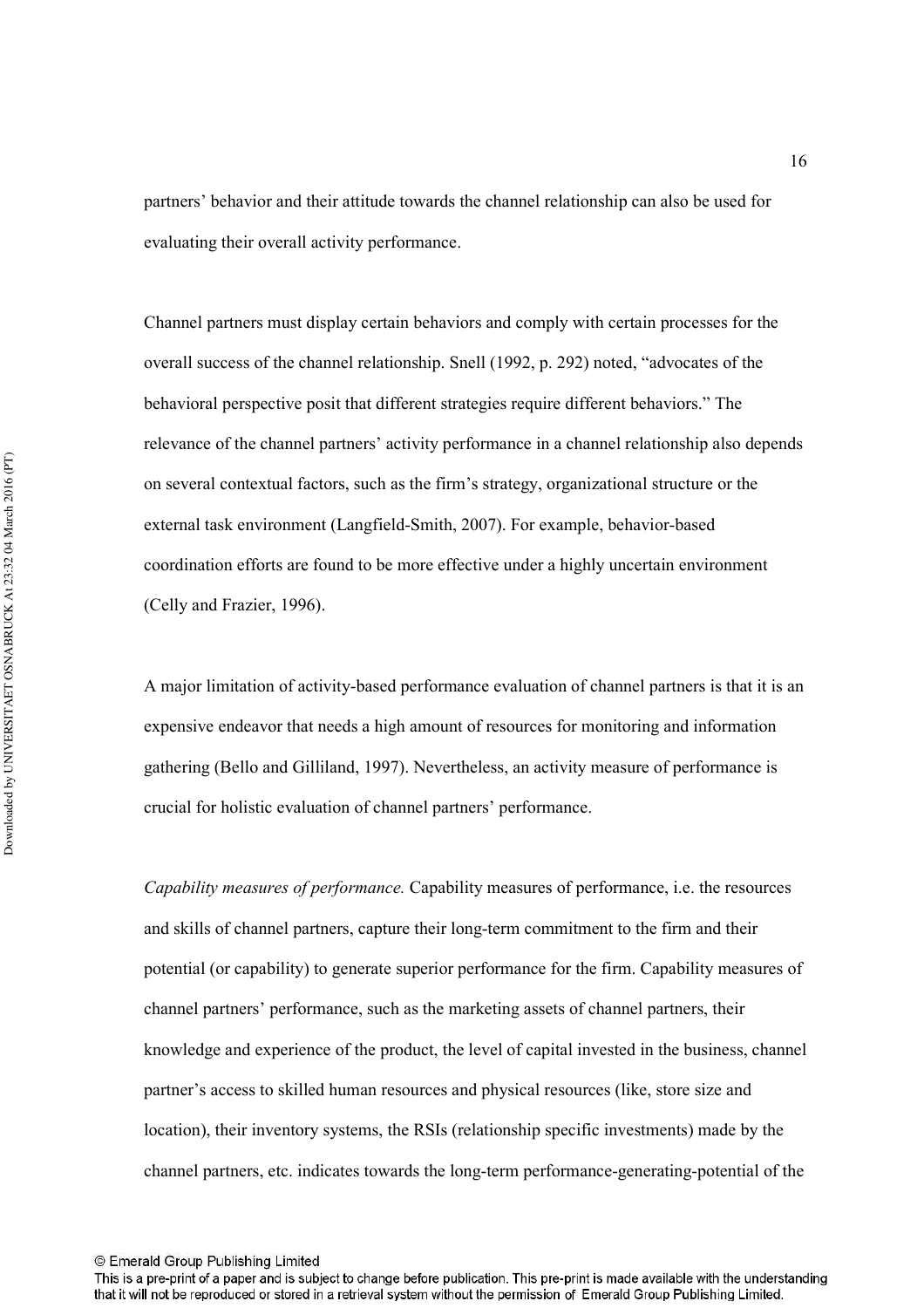channel partner (Palmatier et al., 2007). The capability measures can indirectly support and facilitate channel partners in achieving superior overall performance through enabling higher performance on output as well as on activity performance dimensions (Joshi, 2009).

Most firms generally analyze the capabilities of prospective channel partners before inducting them into a new distribution relationship. However, the channel partners' changing capabilities are often not included in their subsequent performance evaluations, possibly because of difficulties in realizing the indirect and long-term consequences of channel partners' capabilities on the firms' overall performance. Furthermore, channel partners may be reluctant to invest resources in developing their capabilities due to under-appreciation by the firm and the associated uncertainty with the realized payoffs. By emphasizing capability measures in performance evaluation, firms can encourage channel partners to develop capabilities for superior long-term performance, rather than narrowly focusing on short-term results alone.

#### Scale Development: Performance Evaluation of Automobile Dealers in India

Based on the proposed three-dimensional framework, we developed a performance measurement scale for the channel partners (or dealers) in automobile distribution channels in India. One of the fundamental premises of this study is that 'performance measurement' can be used as a control mechanism in distribution relationships (Snell 1992) and for performance measurement to be meaningful it is essential that there is a flow of authority from the automobile supplier to the channel partners. The automobile industry has been selected for our study for several reasons.

This is a pre-print of a paper and is subject to change before publication. This pre-print is made available with the understanding that it will not be reproduced or stored in a retrieval system without the permission of Emerald Group Publishing Limited.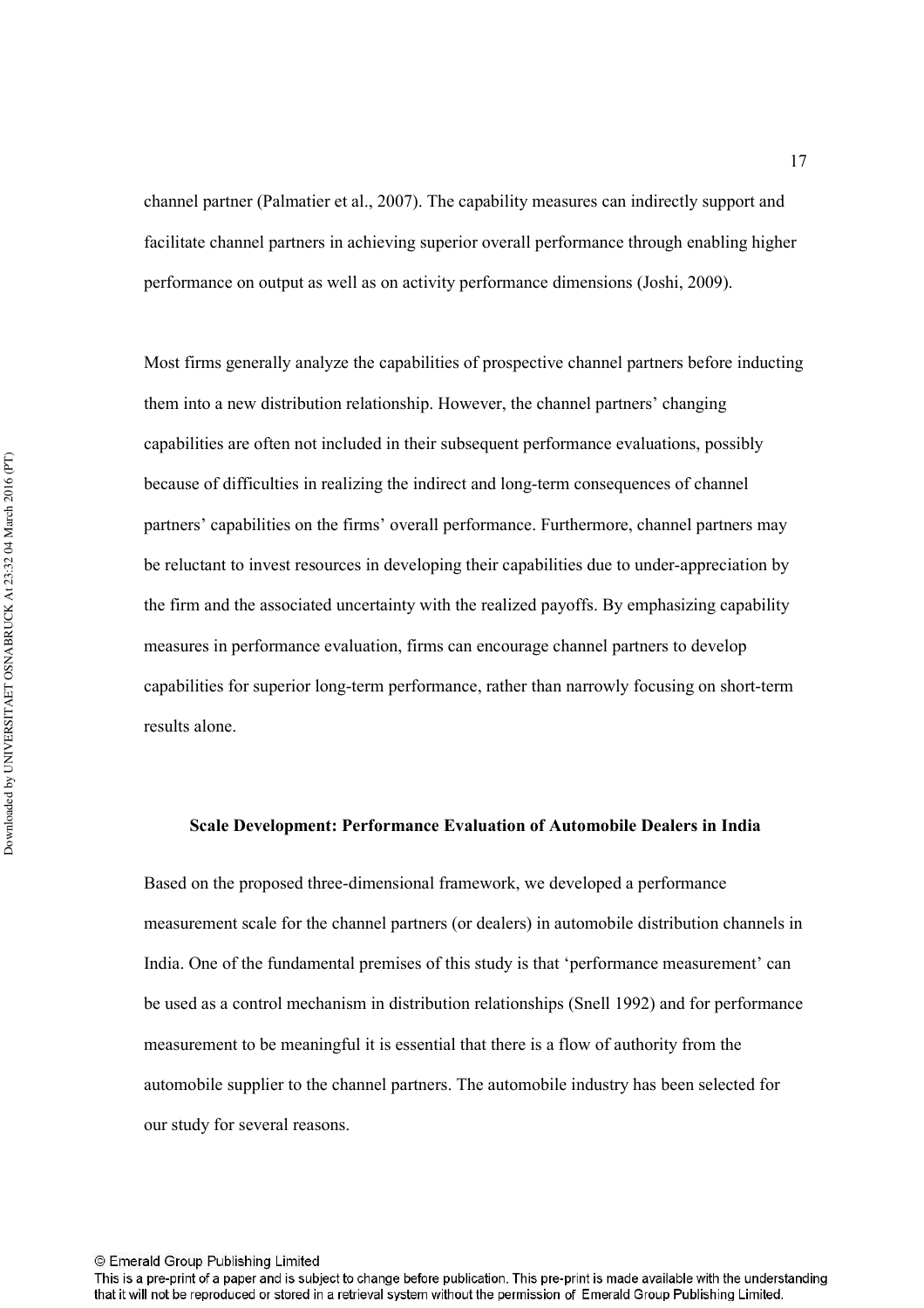Firstly, in the Indian automobile industry, an exclusive dealership is practiced. This presents a dyadic relationship context where the manufacturer or the automobile supplier is the channel leader and has the administrative authority to evaluate the dealer's performance on a periodic basis (Etgar 1978). Therefore, the channel partner's performance evaluation would be much more formal and structured in this setting. Additionally, performance evaluation of channel partners is streamlined in the Indian automobile industry with dedicated performance measurement departments. Controls are tighter and the automobile supplier firms are closely engaged with their channel partners.

Secondly, performance evaluation in distribution relationships is a resource intensive exercise (Celly and Frazier 1996). Most of the automobile firms in India are large and have the required resources and personnel to pursue a detailed performance measurement of channel partners on a regular basis. All participating automobile firms in this study are well established in the market with adequate resources to have dedicated departments for channel member's performance evaluation and management. Lastly, automobile companies in India operate through a nationwide network of dealers, who operate in widely diverse markets across the country. This research context is likely to yield high variability in the data and presents a promising context for developing a performance evaluation scale for downstream channel partners.

Furthermore, the automobile sector in India is one of the key sectors of the economy that has extensive backward and forward linkages with other key sectors of the economy. It contributes about 5% to India's industrial production and 4% to India's Gross Domestic Product (GDP). While Indian automobile companies are impacting markets worldwide, international automobile companies are eyeing India for their top line growth. The country

<sup>©</sup> Emerald Group Publishing Limited

This is a pre-print of a paper and is subject to change before publication. This pre-print is made available with the understanding that it will not be reproduced or stored in a retrieval system without the permission of Emerald Group Publishing Limited.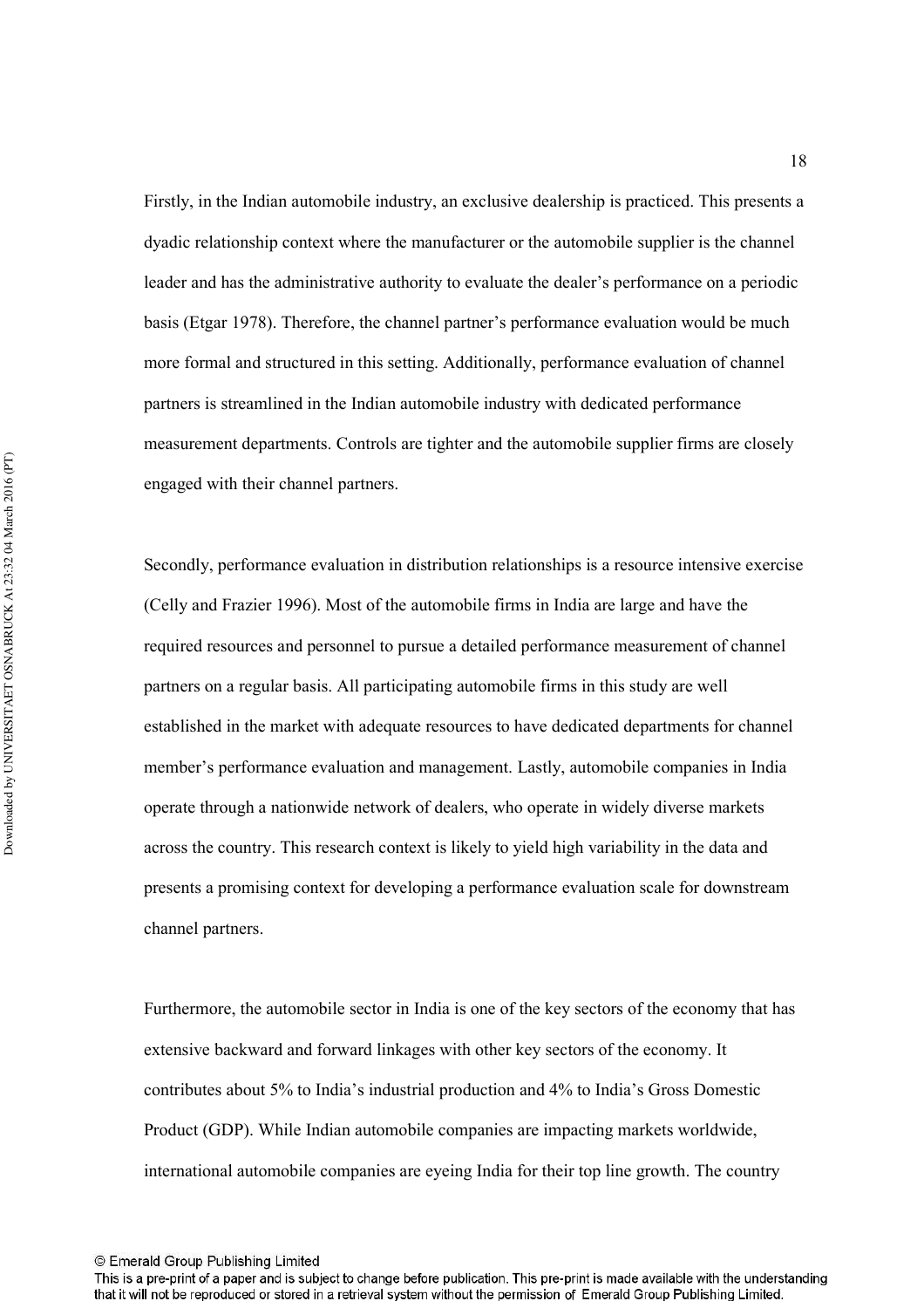also remains a favored outsourcing hub for many automotive multinationals, not just for lower-cost manufacturing, but increasingly as a source of higher value innovation and R&D. With expanding population, favorable demographics  $(1.2 \text{ billion people}; \sim 60\% \text{ below } 30$ years of age), low vehicle penetration (15 for every 1000 people) and abundant availability of skilled talent, the automobile industry is slated to play an even larger role in the development of the Indian economy.

The performance measurement scale was developed following the three stage protocol for scale development (Slavec and Drnovsek, 2012), i.e. (1) operationalization of the three performance dimensions by identifying the appropriate items that purported to measure them;  $(2)$  checking the validity of the draft instrument through semi-structured interviews conducted with experienced channel managers in the relevant industry and academicians working in the field of distribution channel research, and incorporating necessary modifications in the draft based on feedbacks received; and (3) conducting formal pre-test of the modified draft instrument by administering it to a new set of channel managers working in the relevant industry. We followed this protocol in the development of the measurement scales for the dimensions of channel partners' performance i.e. output, activity and capability performance.

> **!!!!!!!!!!!!!!!!!!!!!!!!!!!!!!!!!!!!!!-Insert Figure – 2 about here** \*\*\*\*\*\*\*\*\*\*\*\*\*\*\*\*\*\*\*\*\*\*\*\*\*\*\*\*\*\*\*\*\*\*\*\*

#### **Phase 1: Scale Item Generation**

We surveyed the leads available in the distribution channel literature and literature in the supplier relationship context to generate an inventory of items used for performance evaluation of business partners in inter-firm relationships. We further added to the items list from discussions with the multiple channel managers to generate a final list of sixty

This is a pre-print of a paper and is subject to change before publication. This pre-print is made available with the understanding that it will not be reproduced or stored in a retrieval system without the permission of Emerald Group Publishing Limited.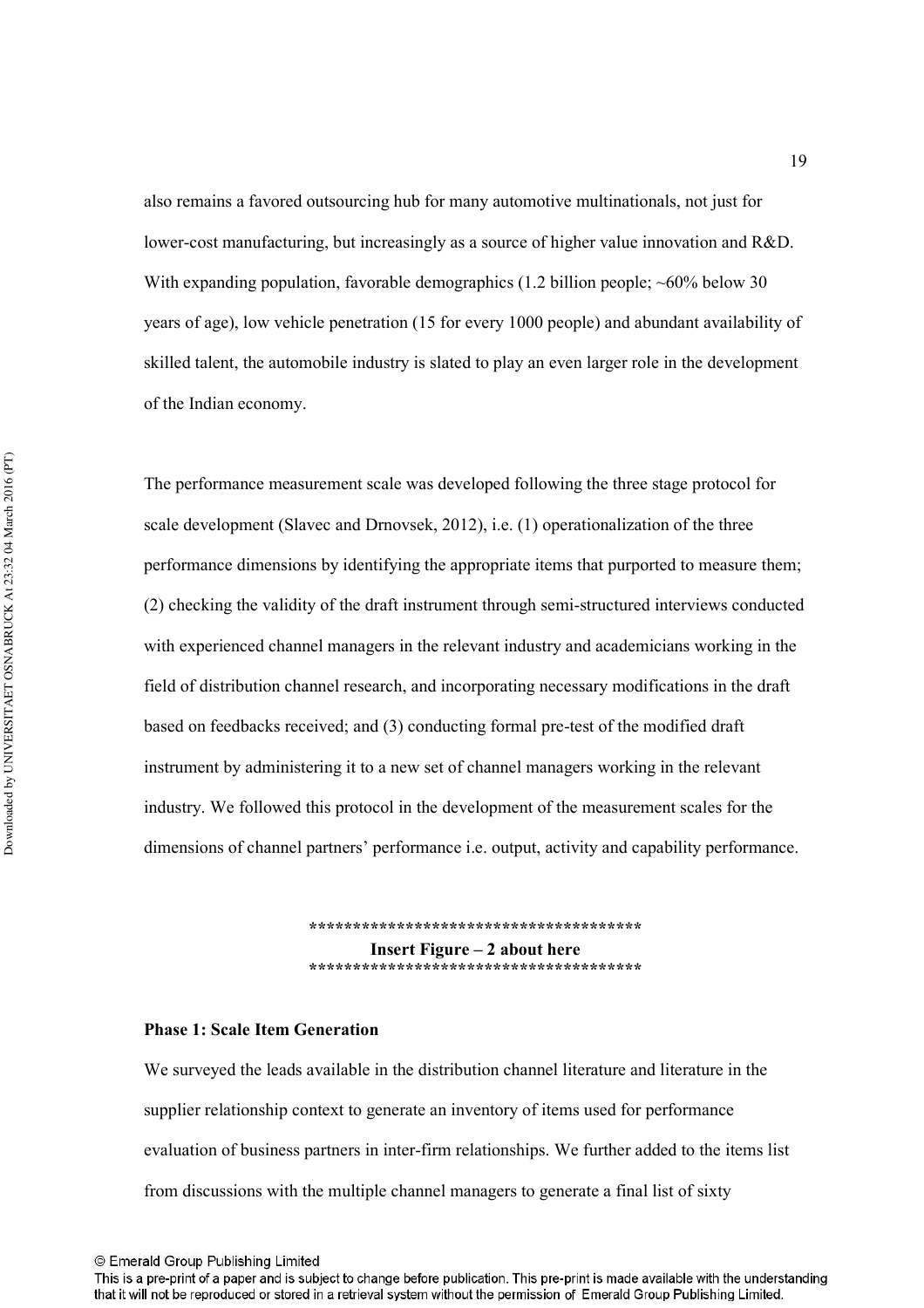performance measures. Based on the generated items list, we framed the first draft of the questionnaire for the qualitative pre-testing with subject experts.

#### **Phase 2: Qualitative Pre-Testing**

A panel of eight experienced senior managers working in automobile distribution channels and five senior academicians from management schools were selected to participate in the interview as subject experts. The interviewees were selected through a convenience sampling procedure with selection criteria being minimum ten years of distribution experience for practitioners and minimum two publications in distribution relationships for academicians. All the selected senior managers had worked in automobile distribution channels for more than ten years with an average experience of 17 years. The selected academicians had worked extensively in distribution channels and have published their research in leading journals in the area. The interviews were unstructured and lasted about 40-60 minutes.

We begin the interviews by broadly explaining the three dimensions of channel partners' performance (output, activity and capability) to the interviewees. The rest of the interview was open ended and aimed at gathering additional information on the different items under each performance dimension. We conducted a qualitative pre-test of the measurement scale through these discussions, which indicated that the generated items are valid in the context of our research. Based on the feedbacks received in these interviews we revised the items for greater clarity and eliminated the items which were consistently found redundant by a majority of interviewees. Additionally, we created a few new items to capture the performance dimensions even more comprehensively. We incorporated the modifications in the performance items list based on the responses and formulated the final draft of the performance scale. Finally, we had a total of 27 scale items corresponding to the proposed

<sup>©</sup> Emerald Group Publishing Limited

This is a pre-print of a paper and is subject to change before publication. This pre-print is made available with the understanding that it will not be reproduced or stored in a retrieval system without the permission of Emerald Group Publishing Limited.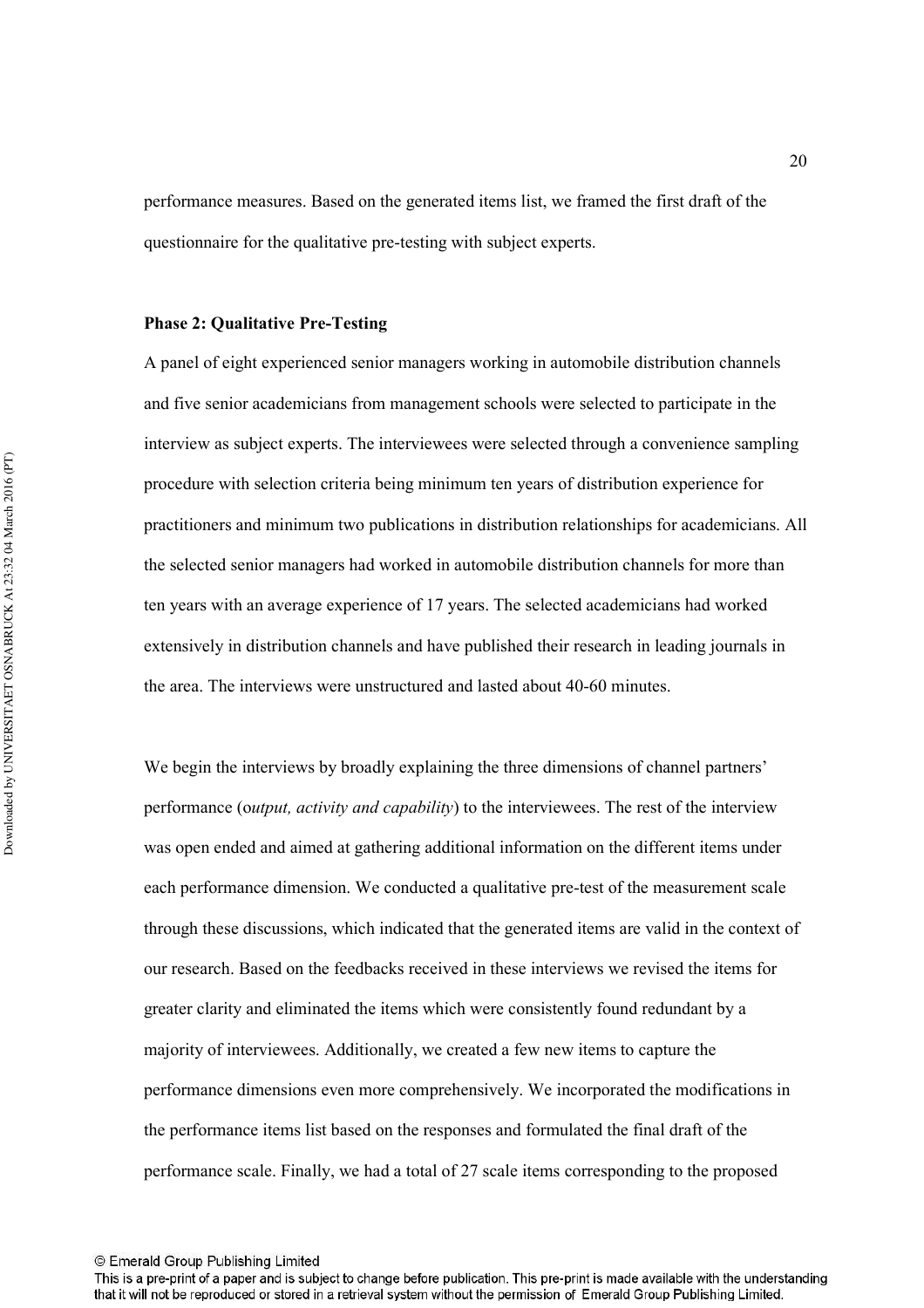three dimensions (9 items each) of channel partner's performance. The scale items are listed in the appendix-1.

#### Phase 3: Quantitative Pre-Testing and Data Collection

We pre-tested the draft questionnaire with a sample of 28 automobile distribution managers, working across different parts of India. The pre-test respondents were randomly selected from the pool of respondents who were to be targeted for the main study. The targeted channel managers work closely with the channel partners and are directly responsible for their performance evaluation on a periodic basis. In order to ensure that the respondents have requisite experience in dealer performance evaluation, we selected only those managers who had a minimum five years' experience in dealer evaluation roles with a minimum of two years in the current organization.

The quantitative pre-test was conducted through an online questionnaire survey with prior intimation and consent of the respondents. Besides other relevant measures, the respondents were primarily asked to indicate their perception of the importance of each of the scale items for evaluating the performance of their channel partners. Perceptual measures were used in this research as these measures have been found to be reliable and valid (Mason 2009, Dess and Robinson, 1984) and are frequently used in distribution channel research (Kumar et al., 1992; Matsuno and Mentzer, 2000). Previous studies have found a strong correlation between perceptual measures and their objective counterparts (Dess and Robinson 1984). For example, Venkatraman and Ramanujam (1987, p.117118) compared sales growth, net income growth, and profitability using perceptual assessments of senior managers and secondary data sources and concluded that "perceptual data . . . can be employed as acceptable operationalization of

This is a pre-print of a paper and is subject to change before publication. This pre-print is made available with the understanding that it will not be reproduced or stored in a retrieval system without the permission of Emerald Group Publishing Limited.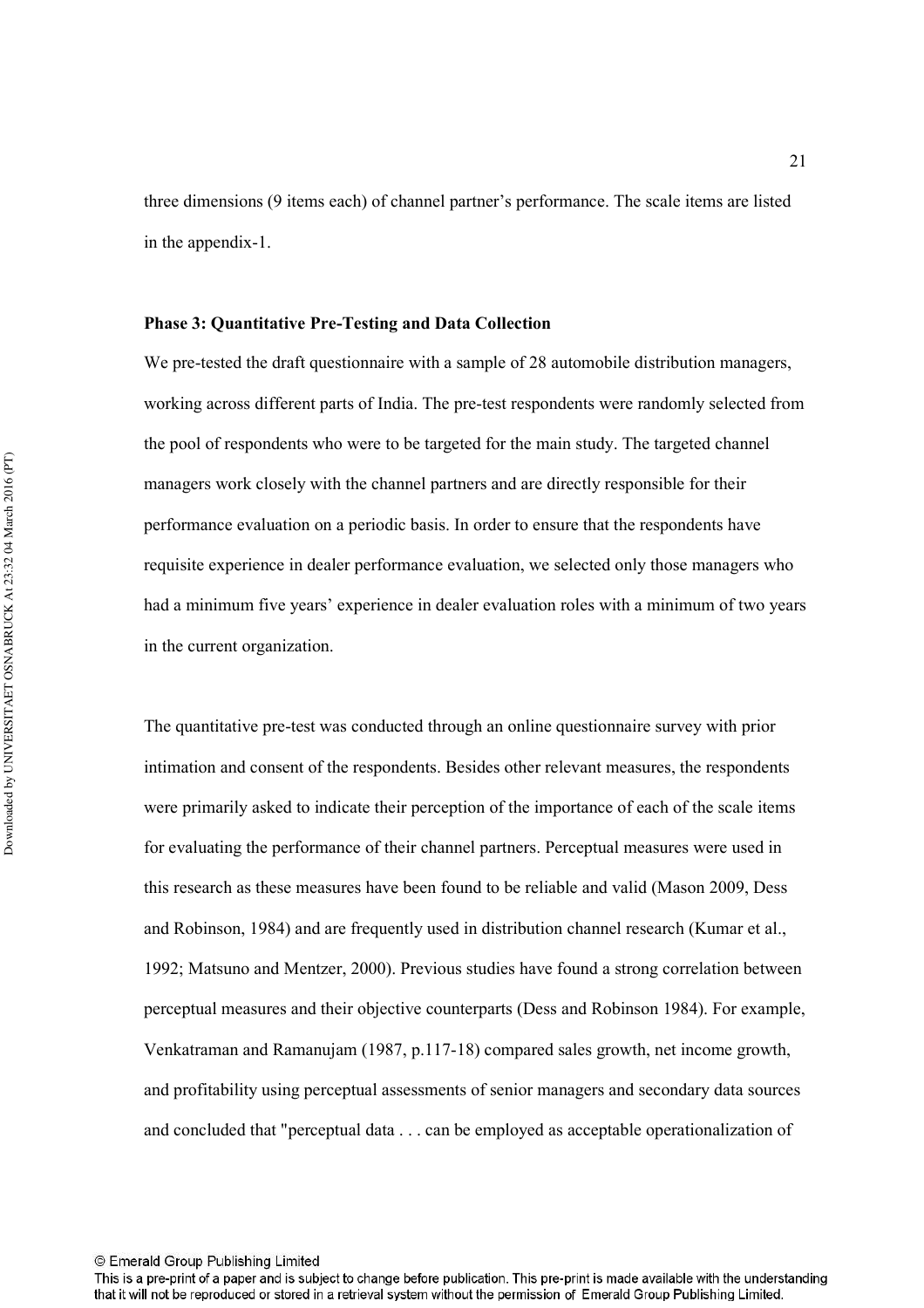BEP (Business Economic Performance)". Therefore, we used perceptual measures for measuring channel partner's performance in this research.

Subsequent to providing the demographic details the respondents were asked to suggest modifications to the questionnaire and the scale items, if any. Finally, the respondents were thanked for their participation before closing the survey. Based on the suggestions received in pre-testing, we modified the scale items and drafted the final questionnaire for the main study.

Following the same procedure used for pre-testing, we targeted the final questionnaire at 683 qualifying channel managers working in automobile distribution channels. The cover letter for the survey was mailed to the target respondents as part of the mail text along with the online link for the questionnaire. The cover letter explained the objective of the research, mentioned the expected information and detailed the section wise structure of the questionnaire and expected time needed to complete the survey. To elicit a higher response rate, we also stressed the confidentiality of the respondents and the pure academic purpose of the research.

A reminder was sent to the non-respondents after a gap of two weeks. A total of 252 usable responses were received over a period of four weeks with an overall response rate of 36.9 percent. No significant differences were found in the mean value of key measures across the early and late respondents, indicating that there was no non-response bias (Armstrong and Overton 1977) in the sample. The data thus obtained were used to test the reliability and validity of the measurement scale. The pre-test responses were not included in the final analysis and the pre-test respondents were not re-approached for the final study.

This is a pre-print of a paper and is subject to change before publication. This pre-print is made available with the understanding that it will not be reproduced or stored in a retrieval system without the permission of Emerald Group Publishing Limited.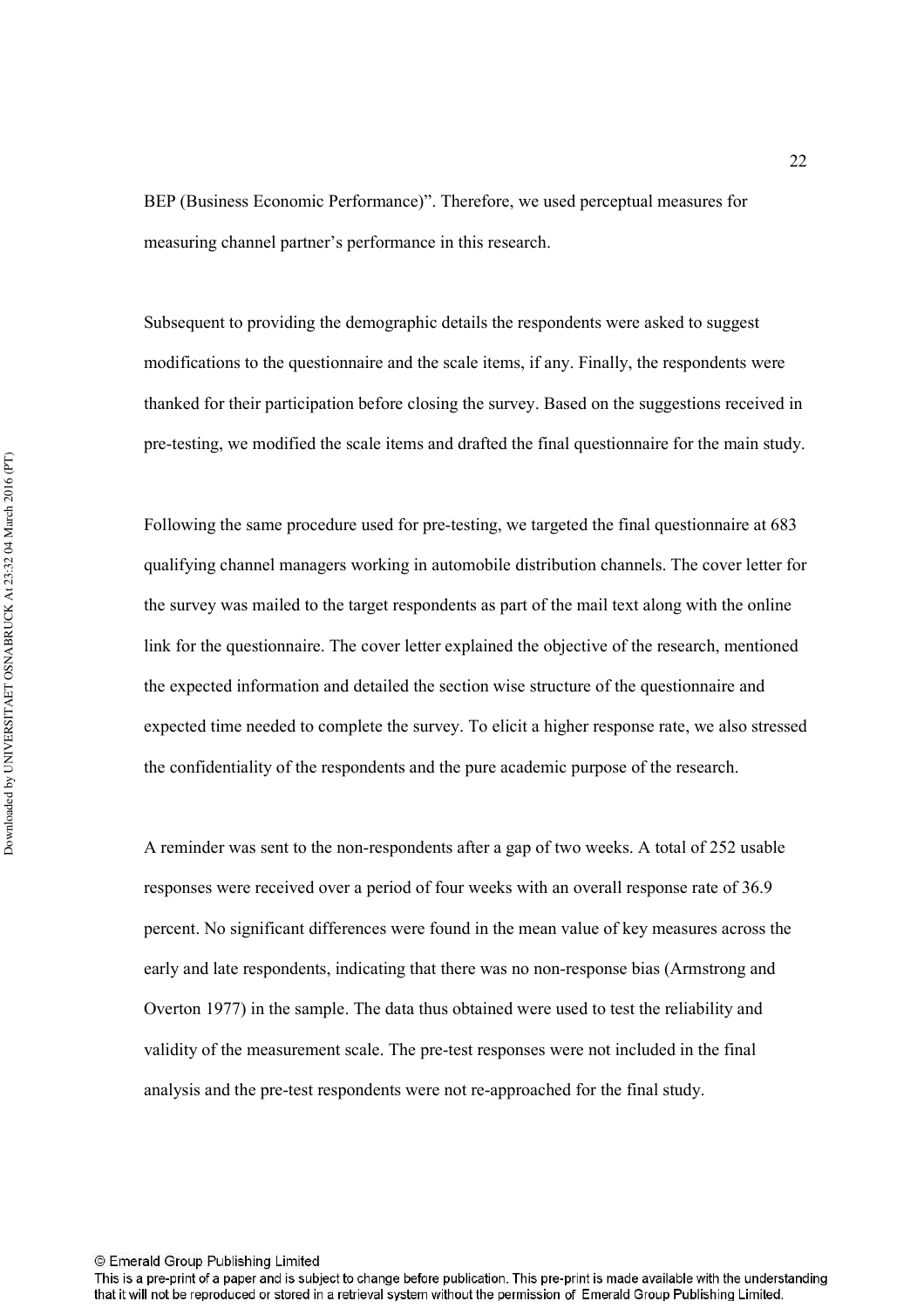#### **Scale Validation**

The standard protocol for scale validation was followed, which involves checking for internal consistency and reliability of the scale along with checking for content, discriminant and convergent validity of the constructs (Slavec and Drnovsek, 2012). Consistent with the guidelines of Anderson and Gerbing (1988), we used a two-step approach to examine psychographic properties of the measures. Both EFA and CFA were used to allow a rigorous assessment of the dimensionality of the newly developed scale measures (Hair et. al., 2006).

In the first step, we performed an exploratory factor analysis (EFA) for the measurement scale as a test to evaluate the questionnaire items and assess whether the proposed constructs would be reflected in the items' factor loadings (Slavec and Drnovšek, 2012). As EFA permits crossloadings, we selected the scale items with higher factor loadings  $(> 3)$  in a factor. The scale was modified and the factor structure was drawn based on the results of EFA.

Subsequently, we conducted CFA by setting a priori factor relationships in the model where cross1loadings were not permitted. The results of CFA were used to evaluate whether the hypothesized factor model fits the data or not and to further assess the unidimensionality and the construct validity of the scales (Netemeyer et al., 2003). CFA was used to examine the significance of the indicators and to further establish the dimensionality, reliability and validity of each performance scale. See table-4 for the results of EFA and CFA analyses.

> **!!!!!!!!!!!!!!!!!!!!!!!!!!!!!!!!!!!!!!-Insert Table – 4 about here !!!!!!!!!!!!!!!!!!!!!!!!!!!!!!!!!!!!!!-**

© Emerald Group Publishing Limited

This is a pre-print of a paper and is subject to change before publication. This pre-print is made available with the understanding that it will not be reproduced or stored in a retrieval system without the permission of Emerald Group Publishing Limited.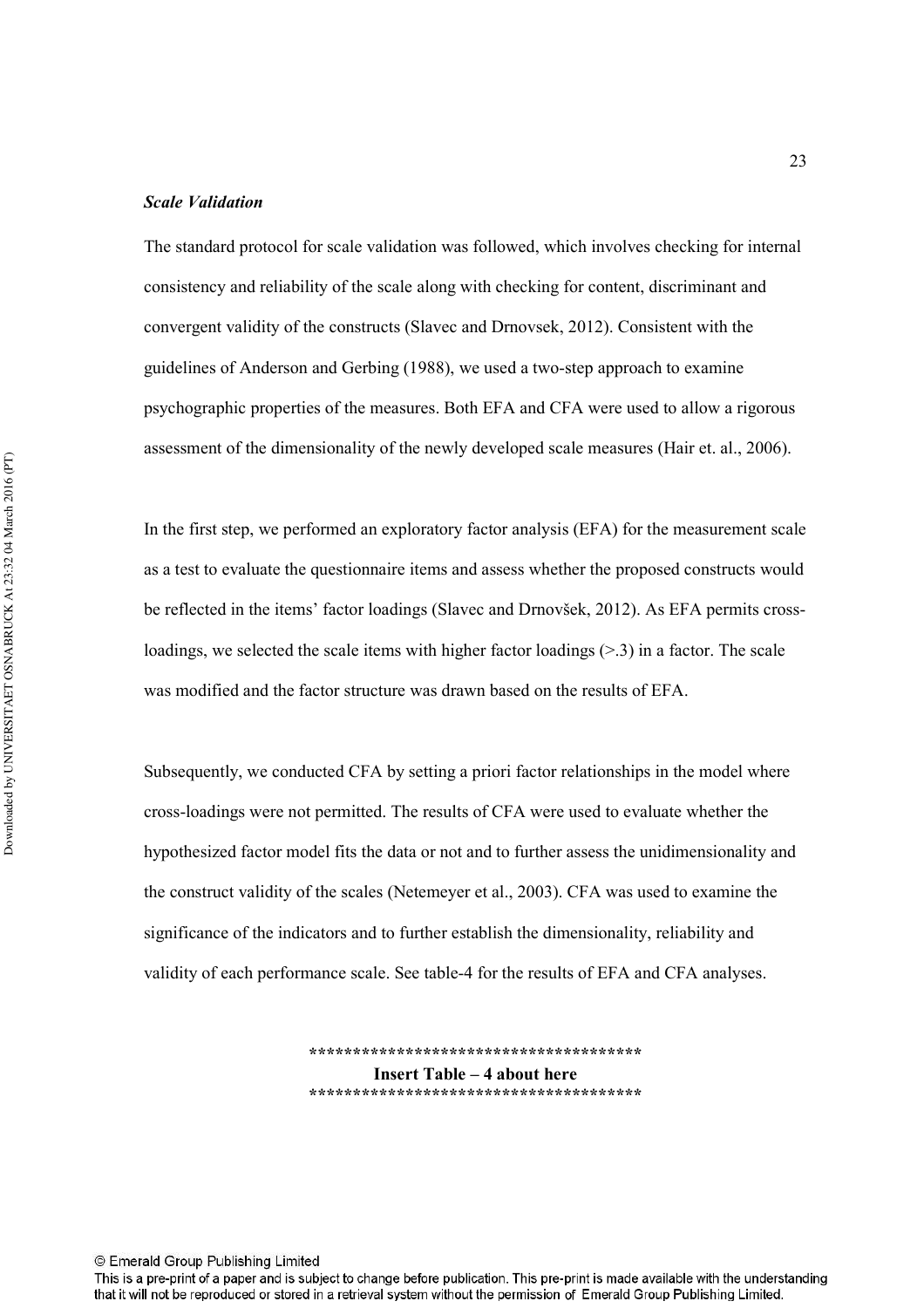*Exploratory factor analysis (EFA)*. The measures of sampling adequacy, i.e. Kaiser-Meyer-Olkin (KMO =  $0.851$ ) and the Bartlett's test (sig. at  $p = .00$ ) are within the acceptable range (Meyers et al., 2006) and indicate good factorability of the sample. EFA was conducted through principal factor analysis procedure followed by Varimax rotation (Hair et al., 1998). EFA provided four factors with Eigen value greater than one that account for 88.93 % of total variance. However, to ensure that true discriminant validity is established among the factors, we eliminated the items that correlated high with more than one factor and lacked theoretical support. Subsequently, Kaiser's criterion was used for deciding which factors to eliminate (Bryman and Cramer, 1994). The three factors that emerged, comprised a theoretically meaningful combination of the scale items and were purported to measure the three dimensions of performance. We obtained an 18-item measurement scale for the channel partners' performance, i.e. output, activity, and capability performance (6 items each). The retained scale items and their factor loadings are listed in table-4.

Confirmatory factor analysis (CFA). We conducted the confirmatory factor analysis (CFA) for assessing the overall fit of the measurement model with the sample data. All items with poor loadings were eliminated (Boles et al., 2000) and the CFA model was run to estimate the fit indexes. The fit indexes (chi-square  $= 60.96$ , with 24 degrees of freedom (p=0.00);  $GFI=0.94$ ,  $CFI=0.945$ ,  $PCFI=0.592$ , and  $RMSEA= 0.067$ ) show that the model has good overall fit with the sample data. Although GFI and CFI are slightly less than the threshold value (0.95) it still is within the acceptable range and indicate an overall good fit with the data.

Reliability and Validity of the Scale

This is a pre-print of a paper and is subject to change before publication. This pre-print is made available with the understanding that it will not be reproduced or stored in a retrieval system without the permission of Emerald Group Publishing Limited.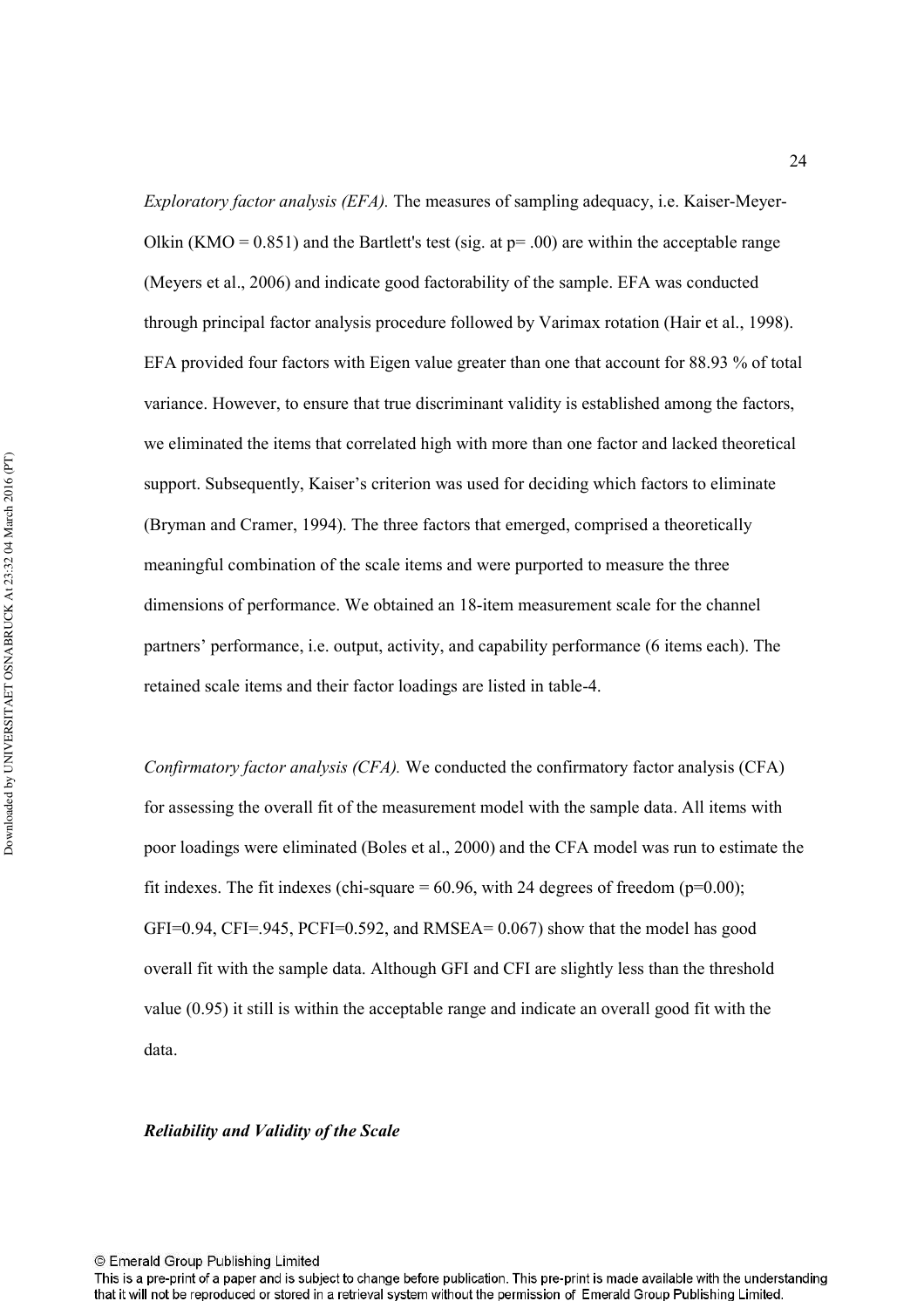For the performance scales, we tested the three key dimensions of validity, i.e. (i) internal consistency and reliability, (ii) convergent validity, and (iii) discriminant validity. In the first step, we tested the reliability of the individual item of the scales. Convergent validity was measured using Fornell and Larcker's (1981) measure of internal consistency, which is found to be superior to Cronbach's Alpha as it uses the item loadings obtained within the nomological network.

Reliability of the scales. We used three separate tests to measures the reliability of the scales, i.e. the Cronbach's alpha, composite reliability (C.R.) and average variance extracted (AVE). The result of the tests affirms the high reliability of the scales. The values of Cronbach's alpha and composite reliability were above the critical value of 0.7 (Bagozzi et al., 1992; Hair et al., 2006; Nunnally, 1978). Additionally, the average variance extracted (AVE) level for each of the scales was also within the acceptable range of 0.5 (Fornell and Larcker, 1981), except for the capability scale. As the AVE is less than .50 for the capability performance scale (0.49) it indicates that the convergent validity of the scale is not sufficient. There could be the following reasons for insufficient convergent validity of the capability performance scale, i.e. (1) the items in capability performance scale do not correlate well with other items in the scale, and (2) variance due to measurement error is greater than the variance due to the capability scale.

As the capability scale is a 'first-time' model with newly developed measures, it is suggested that the AVE value within a few points of .50 may not be fatal (Ping, 2009). However, Ping (2009) further suggests that lower values of AVE can be accepted only if it does not produce major discriminant validity problems. As the results of our study indicate sufficient

This is a pre-print of a paper and is subject to change before publication. This pre-print is made available with the understanding that it will not be reproduced or stored in a retrieval system without the permission of Emerald Group Publishing Limited.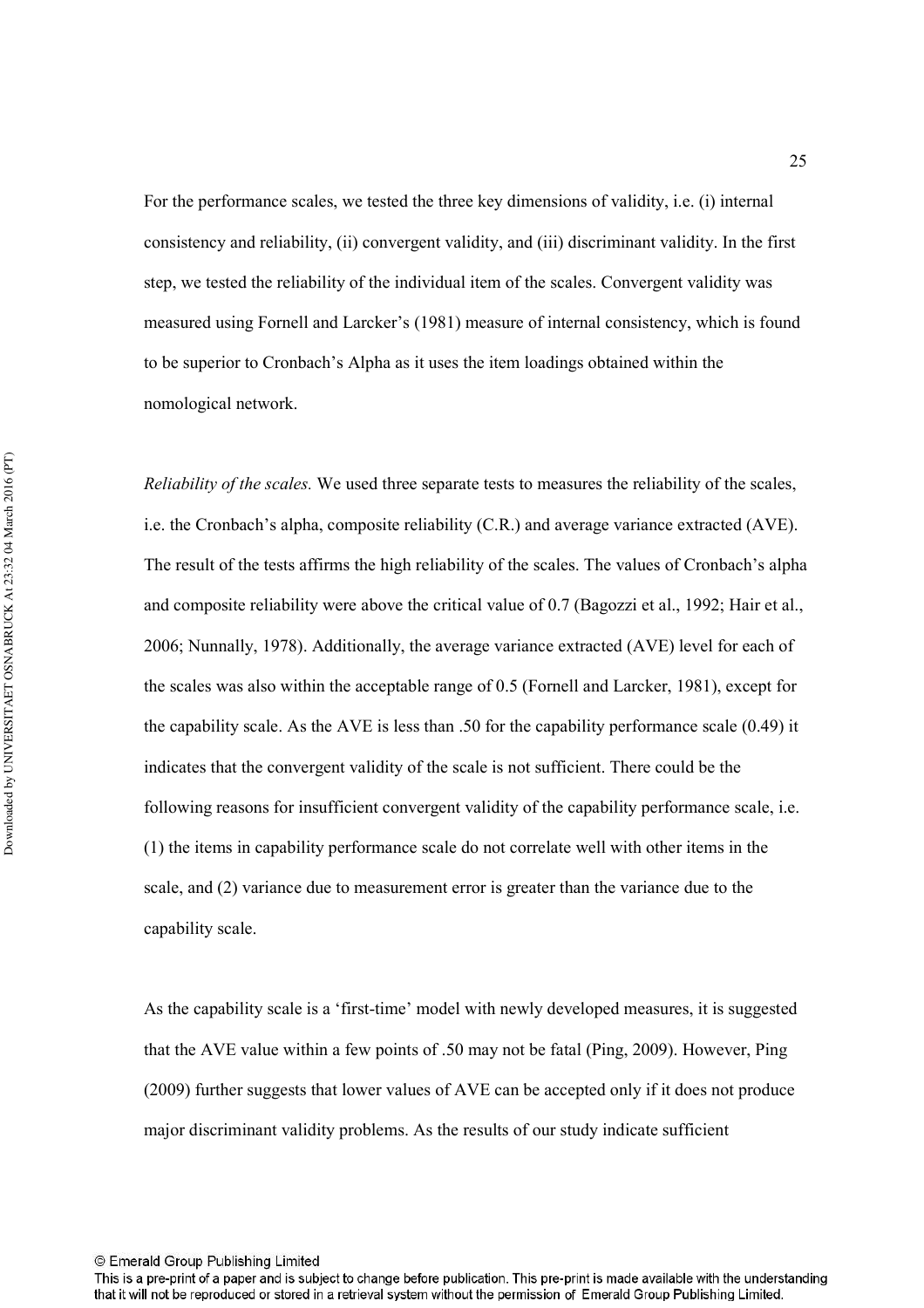discriminant validity (see table  $-6$ ) the AVE value of 0.49 for capability performance scale can be accepted as 'provisional' and in need of replication.

Overall, the results of these tests display high internal consistency among the items in the developed performance evaluation scales (Table-5).

> **!!!!!!!!!!!!!!!!!!!!!!!!!!!!!!!!!!!!!!-Insert Table – 5 about here** \*\*\*\*\*\*\*\*\*\*\*\*\*\*\*\*\*\*\*\*\*\*\*\*\*\*\*\*\*\*\*\*\*\*\*

Assessment of scales' validity. The key aspect of validity that guided this research was construct validity, i.e. the degree to which a construct achieves empirical and theoretical meaning (Bagozzi, 1980; Hair et al., 2006). Content validity of all three performance scales were ensured through a rigorous evaluation process that involved multi-stage interviews with five experienced academicians and four senior practitioners. The interviews lasted for 30-45 minutes. All the interviews strongly affirmed the construct validity of the derived scales.

Convergent validity (i.e. the degree to which an item is correlated with other items that it is theoretically predicted to correlate with) must be supported by item reliability, construct reliability, and average variance extracted (Hair et al., 1998). Based on the sample, we found that the three performance dimensions scales exhibit convergent validity as the construct reliability of the scales was within the acceptable range (Anderson and Gerbing, 1988).

Discriminant validity (i.e. the degree to which the items of a scale do not correlate with other items of the scale that they theoretically should not be correlated with) was tested using the 'shared variance' test, wherein the average variance extracted (square root of the AVE value) of each construct should be larger than the variance it shares with other latent constructs to

This is a pre-print of a paper and is subject to change before publication. This pre-print is made available with the understanding that it will not be reproduced or stored in a retrieval system without the permission of Emerald Group Publishing Limited.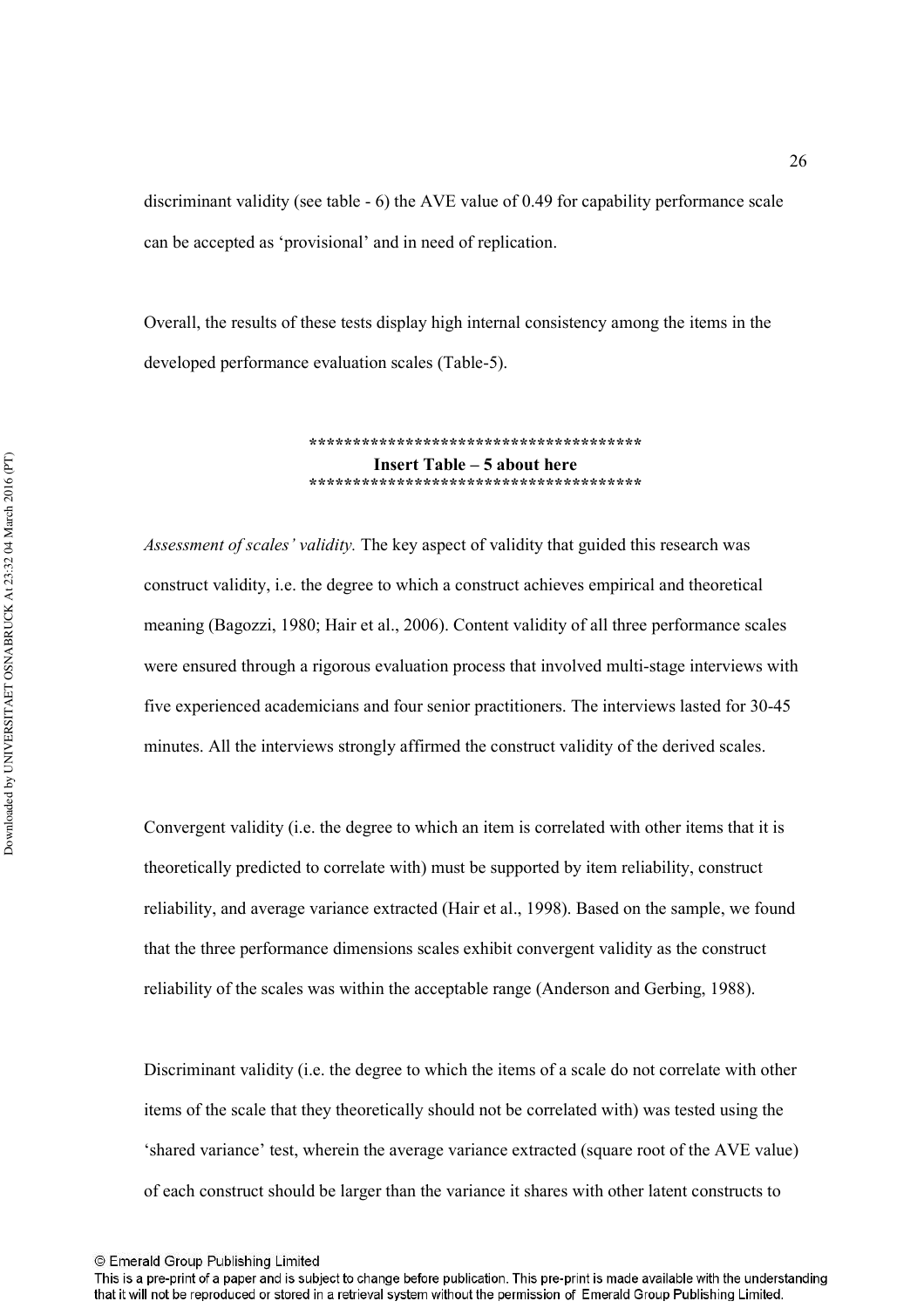establish constructs discriminant validity (Fornell and Larcker, 1981). As detailed in table-6, the square root AVE (diagonal values) is greater than all the off-diagonal elements in the corresponding rows and columns, which indicates that all the scales measure different constructs.

> **!!!!!!!!!!!!!!!!!!!!!!!!!!!!!!!!!!!!!!-Insert Table – 6 about here !!!!!!!!!!!!!!!!!!!!!!!!!!!!!!!!!!!!!!-**

Overall, the data analysis results indicated that the measurement scales corresponding to the performance dimensions have high reliability and validity. The 18-item measurement scales thus obtained can be successfully used to measure the performance of channel partners operating in automobile distribution channels. As the scale items correspond to the fundamental principle of downstream channel partners' (distributors/dealers) performance, these items can be used to reflect performance of channel partners in multiple distribution contexts that are similar to the researched context, for example, distributors of white goods, electronics, etc.

#### **Discussion**

Earlier research has recognized the need for more 'inclusive' evaluation of the channel partners' performance (Clark, 1999; Kumar et al., 1992; Spriggs, 1994) but an integrated conceptual framework for evaluating channel partners' performance is found missing in the distribution channel literature. Drawing from the salesforce control literature and prior distribution channel literature we developed a three-dimensional framework for performance evaluation of downstream channel partners. The three dimensions of channel partners' performance as adopted from salesforce control literature are, *output performance*, the outputs generated by the channel partners in the form of financial results and other objective

<sup>©</sup> Emerald Group Publishing Limited

This is a pre-print of a paper and is subject to change before publication. This pre-print is made available with the understanding that it will not be reproduced or stored in a retrieval system without the permission of Emerald Group Publishing Limited.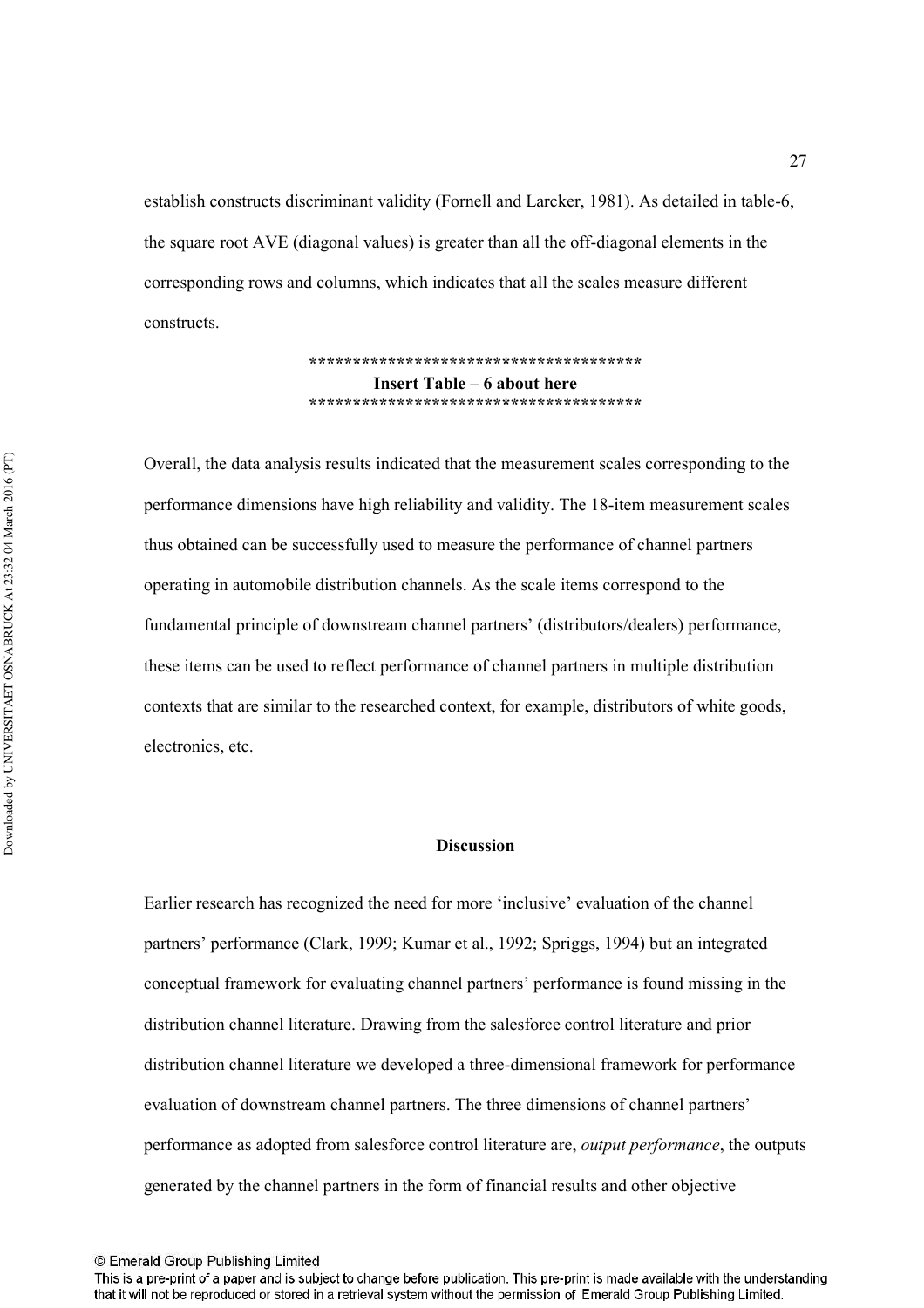measures, activity performance, the level of compliance with the processes and performing the required activities, and capability performance, the resources and capabilities of the channel partners that facilitate overall firm performance.

Additionally, based on the proposed framework, in this research we developed a multi-item measurement scale for performance evaluation of channel partners. Following the three stages protocol for scale development (Slavec and Drnovsek, 2012) we generated a list of 27 scale items to represent the three performance-dimensions. To test the reliability and validity of the scale and to further purify scale items, we collected field data from 252 channel managers working in automobile distribution channels in India. Based on the statistical tests, we derived an 18-items measurement scale to evaluate the proposed dimensions of channel partners' performance.

Appropriate evaluation of the channel partners' performance is critical for successful distribution channel relationships (Liu et al., 2014) for three major reasons, (1) performance measurement is one of the control tools which sends out signals to channel members (dealers/distributors) about what is being valued by the firm. This helps the channel partners to target their efforts and resources appropriately and contribute to building superior channel relationships (Celly and Frazier 1996), (2) a robust performance measurement system helps in identifying channel partners with superior performance. This can help the firm in building stronger and sustainable distribution relationships with the valued channel partners that can ensure long-term success of the firm, and  $(3)$  identifying high-performing channel partners can also help in equitable distribution of rewards to the deserving channel partners. This can give a positive inducement to the channel partners and strengthen distribution relationships further (Kumar, Stern and Achrol, 1992).

<sup>©</sup> Emerald Group Publishing Limited

This is a pre-print of a paper and is subject to change before publication. This pre-print is made available with the understanding that it will not be reproduced or stored in a retrieval system without the permission of Emerald Group Publishing Limited.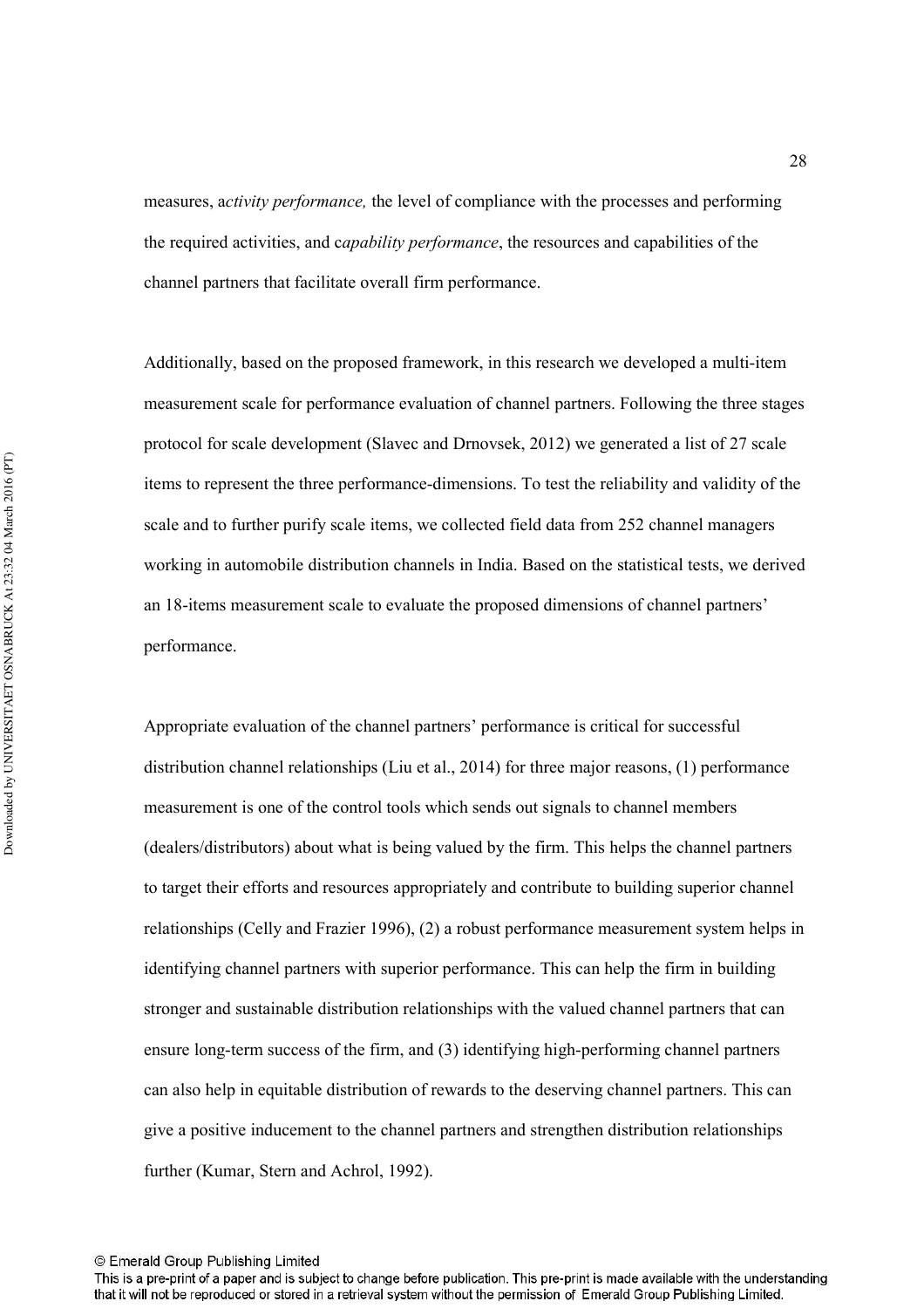The three-dimensional framework proposed in this study has several implications for practice and future research on channel partners' performance in distribution relationships. The framework conceptualizes the three key dimensions of channel partners' performance that can assist firms in exercising a focused approach to performance management in distribution channel relationships. The performance-dimensions that are stressed in the channel partner's evaluation indicate the critical focus areas that are most important to the firm. This serves two crucial functions in channel management, 1) this can act as an effective control tool that elicits desired behavior and actions from the channel partners (Waal and Kourtit, 2013), and 2) this can also act as a communication tool that reduces the channel partner's perceived 'goal ambiguity', and thereby enhances their performance levels (Chun and Rainey, 2005). As an effective control and communication tool, the framework can also help firms in aligning their channel partners' resources and efforts with their business objectives.

The proposed three-dimensional framework is hugely valuable to firms when they use it to align their channel partners' resources and activities with their own channel objectives and distribution strategies. For example, a firm focused on creating a brand image may be very particular about the customer service activities and processes that channel partners perform rather than their output levels. The firm should stress the activity performance while evaluating their channel partners.

Although the tenets of three-dimensional framework proposed in this research were developed for the performance evaluation of downstream channel partners, we believe that the framework can also be useful in performance evaluation of partnering firms in other inter-firm relationship contexts, such as firm's suppliers. Big retailers, such as Walmart, Target, Tesco

<sup>©</sup> Emerald Group Publishing Limited

This is a pre-print of a paper and is subject to change before publication. This pre-print is made available with the understanding that it will not be reproduced or stored in a retrieval system without the permission of Emerald Group Publishing Limited.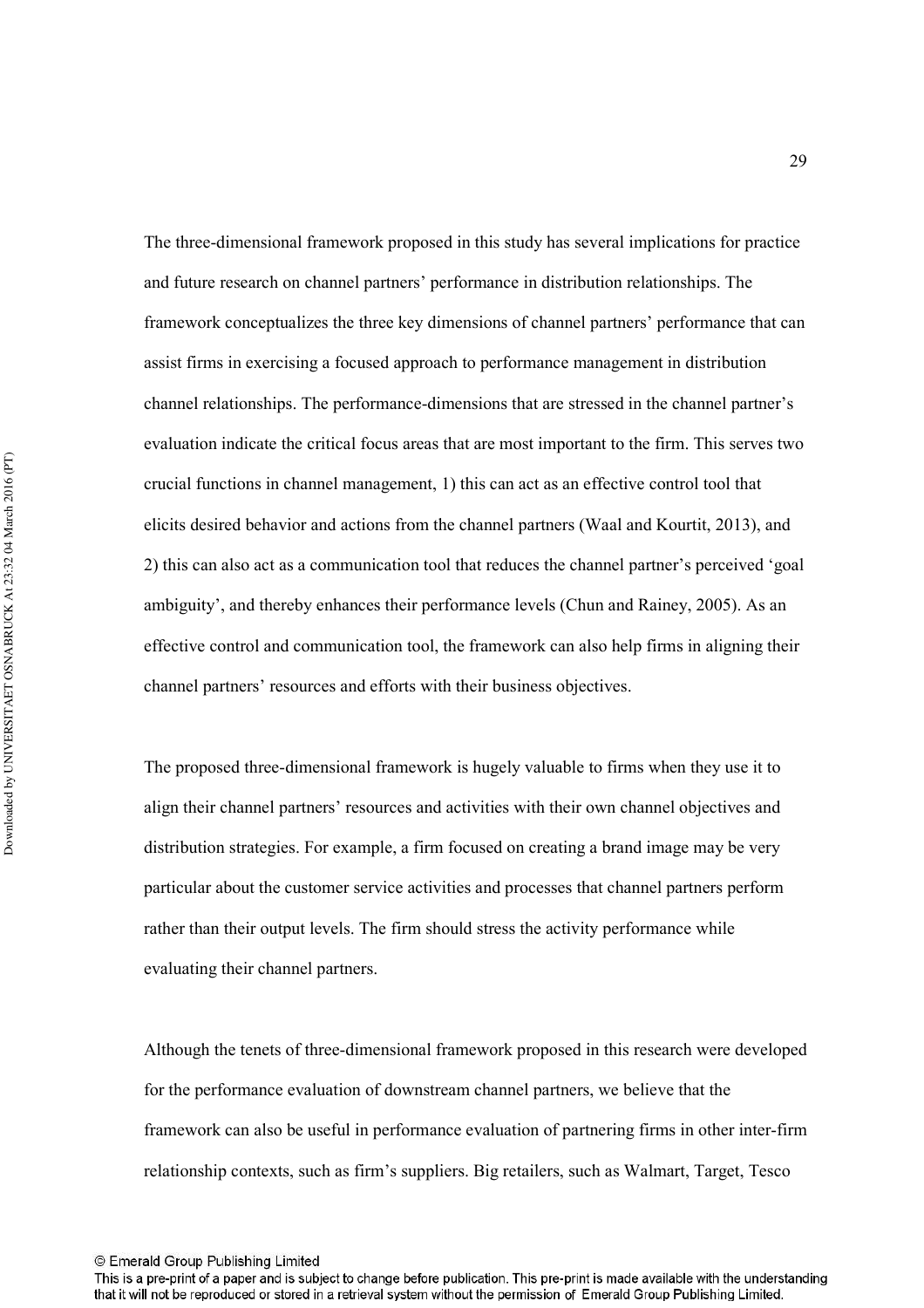etc. often deal with multiple suppliers in many product categories. Supplier relationships are crucial for the retailers' success and it is not uncommon for the big retails to actively manage suppliers' performance (Ferreira et al., 2012). Accurate evaluation of suppliers' performance is an essential first step for effective management of these relationships. The proposed performance-dimensions framework apply across a broad spectrum of inter-firm relationships. Therefore, it provides the basic structure for evaluating the performance of partnering firms in several inter-firm contexts. The basic structure, when necessary can be extended or adapted to fit the needs of any specific research needs of a particular context.

The measurement scale for the performance-dimensions, developed in this research, is a concise multi-item scale with good reliability and validity that channel managers can use to better understand the expectations and perceptions of channel partners and as a result improve their performance. The scale can be used to assess a given channel partner's performance along each of the three dimensions. At the aggregate channel-network level, this analysis can also indicate the performance status of the entire distribution channel in the form of the average scores on the three dimensions. This individual level and network level performance analysis can have a variety of potential applications, right from helping the firm in managing their day-to-day channel activities to steering its overall channel strategy.

One potential application of the instrument is its use in categorizing a channel partner into several performance groups (e.g., high-output, low-activity, low-capability, high-overall, etc.) on the basis of their individual scores on the three performance-dimensions. These segments can then be analyzed on the basis of channel partners' (1) age in the relationship, (2) prior experience, (3) relative size of operations, (4) the market segment in which they operate, etc. For example, a channel manger found that a large number of channel partners in rural areas

This is a pre-print of a paper and is subject to change before publication. This pre-print is made available with the understanding that it will not be reproduced or stored in a retrieval system without the permission of Emerald Group Publishing Limited.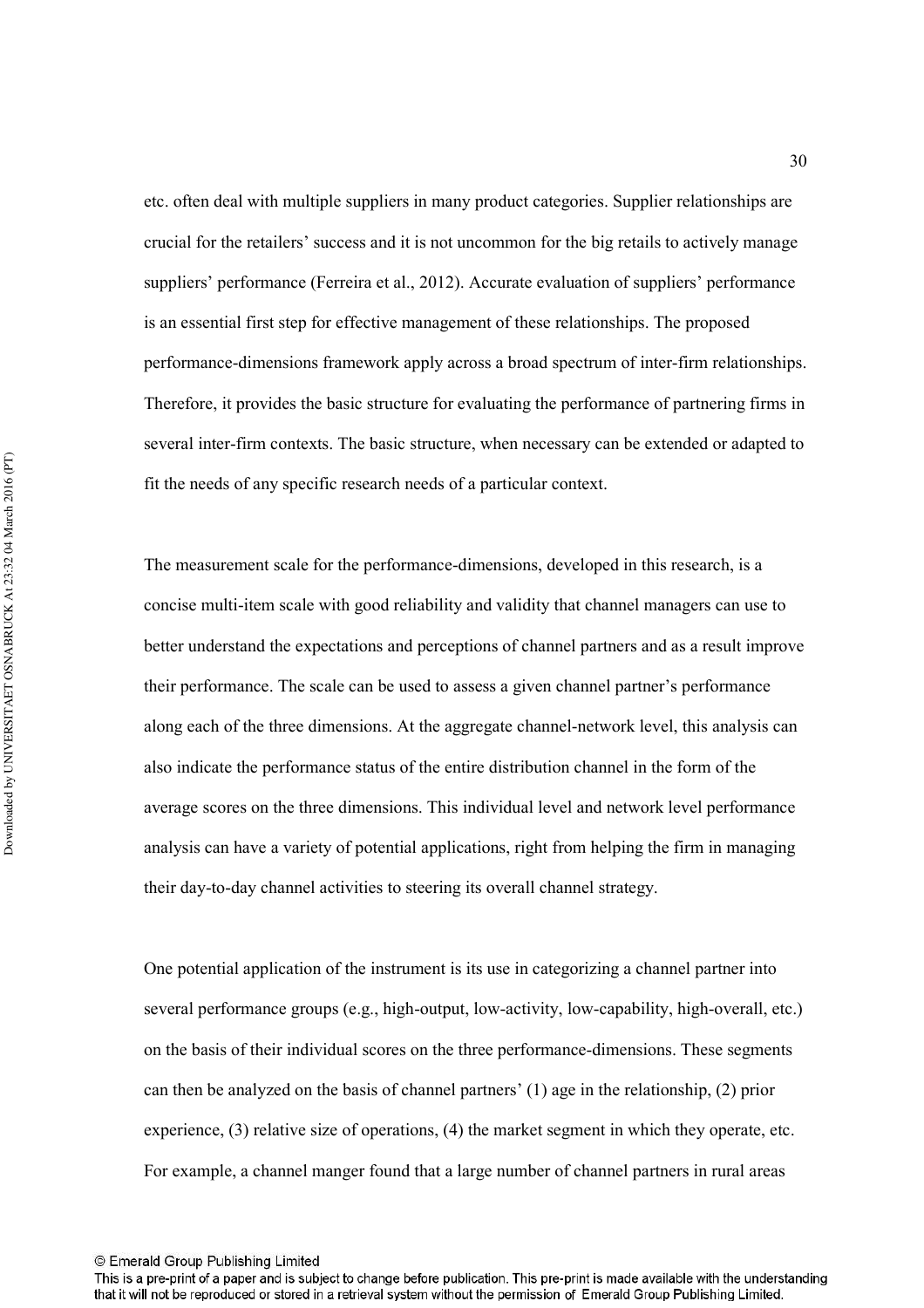are 'low-output', 'low-activity', and 'high-capability' performance group. Suppose further that it is known that the rural markets have high demand potential, albeit also have a high need for customer education. With these data, the channel managers would understand better what needs to be done to enhance channel partners' output performance  $-$  i.e. focus on the channel partners' processes and customer activities rather than their capabilities. Such analysis can have multiple uses in channel management. For example, this analysis can help firms in identifying and rewarding suitably the channel relationships that are most valuable to the firm and keep them motivated for future performance (Karriker and Williams, 2009). A firm can also use the three-dimensional performance measurement scale to assess the performance of its channel partners relative to its principal competitors'. Furthermore, the framework draws managerial attention to the three key dimensions of performance, thereby guarding against managerial sub-optimization and over-reliance on few limited performance measures.

Another application of the measurement scale is to use it for longitudinal analysis of channel partner's scores on the three performance-dimension. This analysis can highlight the change or shift over time in the channel partners' focus from one performance-dimension to others. With this analysis, channel managers will understand better what corrective actions (for example, emphasizing a performance dimension) need to be adopted for individual channel partners and what needs to be done to elicit the desired behavior from them. Further, this analysis can also highlight the effectiveness of various interventions, such as change in incentive plans, sales promotion programs, channel policies and practices, and other initiatives that channel managers undertake to manage channel activities and distribution relationships with channel partners.

© Emerald Group Publishing Limited

31

This is a pre-print of a paper and is subject to change before publication. This pre-print is made available with the understanding that it will not be reproduced or stored in a retrieval system without the permission of Emerald Group Publishing Limited.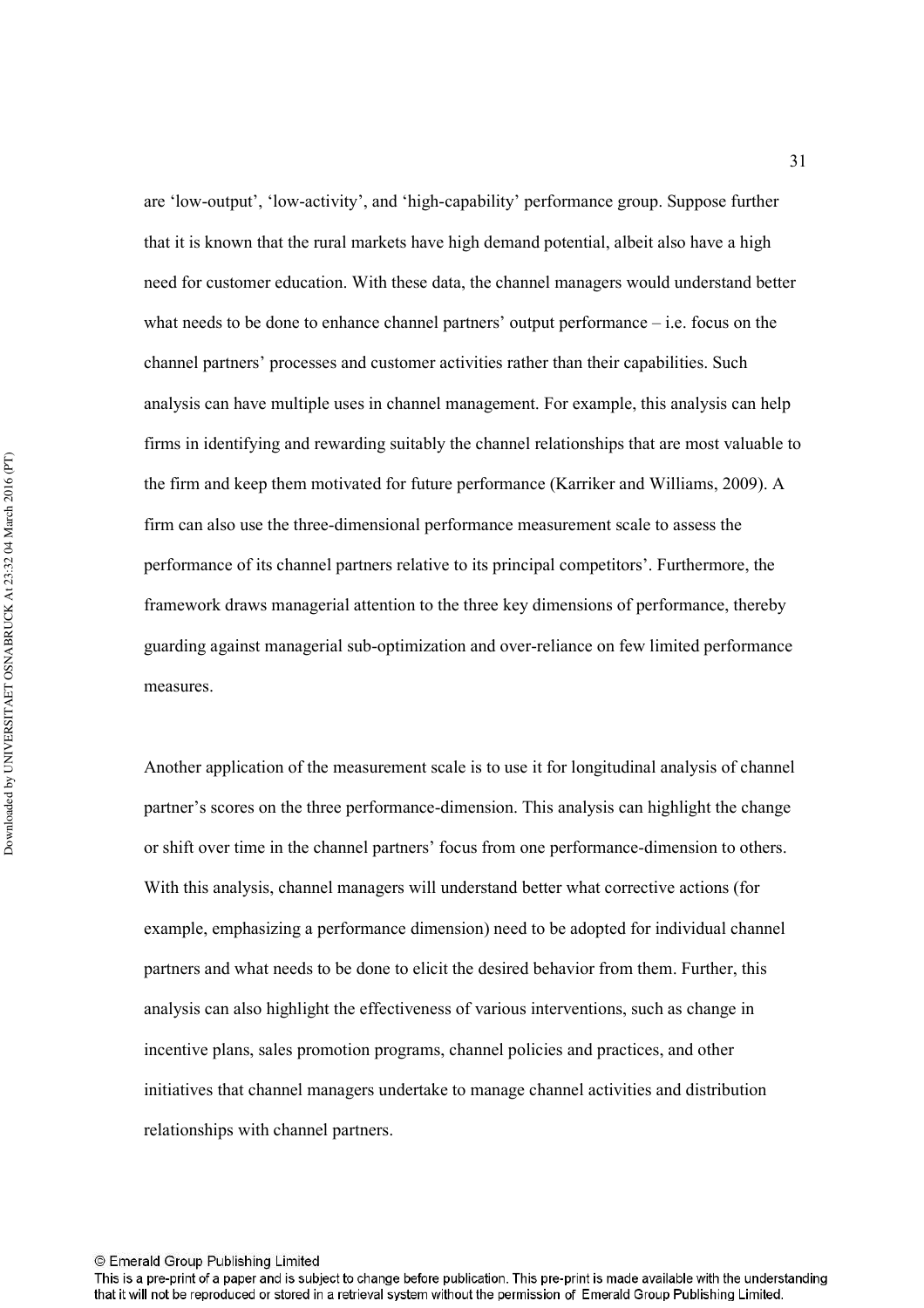The individual scores on the three performance-dimensions can also be interpreted as the coordinates for the performance level of channel partners represented on a three-dimensional coordinate axis. Each of the coordinate axis represents one performance-dimension (i.e. output, activity and capability) and the individual coordinates represents what we theorize as the '*performance vector*' for the channel partners. The channel partners' performance represented as performance vector is amenable for a variety of rigorous performance analyses, both at the level of individual channel partners and at the level of the distribution channel network as a whole. This representation can leverage the principles of vectors analysis and vector calculus to evaluate the channel partners' performance in a highly visual and intuitive way.

Additionally, the proposed framework extends the sales-force control literature to distribution channel context and draws important insights for performance management of channel partners. For example, this research introduces the dimension of capability performance to channel partners' performance evaluation in addition to the output and activity performancedimension. This extension is consistent with the 'superorganization' perspective of distribution channels (Reve and Stern, 1979) and opens up avenues for future application of relevant perspectives from salesforce control research to study distribution channel relationships and vice versa. Furthermore, this research addresses the repeated call in literature for a theoretically supported framework for performance evaluation of channel partners in distribution relationships. The performance-dimension scale developed in this research provides a reliable and valid measurement tool for the three proposed performancedimensions. This will provide an impetus to the further development of robust performance measures for channel partners in distribution relationships.

© Emerald Group Publishing Limited

32

This is a pre-print of a paper and is subject to change before publication. This pre-print is made available with the understanding that it will not be reproduced or stored in a retrieval system without the permission of Emerald Group Publishing Limited.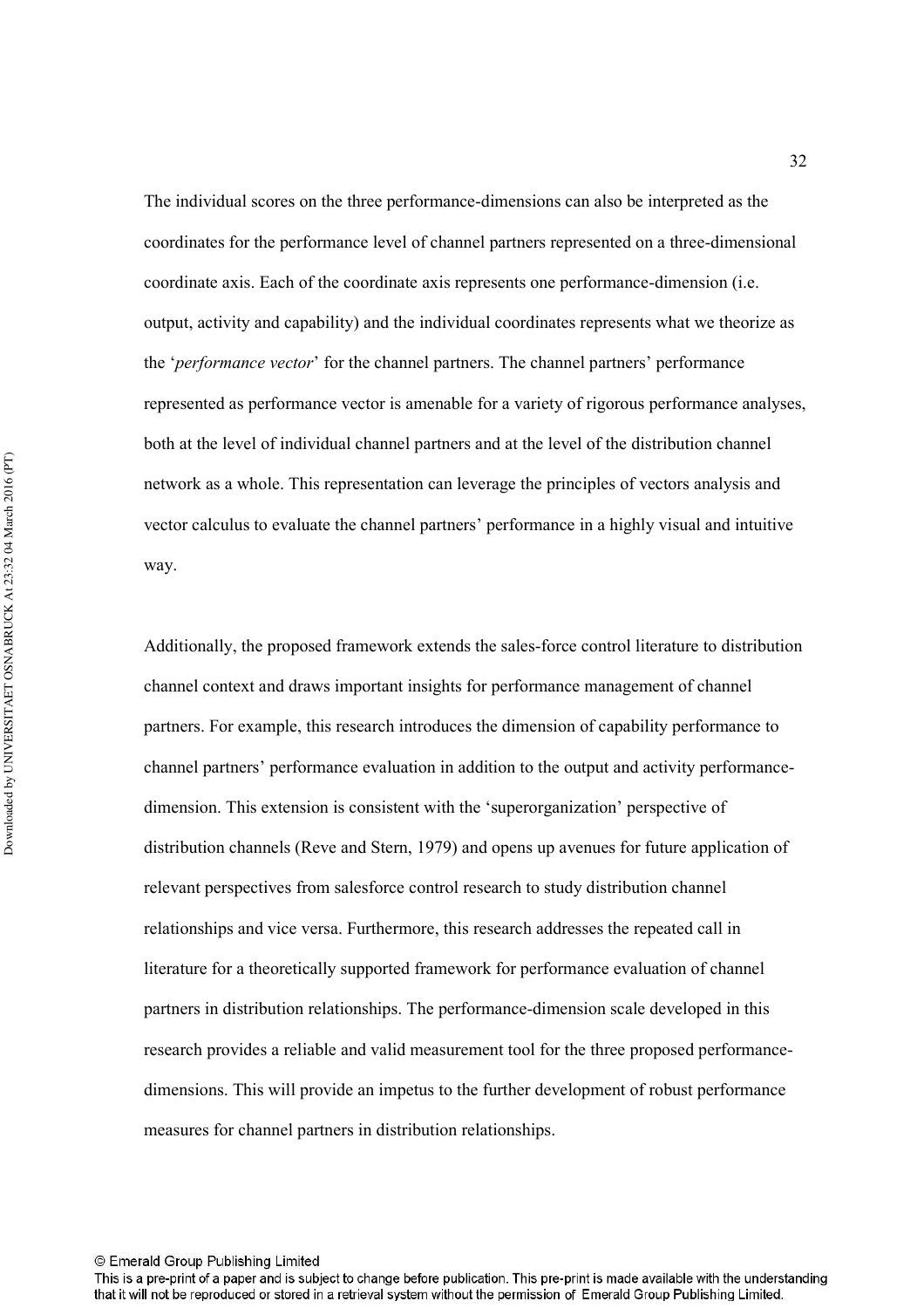The three dimensions espoused in the proposed framework, aim to present a comprehensive categorization of the channel partner's performance, however, all three dimensions may not be equally relevant in every context. The suitability of these dimensions for performance evaluation may differ based on several channel factors, such as channel structure, distribution strategy, product characteristics, product life-cycle stage, and external environment. It would be interesting to examine the influence of such extraneous factors on the appropriate use of these dimensions for accurate performance evaluation. Insights on the implications of placing differential emphasis on each dimension in performance evaluation can be hugely valuable in managing distribution relationships in various organizational contexts. This is a fruitful area for future research.

The ideal research design to explore a new theoretical framework for performance evaluation would have been a combination of qualitative and quantitative methodologies. However, given the challenges involved in data collection in emerging economies like India and the limitations of qualitative data, we decided to limit the study to quantitative data. Future research may draw from qualitative and quantitative data to advance the research on channel partners' performance.

The derived scale may have limited generalizability across different industries because the data for testing scale reliability and validity was collected from one single industry (i.e. automobiles). The scale needs further validation across other industries through future research. Additionally, the unit of analysis for our study was the channel manager – dealer dyads in administered exclusive distribution channels. We suspect that other performance items that are relevant in other distribution formats (such as franchise) may not have been

This is a pre-print of a paper and is subject to change before publication. This pre-print is made available with the understanding that it will not be reproduced or stored in a retrieval system without the permission of Emerald Group Publishing Limited.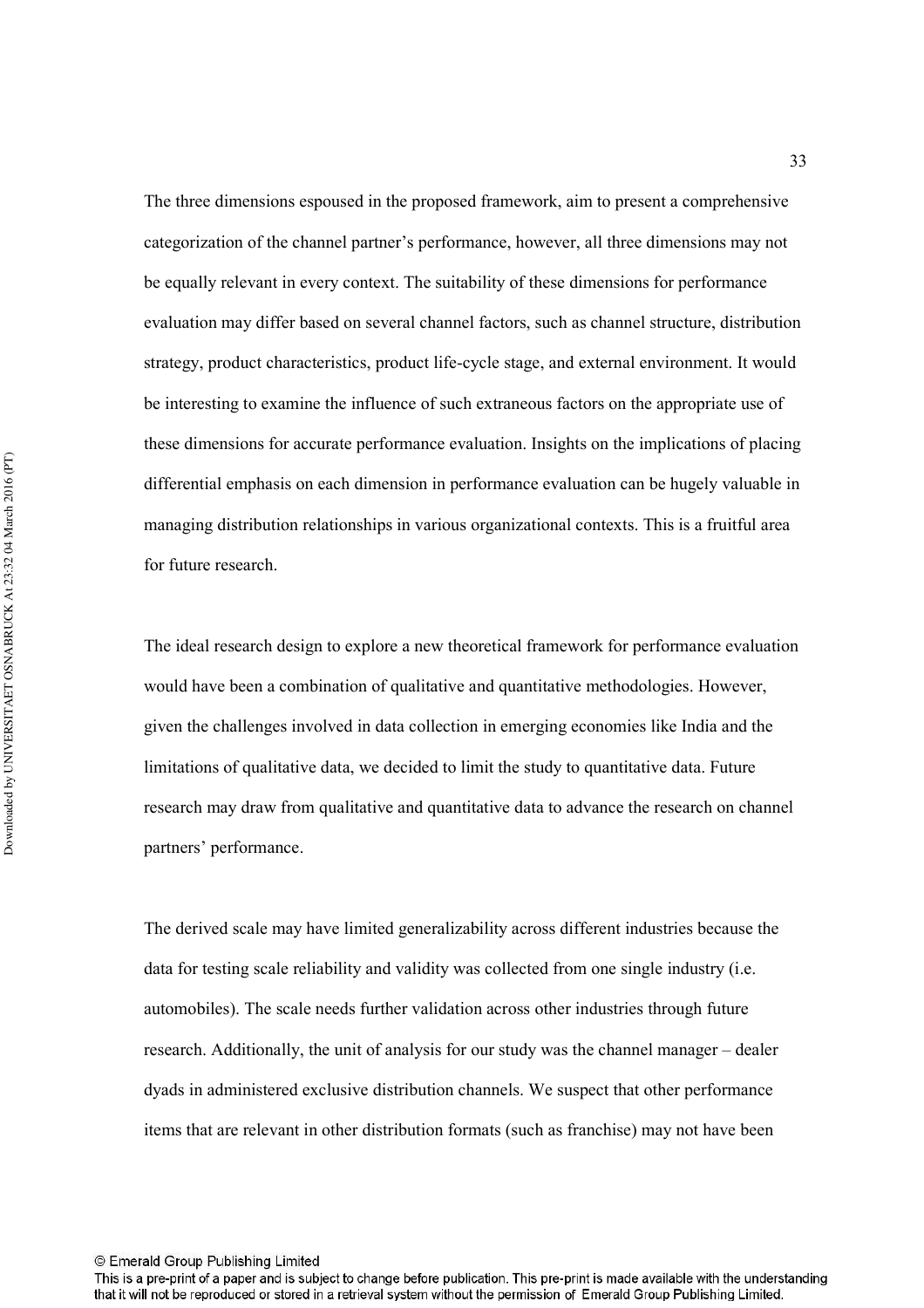captured in our scale. Future research must target other distribution formats and expand the applicability of the proposed framework.

#### **Conclusion:**

The paper proposes a three-dimensional framework for performance evaluation of channel partners in distribution channel relationships. The three performance-dimensions, i.e. output, activity and capability of channel partners' performance are grounded in the sales force control theory and organizational performance literature. Additionally, we develop an 181 item measurement scale for performance evaluation of channel partners based on the data from 252 firm-channel partner dyads in the Indian automobile industry.

The paper contributes to performance management research by providing the three key dimensions of performance for evaluating external partnering firms. The proposed performance-dimensions can be useful for organizations in operationalizing performance measures for other partnering firms, such as suppliers, retailers, independent agents, etc. apart from the distribution channel partners. The proposed framework can also help in guarding against managerial sub-optimization and narrow focus while evaluating the performance of partnering firms. Additionally, the paper provides a reliable and valid scale for the proposed performance-dimensions that can contribute towards a more appropriate evaluation of external partners' performance in several inter-firm contexts. The paper provides a suitable resource for advancing future empirical research in the area.

There are several research limitations of this study. Firstly, the proposed scale may have limited generalizability as it is developed based on the data from a single industry. Secondly,

This is a pre-print of a paper and is subject to change before publication. This pre-print is made available with the understanding that it will not be reproduced or stored in a retrieval system without the permission of Emerald Group Publishing Limited.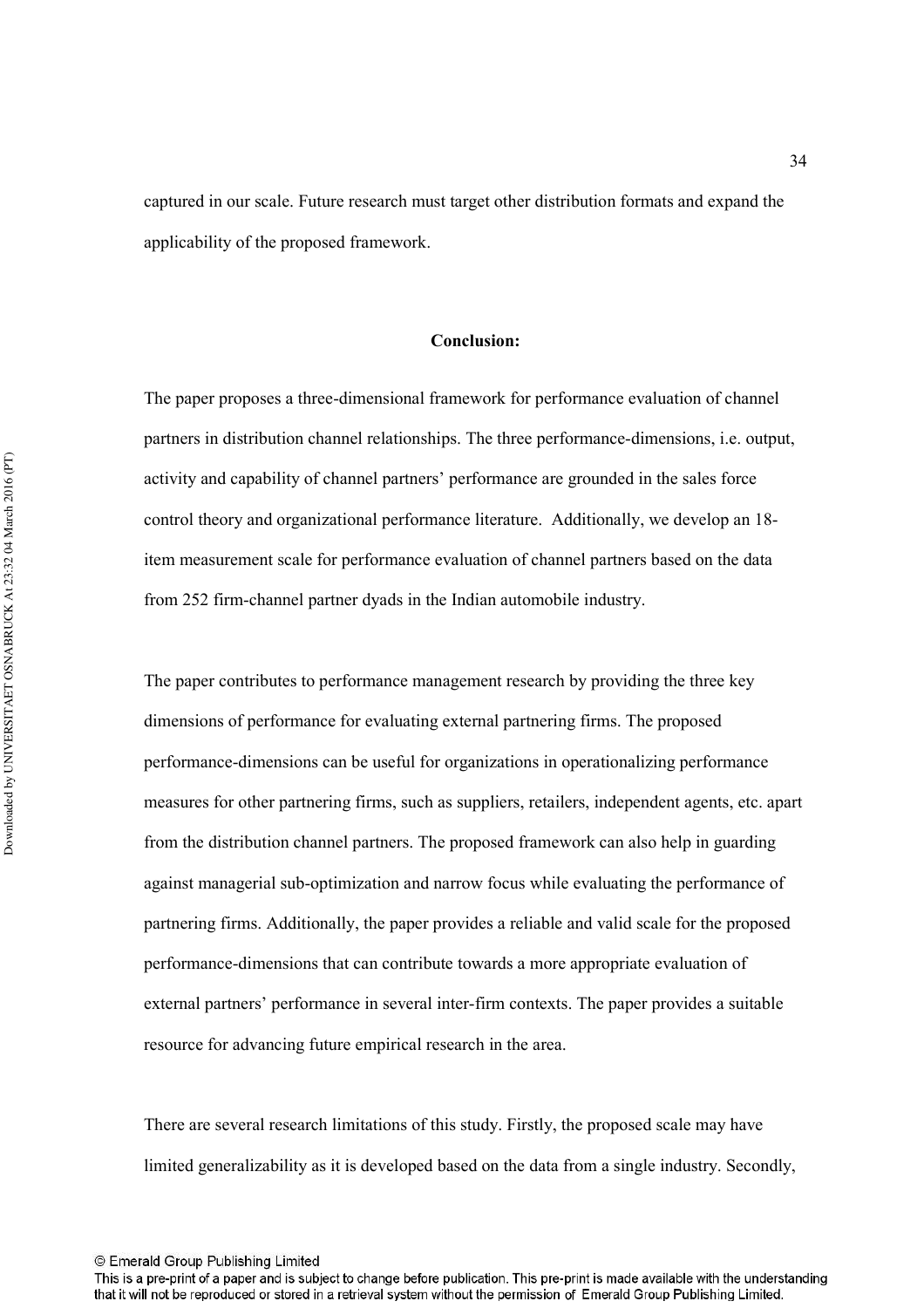the three proposed performance-dimensions do not directly encapsulate all the other performance measures used in earlier performance management studies. Nevertheless, the proposed three dimensions may be instrumental in capturing other performance measures. For example, a capability performance measure can be either strategic or tactical based on the targeted use, objective or subjective based on the manner in which the performance measurement is being taken, internal or external performance measure based on whose perspective is adopted, etc. Lastly, the measurement scale for the capability performance1 dimension must be regarded as 'provisional' and in need of replication because the AVE value for the capability scale (i.e. 0.49) was found to be less than 0.5 (Fornell and Larcker, 1981; Ping 2009).

The study also opens several areas for future research. A potent area for future research would be to examine the influence of extraneous factors, such as external environment, organizational strategy, and structure on relative importance of the three dimensions for appropriate evaluation of external partner's performance. Additionally, future research is needed to test the framework in various industries and organizational contexts to provide it further validity and wider generalizability. Expanding the proposed framework for performance evaluation of other up-stream (suppliers) and down-stream partners (retailers, agents, other vendors VARs, etc.) can also be a fruitful area for future research.

This is a pre-print of a paper and is subject to change before publication. This pre-print is made available with the understanding that it will not be reproduced or stored in a retrieval system without the permission of Emerald Group Publishing Limited.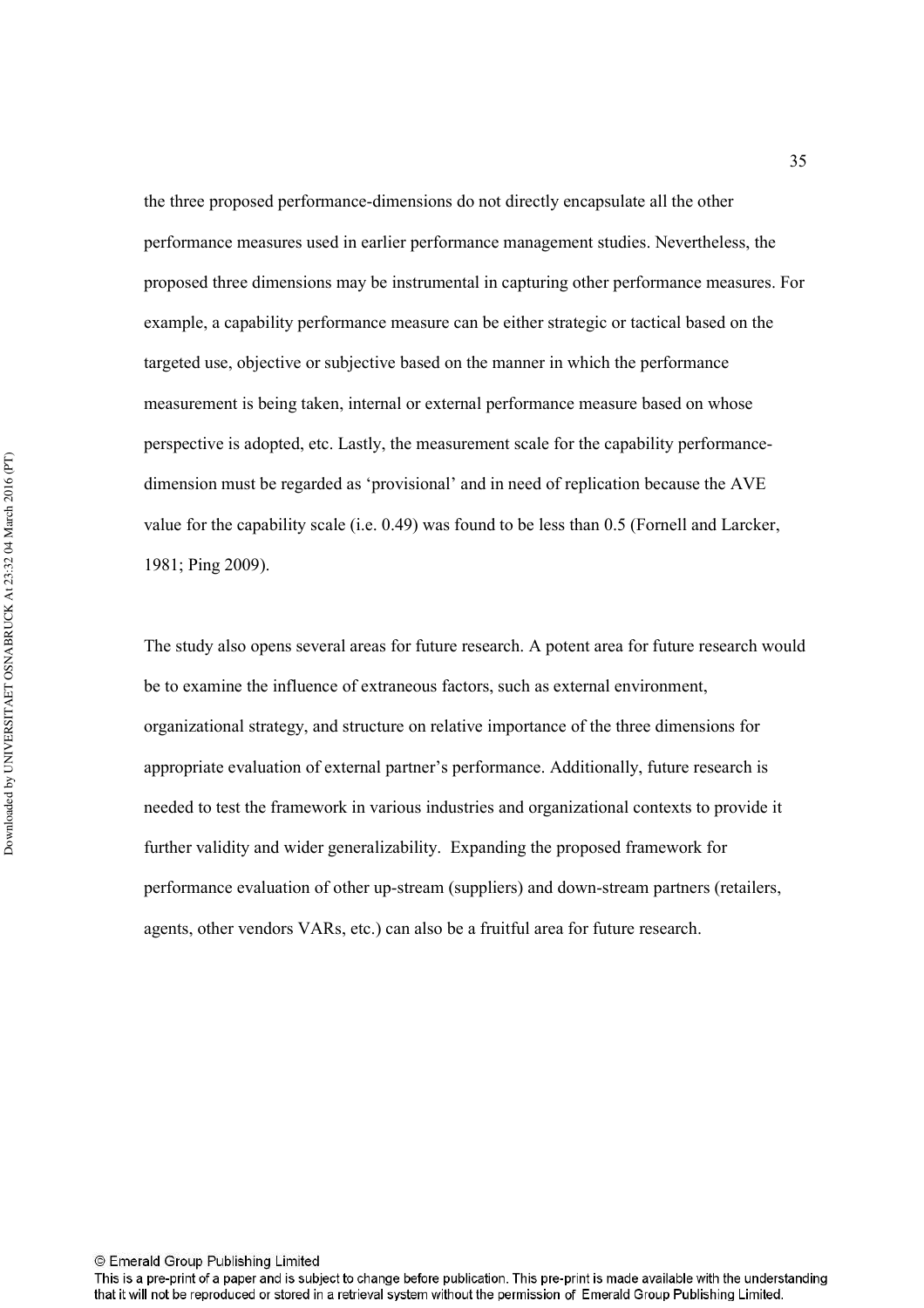#### Reference:

Aaker, D. A. (1988), *Strategic Market Management*, John Wiley and Sons, Canada.

Ambler, T. and Kokkinaki, F. (1997), "Measures of Marketing Success", *Journal of Marketing Management, Vol. 13, No. 7, pp. 665-678.* 

Ambler, T., Kokkinaki, F. and Puntoni, S. (2004), "Assessing Marketing Performance: Reasons for Metrics Selection", *Journal of Marketing Management*, Vol. 20, No. 3, pp. 475-498.

Amirkhanyan, Anna A.; Kim, Hyun Joon; and Lambright, Kristina T. (2014), "The

Performance Puzzle: Understanding the Factors Influencing Alternative Dimensions and Views of Performance", International Journal of Public Administration Research and Theory,

Vol. 24, No. 1, pp. 1-34.

Anderson, E. and Oliver, R. (1987), "Perspectives on Behavior-Based Versus Outcome-Based Salesforce Control Systems", *Journal of Marketing*, Vol. 51, No. 4, pp. 76-88.

Anderson, J. C. and Gerbing D. (1988), "Structural Modeling in Practice: A Review and Recommended Two-Steps Approach", *Psychological Bulletin*, Vol. 103, No. 3, pp. 411-423.

Armstrong, J. Scott and Overton, Terry S. (1977), "Estimating Nonresponse Bias in Mail

Surveys"' *Journal of Marketing Research*, Vol. 14, pp. 396-402.

Atkinson, J. M., Gilmour, W. H., Dyer, J. A. T., Hutcheson, F. and Patterson, L. (1997), "Consultants' Views of Leave of Absence and Community Care Orders in Scotland", Psychiatric Bulletin, Vol. 21, pp. 91-94.

Bagozzi, R. P. (1980), *Causal Models in Marketing*, Wiley, New York, NY

Bagozzi, R. P. (1975), "Marketing as Exchange", *Journal of Marketing*, Vol. 39, Oct, pp. 32-39.

Bagozzi, R. P., Davis, F. D., and Warshaw, P. R. (1992), "Development and Test of a Theory of Technological Learning and Usage", *Human Relations*, Vol. 45, No. 7, pp. 660–686.

This is a pre-print of a paper and is subject to change before publication. This pre-print is made available with the understanding that it will not be reproduced or stored in a retrieval system without the permission of Emerald Group Publishing Limited.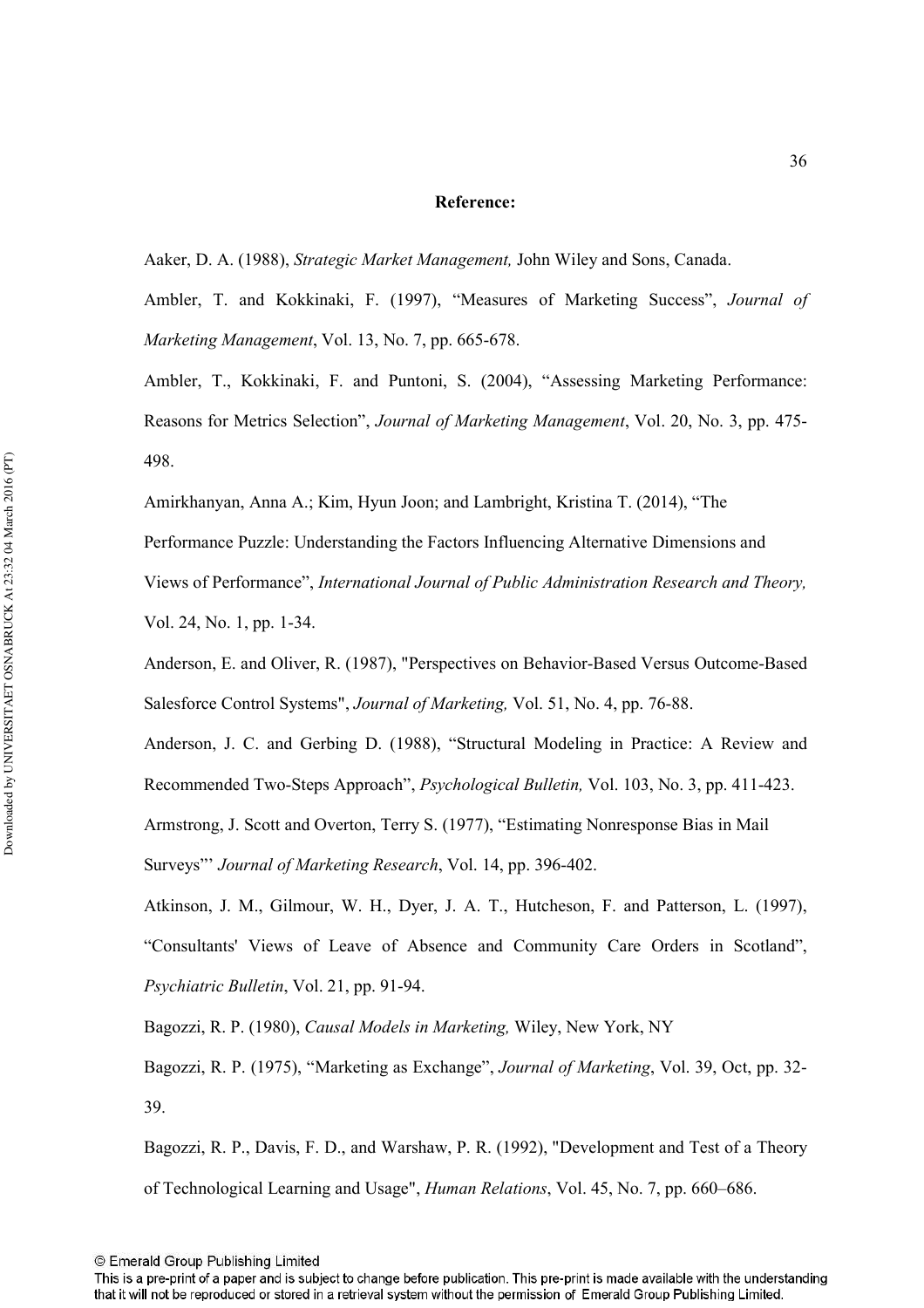Baker, G. P. (1992), "Incentive Contracts and Performance Measurement", *Journal of Political Economy*, Vol. 100, No. 3, pp. 598-614.

Bello, D. C. and Gilliland, D. I. (1997), "The Effect of Output Controls, Process Controls, and Flexibility on Export Channel Performance", *Journal of Marketing*, Vol. 61, No. 1, pp. 22-38. Bergen, M., Dutta, S. and Walker, O. C. Jr, (1992), "Agency Relationships in Marketing: A Review of the Implications and Applications of Agency and Related Theories", *Journal of Marketing, Vol. 56, No. 3, pp. 1-24.* 

Boles, J. S., Dean, D. H., Ricks, J. M., Short, J. C. and Wang, G. (2000), "The Dimensionality of the Maslach Burnout Inventory Across Small Business Owners and Educators", Journal of *Vocational Behavior, Vol. 56, No. 1, pp. 12-34.* 

Boulding, W. and Staelin R. (1995), "Identifying Generalizable Effects of Strategic Actions on Firm Performance: The Case of Demand-Side Returns to R&D Spending", *Marketing Science*, Vol. 14, No. 3, pp. 222-236.

Bryman, A. and Cramer D. (1994), *Quantitative Data Analysis for Social Scientists*, Routledge, London.

Buckley, R., Hall, S., Benson, P. G. and Buckley, M. (1988), "The Impact of Rating Scale Format on Rater Accuracy: An Evaluation", *Journal of Management*, Vol. 14, No. 3, pp. 415-423.

Cavusgil, S. T. and Zou, S. (1994), "Marketing Strategy-Performance Relationship: An Investigation of the Empirical Link in Export Market Ventures", *Journal of Marketing*, Vol. 58, No. 1, pp. 1-21.

Celly, K. S. and Frazier, G. L. (1996), "Outcome-Based and Behavior-Based Coordination Efforts in Channel Relationships", *Journal of Marketing Research*, Vol. 33, No. 2, pp. 200-210.

This is a pre-print of a paper and is subject to change before publication. This pre-print is made available with the understanding that it will not be reproduced or stored in a retrieval system without the permission of Emerald Group Publishing Limited.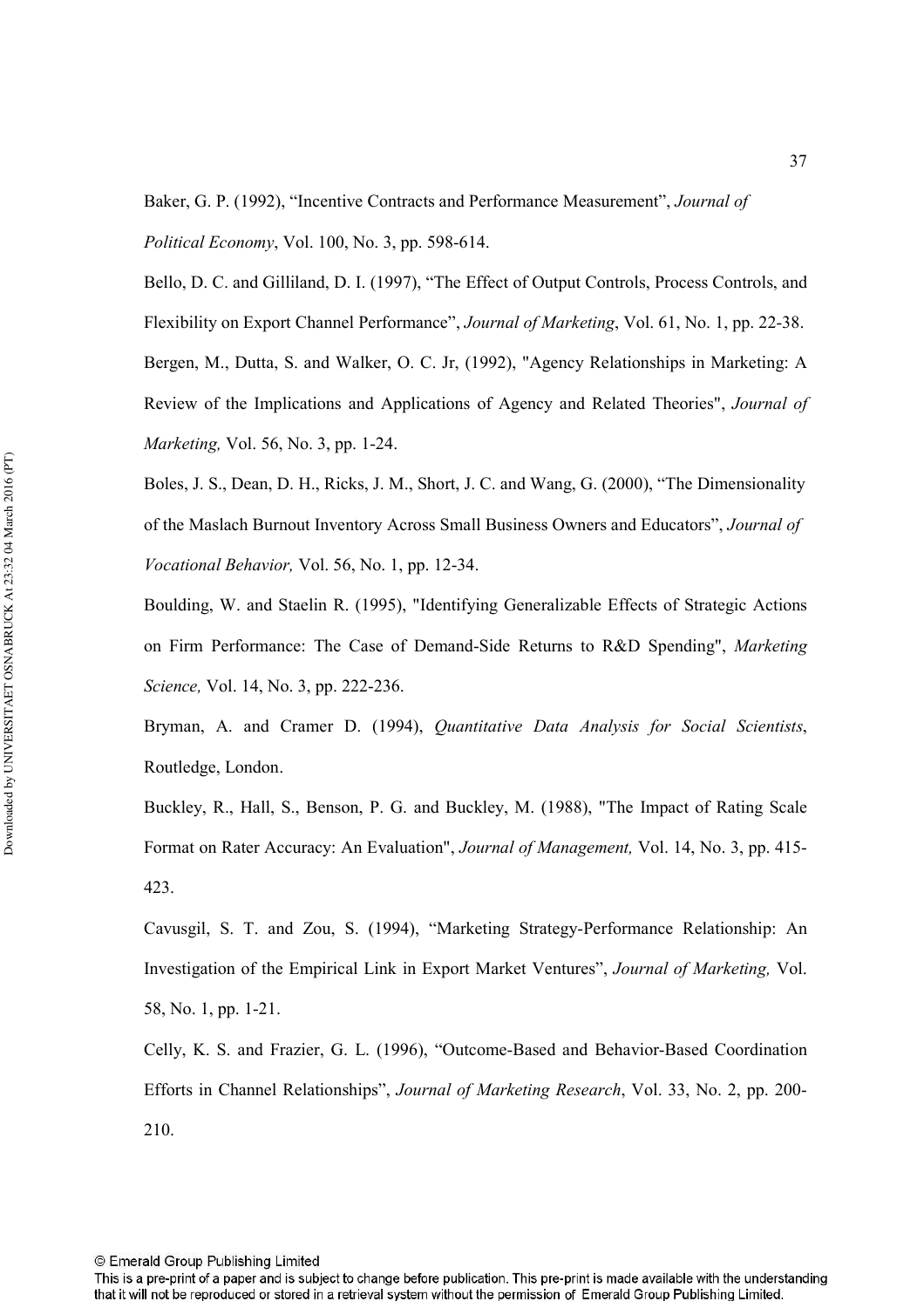Chakravarthy, B. S. (1986), "Measuring Strategic Performance", Strategic Management *Journal, Vol. 7, No. 5, 437-458.* 

Challagalla, G. N., and Shervani, T. A. (1996), "Dimensions and Types of Supervisory Control: Effects on Salesperson Performance and Satisfaction", *Journal of Marketing*, Vol. 28, No. 6, pp. 635-652.

Chang, H. H. (2009), "An Empirical Study of Evaluating Supply Chain Management Integration Using the Balanced Scorecard", *The Service Industries Journal*, Vol. 29, No. 2, pp. 185-202.

Chang, H. H. and Wang, I. C. (2008), "The Relationship Between Network Structure and International Channel Performance: a Moderating Effect of E-business Activity", *Service Industries Journal*, Vol. 28, No. 2, pp. 255-274.

Choong, Kwee Keong, (2014),"The fundamentals of performance measurement systems: A systematic approach to theory and a research agenda", *International Journal of Productivity* and Performance Management, Vol. 63, Iss 7 pp. 879 – 922.

Chun, Y. H. and Rainey, H. G. (2005), "Goal Ambiguity and Organizational Performance in U.S. Federal Agencies", *Journal of Public Administration Research and Theory*, Vol. 15, No. 4, pp. 529-557.

Clark, B. H. (1999), "Marketing Performance Measures: History and Interrelationships", Journal of Marketing Management, Vol. 15, No. 8, pp. 711-732.

Cohen-Charash, Y., and Spector, P.E. (2001), "The Role of Justice in Organizations: A Metaanalysis", *Organizational Behavior and Human Decision Processes*, Vol. 86, Iss. 2, pp. 278– 321.

Cooper, R. and Slagmulder, R. (2004), "Interorganizational Cost Management and Relational Context", Accounting, Organizations and Society, Vol. 29, No. 1, pp. 1-26.

This is a pre-print of a paper and is subject to change before publication. This pre-print is made available with the understanding that it will not be reproduced or stored in a retrieval system without the permission of Emerald Group Publishing Limited.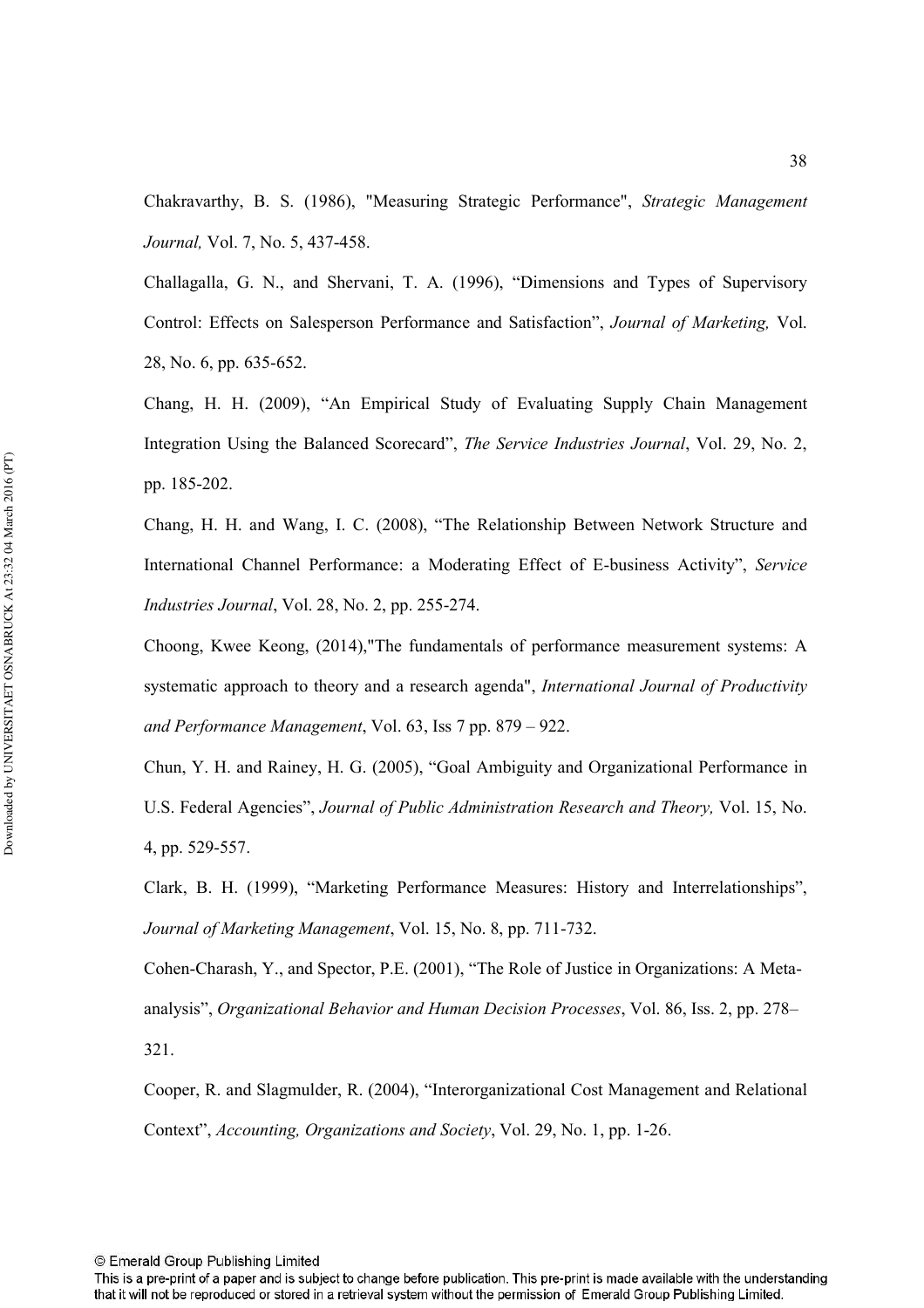Cravens, D. W., Ingram, T. N., LaForge, R. W., and Young, C. E. (1993), "Behavior-Based and Outcome-Based Salesforce Control Systems", *Journal of Marketing*, Vol. 57, No. 4, pp. 47-59

Dekimpe, M. G. and Hanssens D.M. (1995), "The Persistence of Marketing Effects on Sales", *Marketing Science, Vol. 14, No. 1, pp. 1-21.* 

Deutsch, M. (1975), Equity, equality, and need: What determines which value will be used as the basis of distributive justice?, *Journal of Social Issues*, Vol. 31, Iss 3, pp. 137–149.

Eisenhardt, K. M., (1989), "Agency Theory: An Assessment and Review", Academy of *Management Review, Vol. 14, No. 1, pp. 57-74.* 

Etzioni, A. (1964), *Modem Organizations*, Prentice-Hall, Englewood Cliffs, New Jersey, NJ. Ferreira, Pedro Sena; Shamsuzzoha, A.H.M.; Toscano, Cesar; and Cunha, Pedro (2012),"Framework for performance measurement and management in a collaborative business environment", International Journal of Productivity and Performance Management, Vol. 61, Iss 6, pp. 672 – 690.

Fiegener, M. K. (1994), "Matching Business-Level Strategic Controls to Strategy: Impact on Control System Effectiveness", *Journal of Applied Business Research*, Vol. 10, No. 1, pp. 25-34.

Fornell, C. and Larcker D. F. (1981), "Structural Equation Models with Unobservable Variables and Measurement Error: Algebra and Statistics", Journal of Marketing Research, Vol. 18, No. 3, pp. 382-388.

Forsyth, D. R. (2014), *Group Dynamics*, Wadsworth - Cengage Learning, Belmont, CA. Frazier, G. L. and Howell, R. D. (1982), "Intra-industry Marketing Strategy Effects on the Analysis of Firm Performance", *Journal of Business Research*, Vol. 10, No. 4, pp. 431-443.

© Emerald Group Publishing Limited

This is a pre-print of a paper and is subject to change before publication. This pre-print is made available with the understanding that it will not be reproduced or stored in a retrieval system without the permission of Emerald Group Publishing Limited.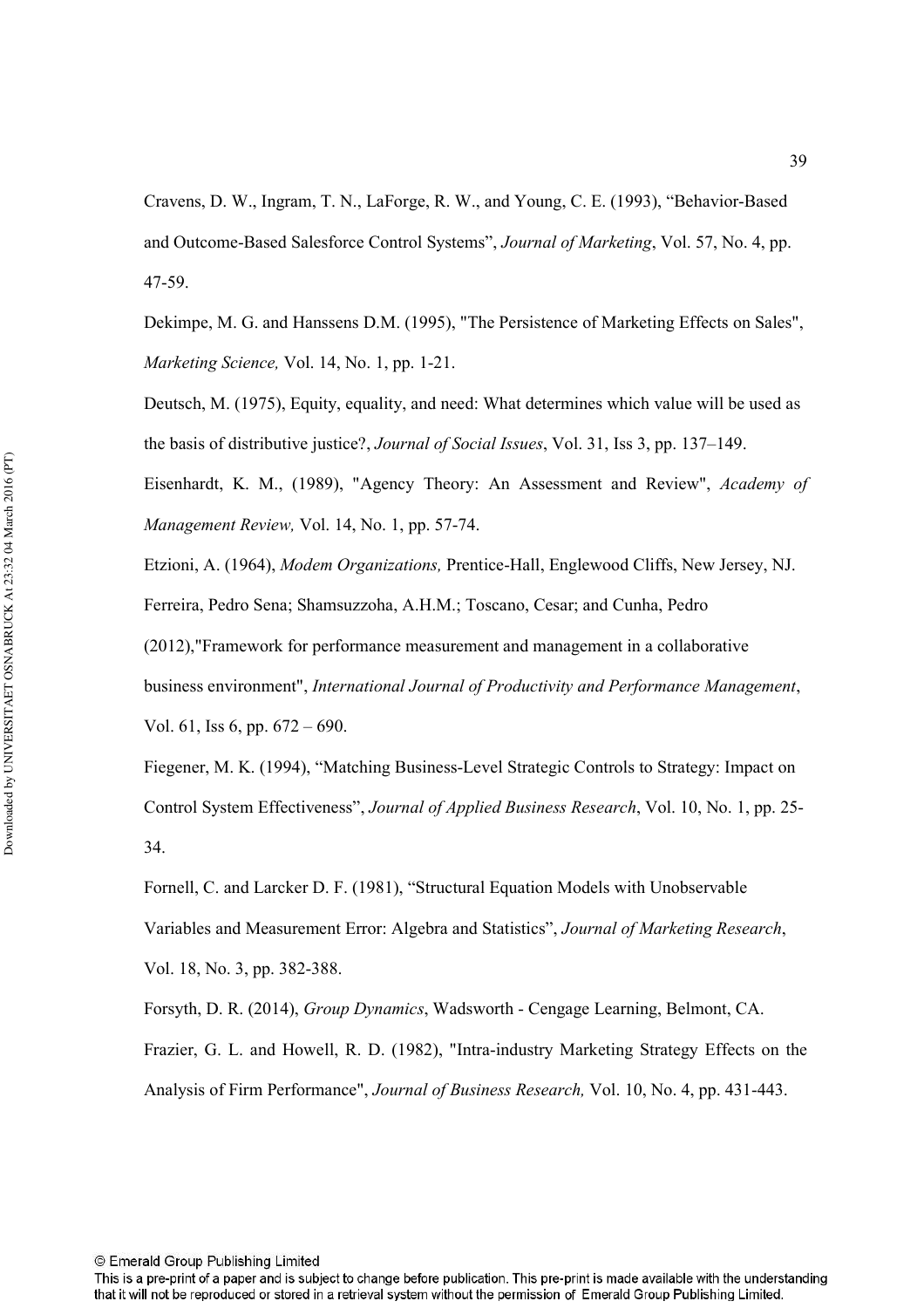Furrer, O., Thomas H. and Goussevskaia A. (2008), "The Structure and Evolution of the Strategic Management Field: A content Analysis of 26 Years of Strategic Management Research", International Journal of Management Reviews, Vol. 10, No. 1, pp. 1-23.

Gaski, J. F. and Nevin J. R. (1985), "The Differential Effects of Exercised and Unexercised Power Sources in Marketing Channels", *Journal of Marketing Research*, Vol. No. 3, pp. 130-142.

Govindarajan, V. and Fisher J. (1990), "Strategy, Control Systems, and Recourse Sharing: Effects on Business-Unit Performance", *Academy of Management*, Vol. 33, No. 2, pp. 259-285.

Grewal R., Kumar A., Mallapragada G. and Saini A. (2013), "Marketing Channels in Foreign Markets: Control Mechanisms and the Moderating Role of Multinational Corporation Headquarters-Subsidiary Relationship", *Journal of Marketing Research*, Vol. 50, No. 3, pp. 378-399.

Hair, J. F., Anderson, R. E., Tatham, R. L. and Black, W. C. (1998), *Multivariate Data Analysis*, Prentice Hall, New Jersey, NJ.

Hair, J. F., Black, W. C., Babin, B. J., Anderson, R. E., and Tatham, R. L. (2006), *Multivariate data analysis*, Prentice Hall, New Jersey, NJ.

Hart, S. (1993), "Dimensions of Success in New Product Development: an Exploratory Investigation", *Journal of Marketing Management*, Vol. 9, No. 1, pp. 23-41.

Heide, J. B. and John, G. (1988), "The Role of Dependence Balancing in Safeguarding Transaction-Specific Assets in Conventional Channels", *Journal of Marketing*, Vol. 52, No. 1, pp. 20-35.

Holzmann, F. C. O. and Mendoza, R. (1997), "Strategy, Budgeting and Crisis in Latin America", Accounting, Organizations and Society, Vol.22, No. 7, 669-689.

This is a pre-print of a paper and is subject to change before publication. This pre-print is made available with the understanding that it will not be reproduced or stored in a retrieval system without the permission of Emerald Group Publishing Limited.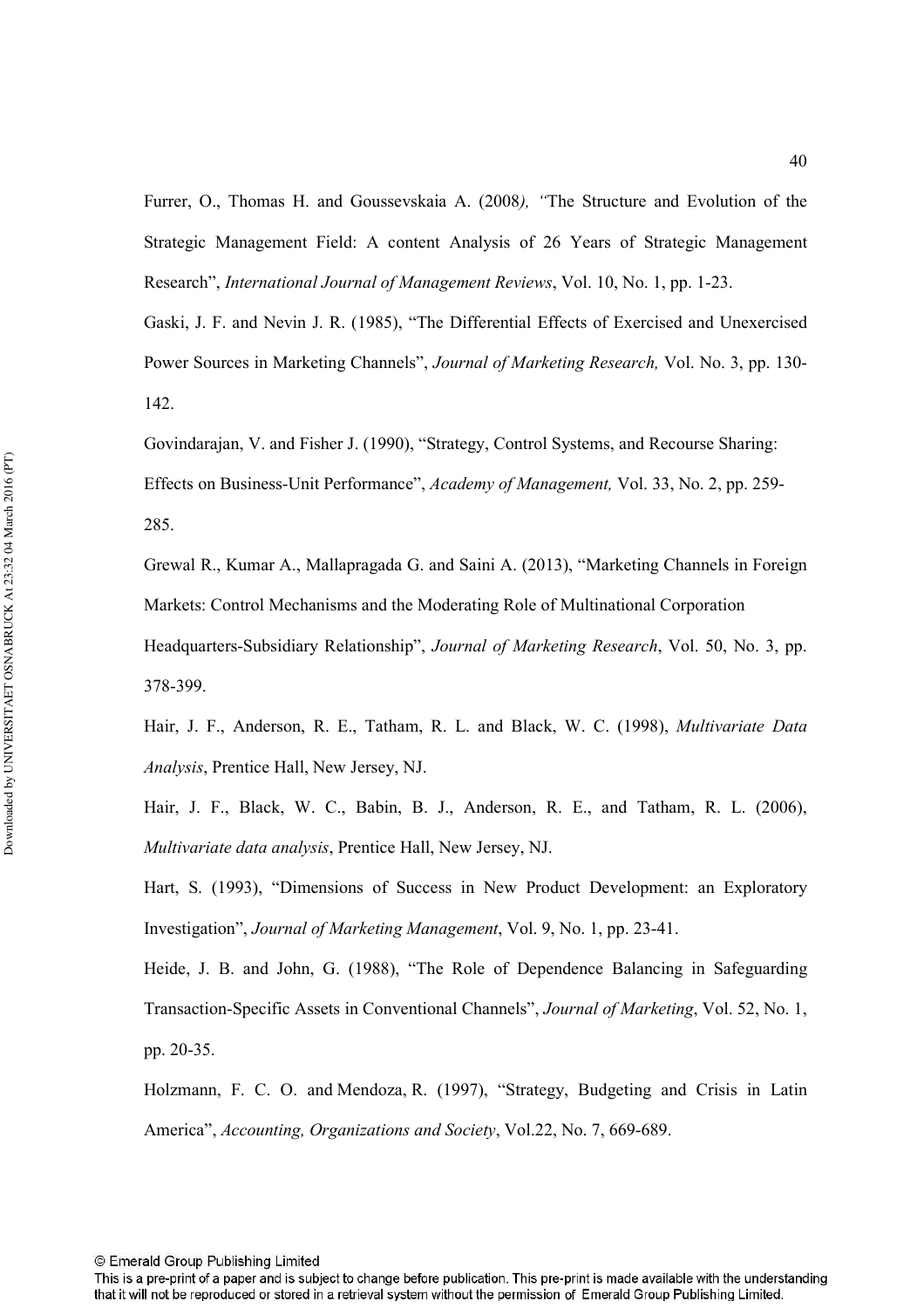Jaworski, B. J. (1988), "Toward a Theory of Marketing Control: Environmental Context, Control Types and Consequences", *Journal of Marketing*, Vol. 52, No. 3, pp. 23-39.

Jaworski, B. J. and Kohli A. K. (1993), "Market Orientation: Antecedents and Consequences", *Journal of Marketing*, Vol. 57, No. 3, pp. 53–70.

Jaworski B. J. and Macinnis D. J. (1989), "Marketing Jobs and Management Controls : Toward a Framework", *Journal of Marketing*, Vol. 26, No. 6, pp. 406-419.

Jaworski, B. J., Stathakopoulos, V. and Krishnan H. S. (1993), "Control Combinations in Marketing: Conceptual Framework and Empirical Evidence", *Journal of Marketing*, Vol. 57, No. 1, pp. 57-69.

Joshi, A. W. (2009), "Continuous Supplier Performance Improvement: Effects of

Collaborative Communication and Control", *Journal of Marketing*, Vol. 73, No. 1, pp. 133-150.

Jung, Chan Su (2011), "Organizational Goal Ambiguity and Performance: Conceptualization, Measurement, and Relationships", *International Public Management Journal*, Vol. 14, Iss 2, pp. 193-217.

Kabadayi, S., Eyuboglu N. and Thomas G. P. (2007), "The Performance Implications of Designing Multiple Channels to Fit with Strategy and Environment", *Journal of Marketing*, Vol. 71, No. 4, pp. 195-211.

Kaplan, R. S., and Norton, D. P. (2001), *The strategy-focused organization*, Harvard Business Review Press, Boston, MA.

Kaplan, R. S. and Norton D. P. (1992), "The Balanced Scorecard - measures that drive performance", *Harvard Business Review*, Vol. 70, No. 1, pp. 71–79.

Karriker, J.H.; and Williams M.L. (2009), "Organizational Justice and Organizational Citizenship Behavior: A Mediated Multifoci Model", *Journal of Management*, Vol. 35, No. 1, pp. 112-135.

This is a pre-print of a paper and is subject to change before publication. This pre-print is made available with the understanding that it will not be reproduced or stored in a retrieval system without the permission of Emerald Group Publishing Limited.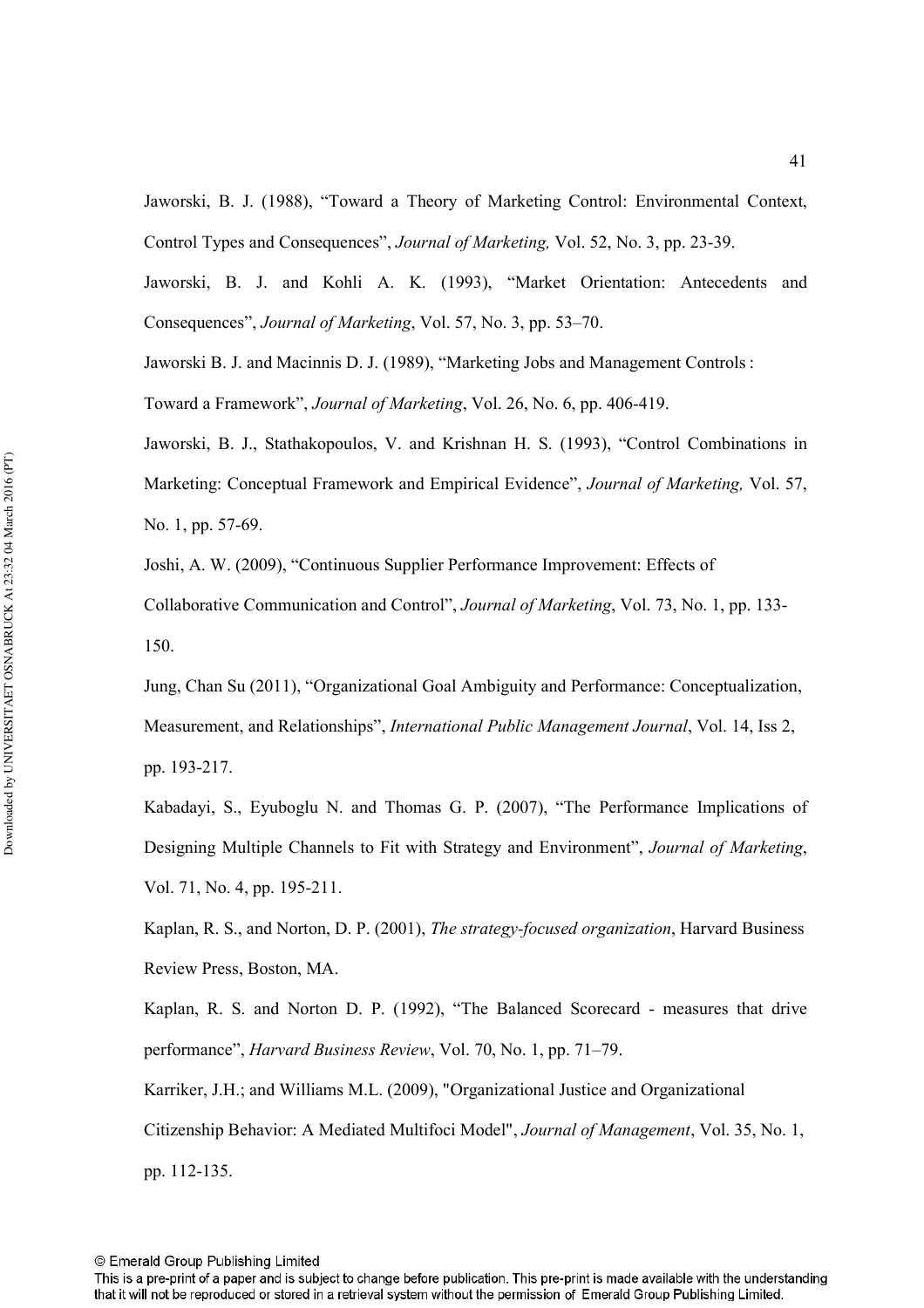Krafft, M. (1999), "An Empirical Investigation of the Antecedents of Sales Force Control Systems", *Journal of Marketing*, Vol. 63, No. 3, pp. 120-134.

Kroeger, Arne and Weber, Christiana (2014), "Developing a Conceptual Framework for Comparing Social Value Creation", Academy of Management Review, amr-2012.

Kumar, Sameer; Clemens, Anthony C.; and Keller, Ethan W. (2014), "Supplier management in a manufacturing environment", International Journal of Productivity and Performance *Management, Vol. 63, Iss 1, pp. 127-138.* 

Kumar, N., Stern, L. W. and Achrol, R. S. (1992), "Assessing Reseller Performance from the Perspective of the Supplier", *Journal of Marketing Research*, Vol. 29, No. 2, pp. 238-253.

Langfield-Smith, K. (2007), "A Review of Quantitative Research in Management Control Systems and Strategy", *Handbook of Management Accounting Research*, Chapman, C. S., Hopwood, A. G. and Shields, M. D. Elsevier, New York, NY, pp. 753-783.

Lassar, W. M. and Kerr, J. L. (1996), "Strategy and Control in Supplier-Distributor Relationships: An Agency Perspective", *Strategic Management Journal*, Vol. 17, No. 8, pp. 613-632.

Liu, Junxiao; Love, Peter E.D.; Smith, Jim; Regan, Michael; and Sutrisna, Monty (2014), "Public-Private Partnerships: a review of theory and practice of performance measurement", International Journal of Productivity and Performance Management, Vol. 63, Iss 4, pp. 499 – 512.

Lubieniecki, E. C. and Desrocher N. J. (2003), "The Case for Simple Comparison: A Simple Performance Scorecard for Effectiveness and Efficiency", Journal of Corporate Real Estate, Vol. 6, No. 1, pp. 39-52.

Lumpkin, G. T. and Dess, G. G. (1996), "Clarifying the Entrepreneurial Orientation Construct and Linking it to Performance", *Academy of Management Review*, Vol. 21, no. 1, pp. 135-172.

<sup>©</sup> Emerald Group Publishing Limited

This is a pre-print of a paper and is subject to change before publication. This pre-print is made available with the understanding that it will not be reproduced or stored in a retrieval system without the permission of Emerald Group Publishing Limited.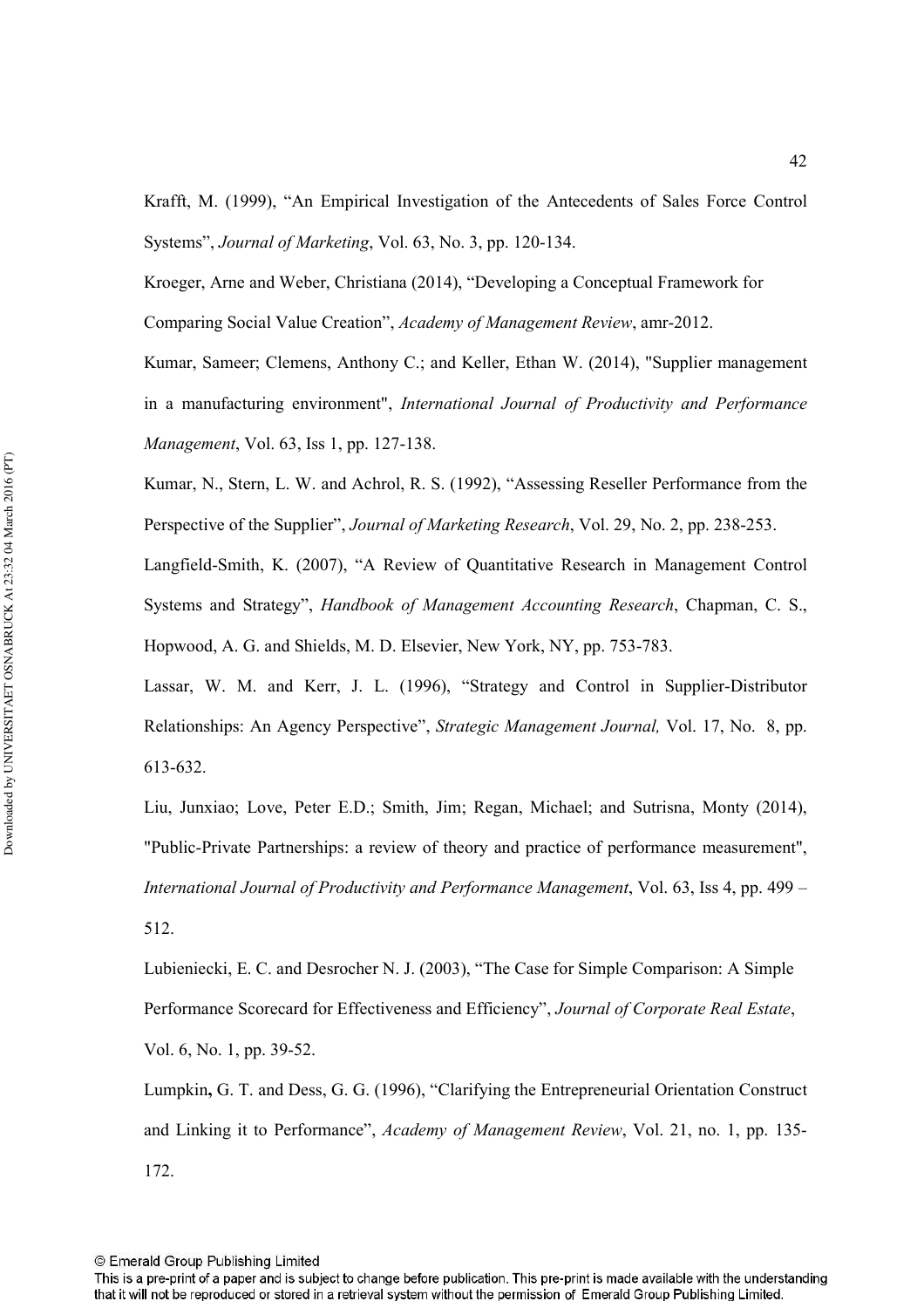Lusch, R. F. and Serpkenci, R. R. (1990), *"Personal Differences*, Job Tension, Job Outcomes, and Store Performance: A Study of Retail Store Manager", *Journal of Marketing*, Vol. 54, No. 1, pp. 85-101.

Madsen, T. K. (1987), "Empirical Export Performance Studies: A Review of Conceptualizations and Findings", *Advances in International Marketing*, Vol. 2, pp. 77-98. Maidique, M. A. and Zirger, B. J. (1985), "The New Product Learning Cycle", *Research Policy*, Vol. 14, No. 6, pp. 299-313.

Matsuno, K. and Mentzer J. T. (2000), "The Effects of Strategy Type on the Market Orientation–Performance Relationship", *Journal of Marketing*, Vol. 64, No. 4, pp. 1-16.

Melnyk, Steven A., Stewart, Douglas M., and Swink, Morgan (2004), "Metrics and performance measurement in operations management: dealing with metrics maze", *Journal of* Operations Management, Vol. 22, pp. 209-217.

Merchant, K. A. (1985), *Control in Business Organizations*, Pitman Publishing, Boston, MA. Merchant, K. A. (1998), *Modern Management Control Systems*, Prentice-Hall, Upper Saddle River, New Jersey, NJ.

Meyers L. S., Gamst G. and Guarino A. J. (2006), *Applied Multivariate Research: Design and Interpretation*, Sage Publications, Thousand Oaks, CA.

Morgan, N. A., Clark, B. H. and Gooner R. (2002), "Marketing Productivity, Marketing Audits, and Systems for Marketing Performance Assessment: Integrating Multiple Perspectives", *Journal of Business Research*, Vol. 55, No. 5, pp. 363-75.

Mouchamps, Hugues (2014),"Weighing elephants with kitchen scales", *International Journal* of Productivity and Performance Management, Vol. 63, Iss 6 pp. 727 – 745.

Neely, A. D. (2004), *Business Performance Measurement: Theory and Practice*, Cambridge University Press, Cambridge.

This is a pre-print of a paper and is subject to change before publication. This pre-print is made available with the understanding that it will not be reproduced or stored in a retrieval system without the permission of Emerald Group Publishing Limited.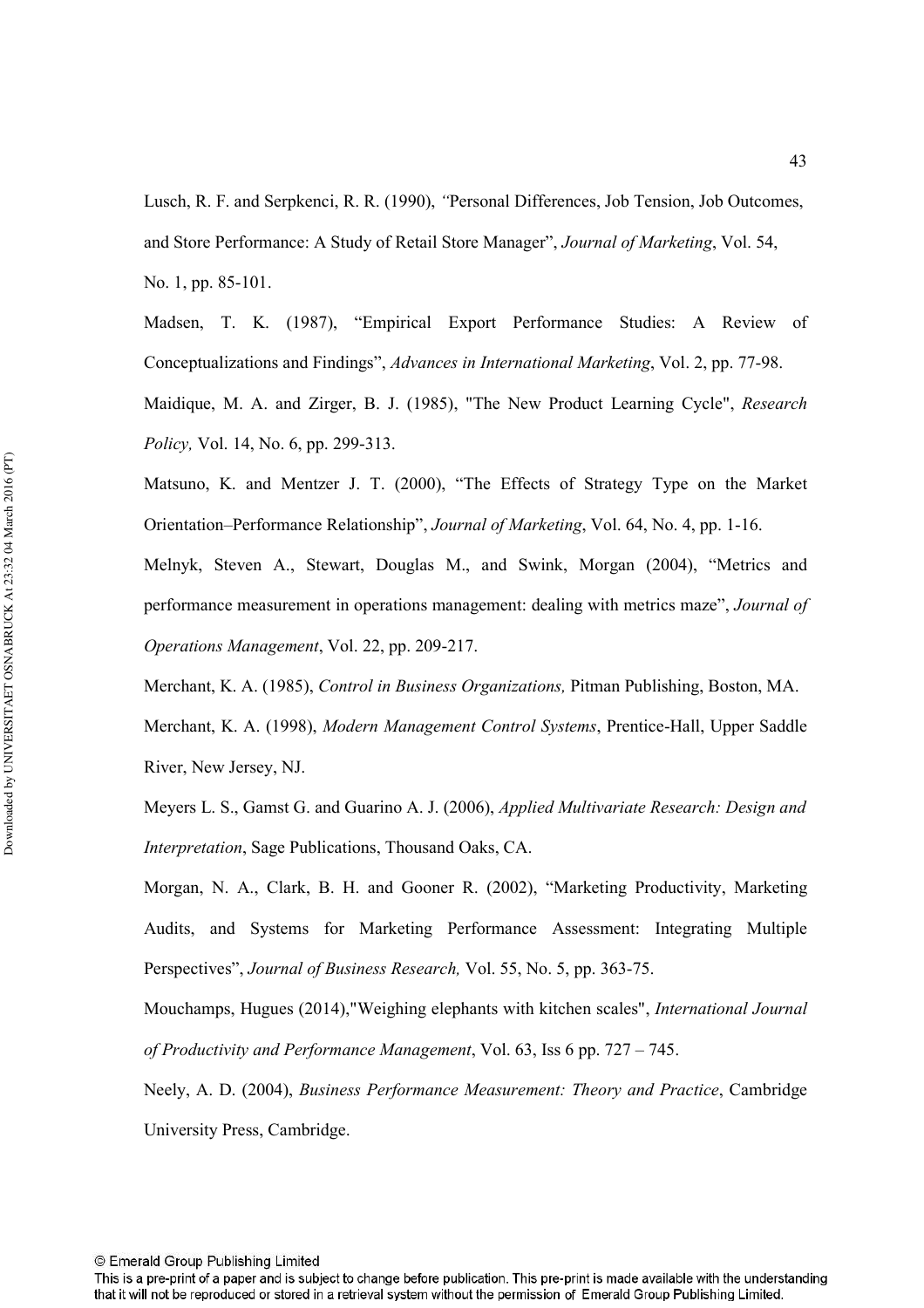Netemeyer, R. G., Bearden, W. O., and Sharma, S. (2003), *Scaling Procedures: Issues and* Applications, Sage Publications, Thousand Oaks, CA.

Nunnally, J. C. (1978), *Psychometric Theory*, McGraw-Hill, New York. NY.

Oliver, R. L. and Anderson E. (1994), "An Empirical Test of the Consequences of Behavior and Outcome-Based Sales Control Systems", *Journal of Marketing*, Vol. 58, No. 4, pp. 53– 67.

Olson, E. M., Slater S. F. and Hult G. T. M. (2005), "The Performance Implications of Fit Among Business Strategy, Marketing Organization Structure, and Strategic Behavior", *Journal of Marketing*, Vol. 69, No. 3, pp. 49-65.

Ouchi, W. G. (1979), "A Conceptual Framework for the Design of Organizational Control Mechanisms", Management Science, Vol. 25, No. 9, pp. 833-848.

Ouchi, W. G., and Maguire, M. A. (1975), "Organizational Control; Two Functions", Administrative Science Quarterly, Vol. 20, No. 4, pp. 559-569.

Palmatier, R. W., Dant R. P. and Grewal D. (2007), "A Comparative Longitudinal Analysis of Theoretical Perspectives of Interorganizational Relationship Performance", Journal of *Marketing, Vol. 71, No. 4, pp. 172-194.* 

Pegram, R.M. (1965), Selecting and Evaluating Distributors, National Industrial Conference Board, New York, NY.

Penna, R.M. (2011), The Nonprofit Outcomes Toolbox. A Complete Guide to Program

Effectiveness, Performance Measurement, and Results, Wiley, Hoboken, NJ

Ping, R. A. (2009), "Is there any way to improve Average Variance Extracted (AVE) in a

Latent Variable (LV) X (Revised)?", available at:

www.wright.edu/~robert.ping/ImprovAVE2.doc (accessed on 29 March 2015)

This is a pre-print of a paper and is subject to change before publication. This pre-print is made available with the understanding that it will not be reproduced or stored in a retrieval system without the permission of Emerald Group Publishing Limited.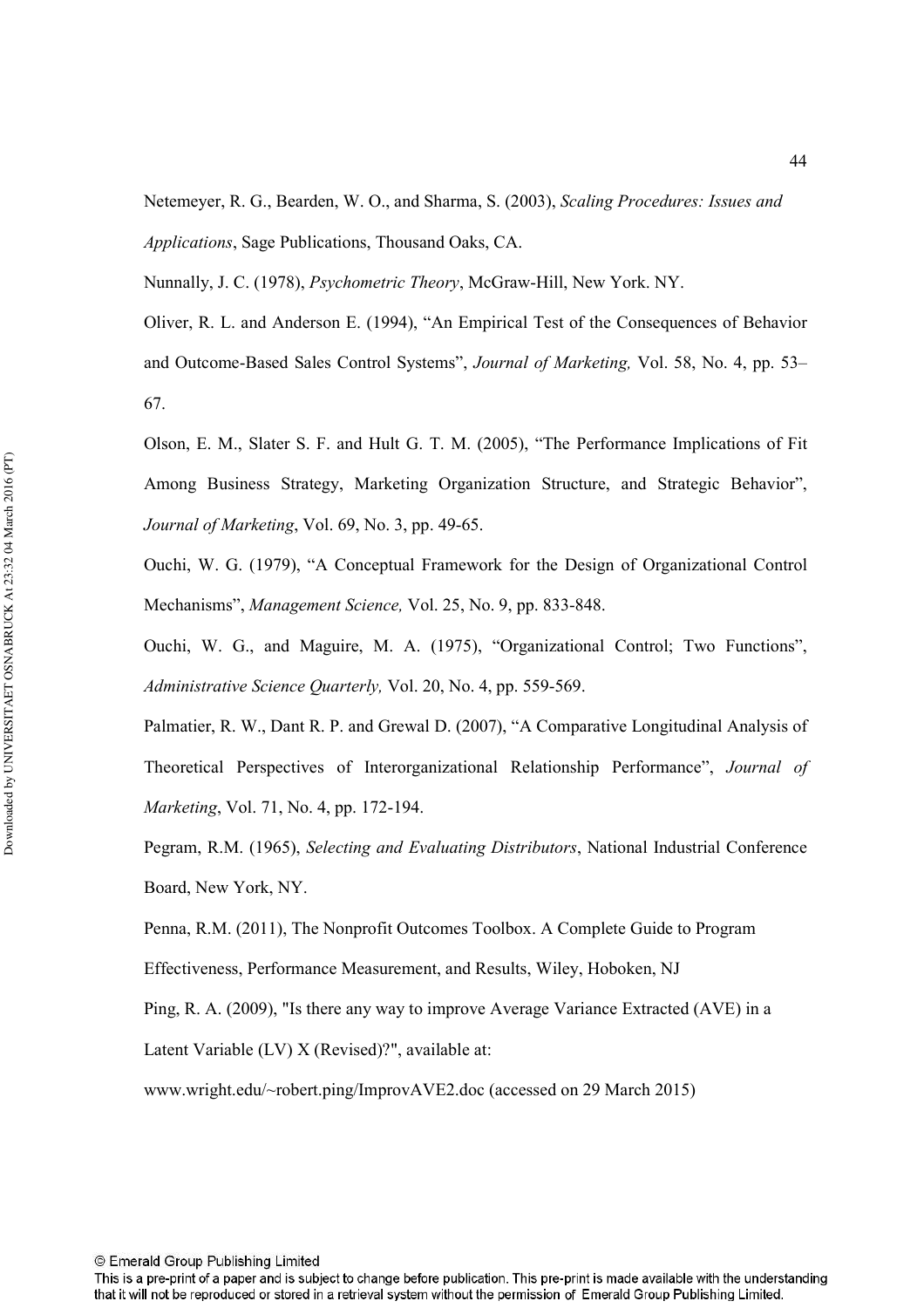Quinn, R. E. and Rohrbaugh J. A. (1983), "A Spatial Model of Effectiveness Criteria: Towards a Competing Values Approach to Organizational Effectiveness", Management *Science*, Vol. 29, No. 3, pp. 363-77.

Raven, P. V., McCullough L. M. and Tansuhaj P. S. (1994), "Environmental Influences and Decision-Making Uncertainty in Export Channels: Effects on Satisfactory and Performance", *Journal of International Marketing, Vol. 2, No. 3, pp. 37-59.* 

Reve, T. and Stern, L. W. (1979), "Interorganizational Relations in Marketing Channels", The Academy of Management Review, Vol. 4, No. 3, pp. 405-416.

Richard, P. J., Devinney, T. M., Yip, G. S. and Johnson, G. (2008), "Measuring Organizational Performance as a Dependent Variable: Towards Methodological Best Practice", *Journal of Management*, Vol. 35, No. 3, pp. 718-804.

Rosenbloom, B. and Anderson, R. (1985), "Channel Management and Sales Management: Some Key Interfaces", *Journal of the Academy of Marketing Science*, Vol. 13, No. 3, pp. 97-107.

Schroeder, R. G., Anderson, J. C. and Scudder, G. D. (1985) "Measurement of White Collar Productivity", *International Journal of Operations & Production Management*, Vol. 5, No. 2, pp. 25-34.

Shoham, A., Brencic, M. M., Virant, V. and Ruvio, A. (2008), "International Standardization of Channel Management and Its Behavioral and Performance Outcomes", Journal of *International Marketing*, Vol. 16, No. 2, pp. 120-151.

Sirgy, M. J. (2002), "Measuring Corporate Performance by Building on the Stakeholders Model of Business Ethics", *Journal of Business Ethics*, Vol. 35, No. 3, pp. 143-162.

Slavec, A. and Drnovšek M. (2012), "A Perspective on Scale Development in Entrepreneurship Research", *Economic and Business Review*, Vol. 14, No. 1, pp. 39-62.

This is a pre-print of a paper and is subject to change before publication. This pre-print is made available with the understanding that it will not be reproduced or stored in a retrieval system without the permission of Emerald Group Publishing Limited.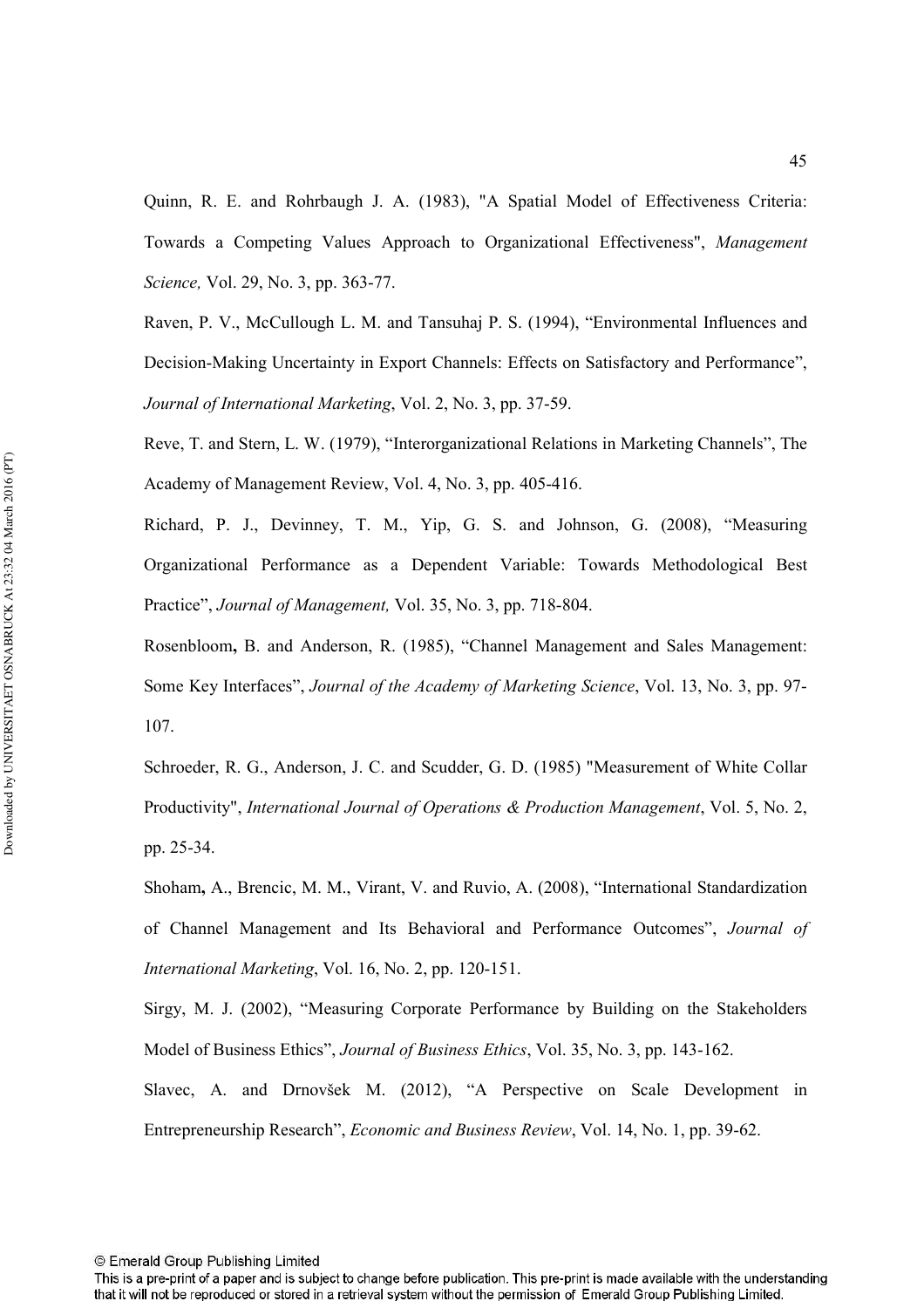Snell, S. (1992), "Control Theory in Strategic Human Resource Management: The Mediating Effect of Administrative Information", *Academy of Management Journal*, Vol. 35, No. 2, pp. 292–327.

Spriggs, M. T. (1994), "A Framework for More Valid Measures of Channel Partner Performance", *Journal of Retailing*, Vol. 70, No. 4, pp. 327-343.

Stern, L. W., El-Ansary, A. I. and Coughlan, A. T. (1996), *Marketing channels*, Prentice Hall, Englewood Cliffs, New Jersey, NJ.

Styles, C. (1998), "Export Performance Measures in Australia and the United Kingdom", *Journal of International Marketing, Vol. 6, No. 3, pp. 12-36.* 

Tatikonda, L. U. and Tatikonda, R. J. (1998),*4*We Need Dynamic Performance Measures", *Management Accounting, Vol. 80, No. 3, pp. 49-53.* 

Teeratansirikool, Luliya; Siengthai, Sununta; Badir, Yuosre; and Charoenngam, Chotchai (2013), "Competitive strategies and firm performance: the mediating role of performance measurement", International Journal of Productivity and Performance Management, Vol. 62, Iss 2, pp. 168 – 184.

Toole, T. O` and Donaldson B. (2000), "Relationship Governance Structures and

Performance", *Journal of Marketing Management*, Vol. 16, No. 4, pp. 327-341.

Valos, M. J. and Vocino A. (2006), "An Integrative Marketing Channel Performance Measurement Framework", Journal of Database Marketing and Customer Strategy *Management*, Vol. 14, No. 1, pp. 17-28.

Vorhies, D. W. and Morgan N. A. (2003), "A Configuration Theory Assessment of Marketing Organization Fit with Business Strategy and Its Relationship Marketing Performance", *Journal of Marketing, Vol. 67, No. 1, pp. 100–115.* 

This is a pre-print of a paper and is subject to change before publication. This pre-print is made available with the understanding that it will not be reproduced or stored in a retrieval system without the permission of Emerald Group Publishing Limited.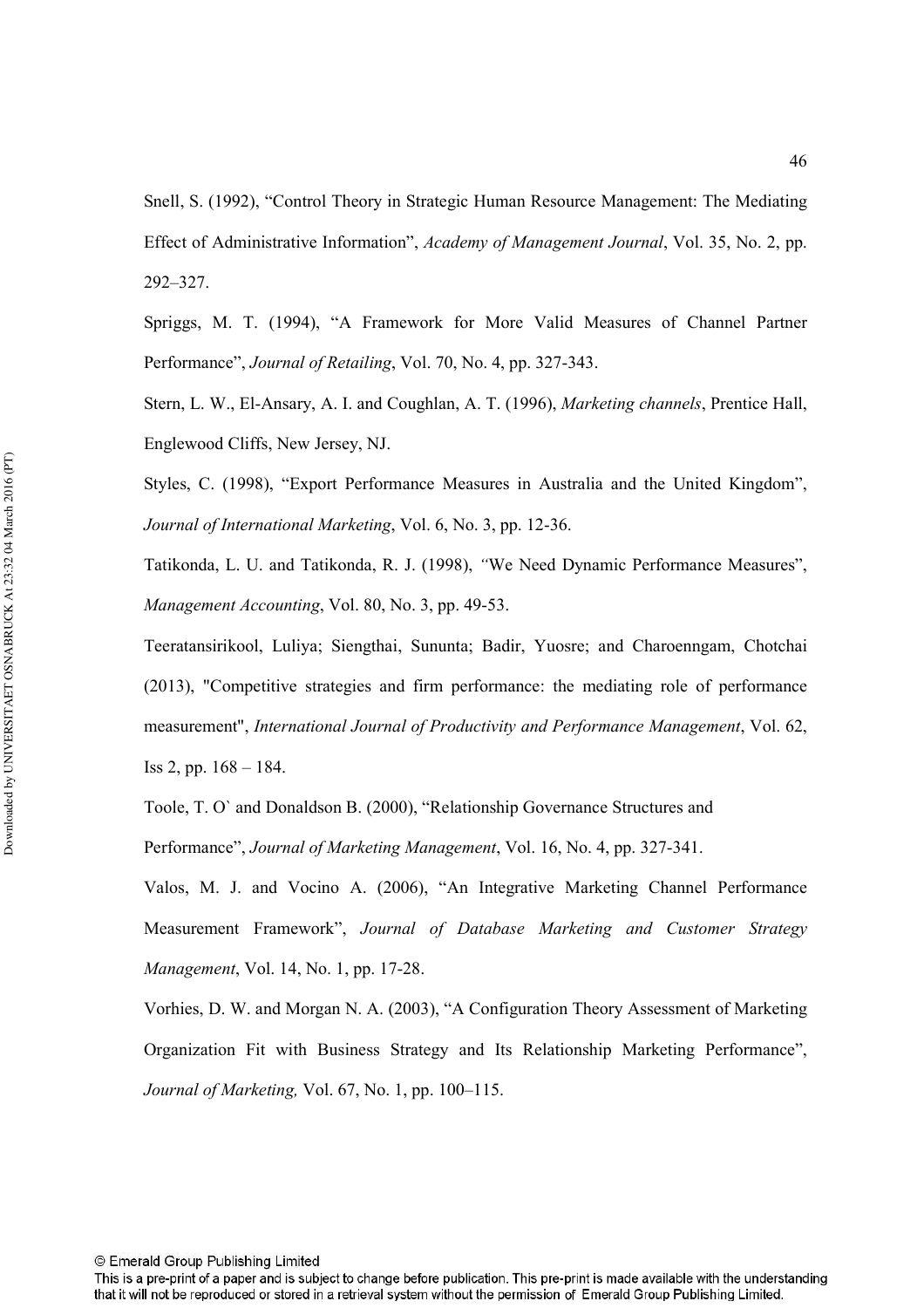Waal, André de and Kourtit, Karima (2013), "Performance measurement and management in practice ", International Journal of Productivity and Performance Management, Vol. 62, Iss 5, pp. 446 – 473.

Walker, O. C. and Ruekert R. W. (1987), "Marketing's Role in the Implementation of Business Strategies: A Critical Review and Conceptual Framework", *Journal of Marketing*, Vol. 51, No. 3, pp. 15-33.

White, D. A. (1986), "Information Use and Needs in Manufacturing Organizations:

Organizational Factors in Information Behavior", International Journal of Information *Management, Vol. 6, No. 3, pp. 157-170.* 

Wiklund, J. and Shepherd, D. (2003), "Knowledge-based Resources, Entrepreneurial Orientation, and the Performance of SMEs", *Strategic Management Journal*, Vol. 24, No. 13, pp. 307-314.

Xue, M., Hitt, L. M., and Harker, P. T. (2007), "Customer Efficiency, Channel Usage, and Firm Performance in Retail Banking", Manufacturing & Service Operations Management, Vol. 9, No. 4, pp. 535-558.

Yeniyurt, S. (2003), "A Literature Review and Integrative Performance Measurement Framework for Multinational Companies", Market Intelligence for Strategic Planning, Vol. 21, No. 3, pp. 1341142.

Yuchtman, E. and Seashore, S.E. (1967), "A System Resource Approach to Organizational Effectiveness", *American Sociological Review*, Vol. 32, No. 6, pp. 891-903.

#### **Author Biographies**

Dr. Vikas Goyal is Assistant Professor (Marketing) at Indian Institute of Management Indore, India. His research interest lies in relationship management issues in distribution channels. He

© Emerald Group Publishing Limited

This is a pre-print of a paper and is subject to change before publication. This pre-print is made available with the understanding that it will not be reproduced or stored in a retrieval system without the permission of Emerald Group Publishing Limited.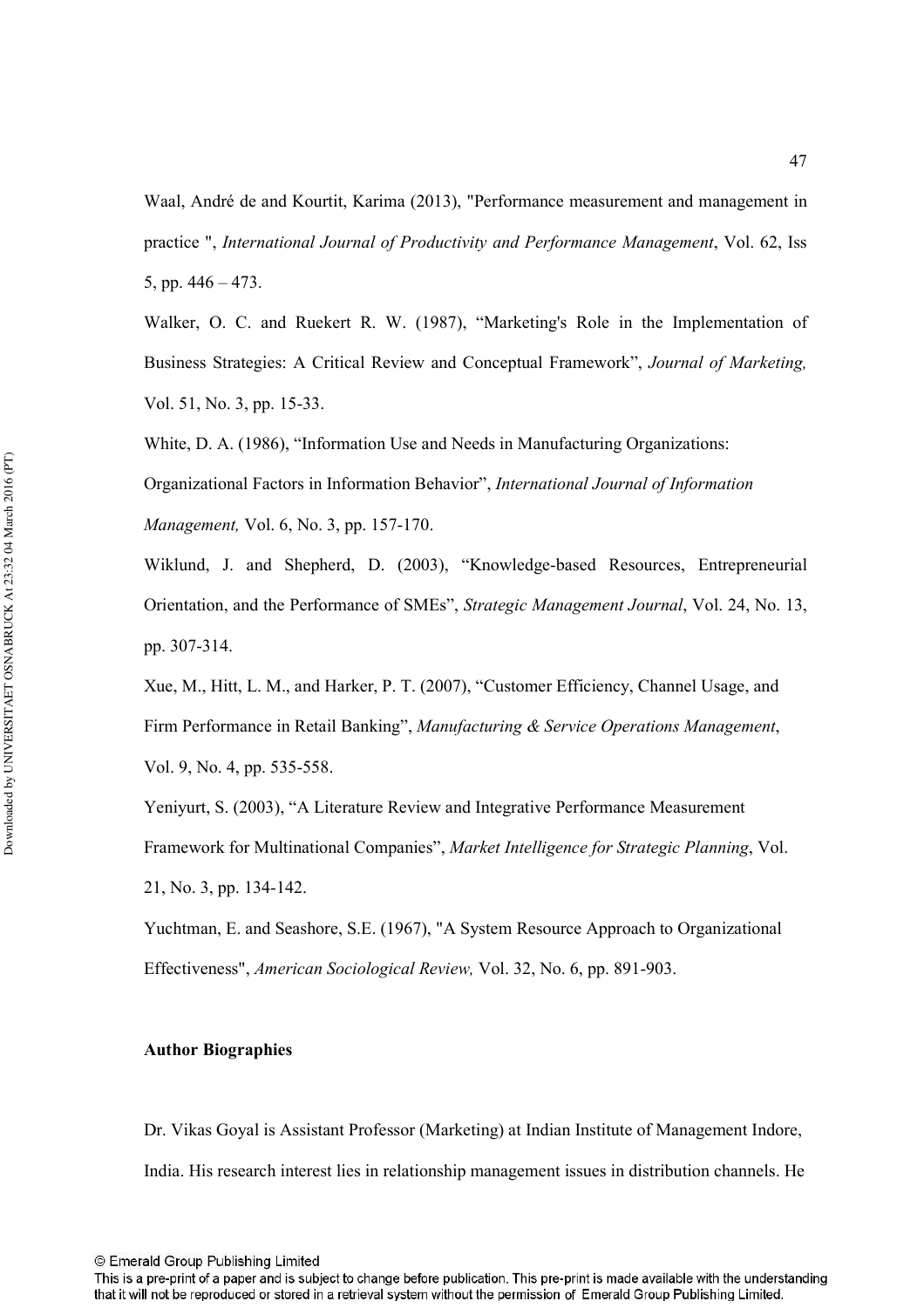is also interested in research related to performance evaluation systems in inter-firm relationships.

Dr. Prashant Mishra is Ph.D. in Management from Devi Ahilya University, Indore and MBA from Devi Ahilya University, Indore (India). Currently, he is Associate Professor in Marketing at Indian Institute of Management Calcutta.

#### **Appendixes**

#### 1. The items corresponding to the three dimensions of channel partners' performance

#### a. Output Performance (O1 to *O9*):

- 1. Number of units sold by the dealer
- 2. 'Market Share' achieved by the dealer in its assigned territory.
- 3. 'Market Coverage' achieved by the dealer in its assigned territory.
- 4. The level of 'Return on Investment (ROI)' generated by the dealer.
- 5. 'Percentage Growth' achieved by the dealer in the previous year.
- 6. Number of 'sales initiation drives' conducted by the dealer.
- 7. Percentage penetration of 'related products' sold by the dealer.
- 8. The 'Committed Sales Volume' by the dealer.
- 9. Level of sales generated by the dealer in related and upstream businesses.

#### **b.** Activity Performance (A1 to A9):

© Emerald Group Publishing Limited

This is a pre-print of a paper and is subject to change before publication. This pre-print is made available with the understanding that it will not be reproduced or stored in a retrieval system without the permission of Emerald Group Publishing Limited.

48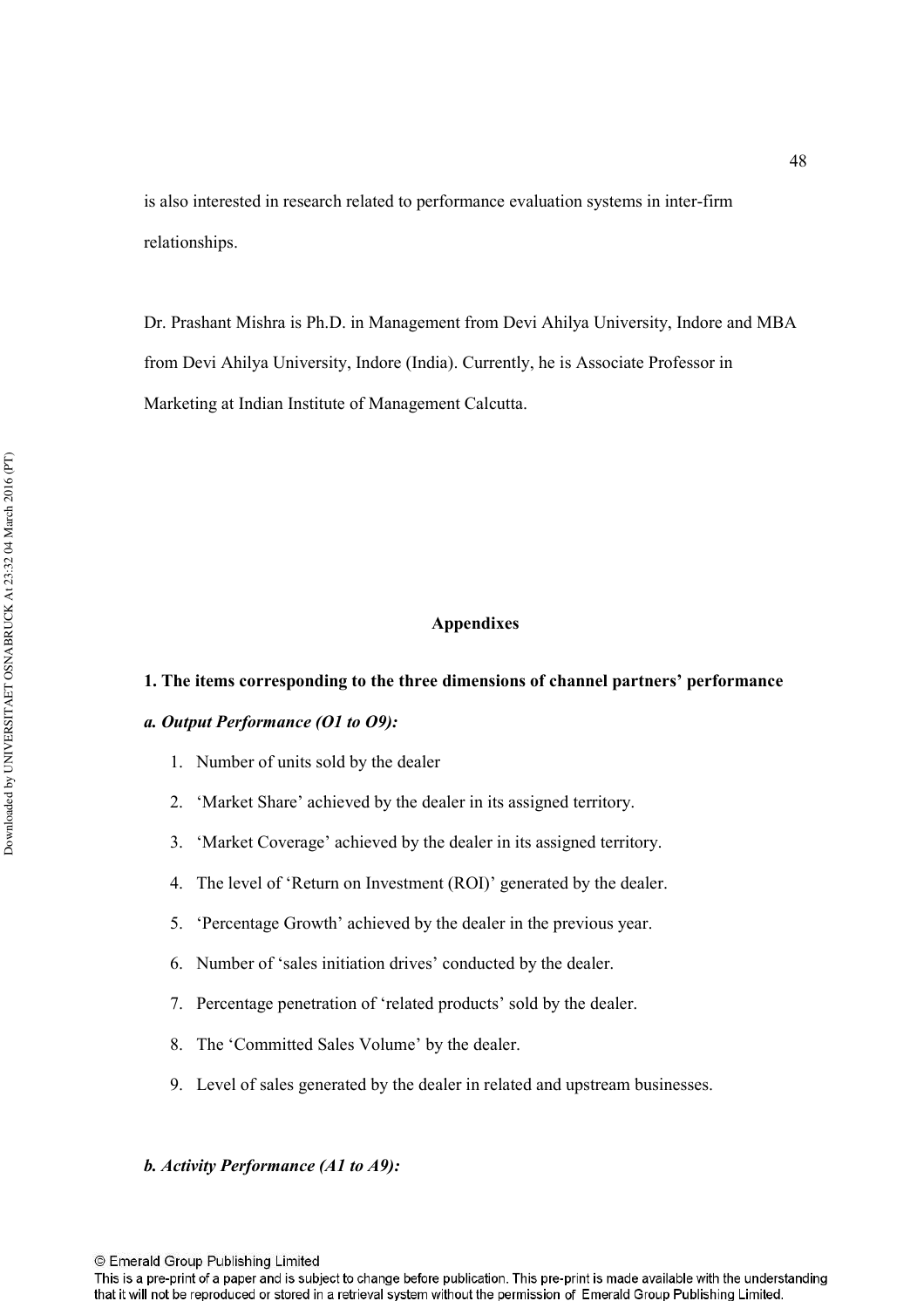- 1. The 'Amount of Time and Attention' devoted by the dealer-principal.
- 2. The 'Accuracy and Timeliness' of the mandated information provided by the dealer.
- 3. The 'Self Market Initiatives' taken by the dealer to increase sales.
- 4. The degree of 'Cooperation and Support' offered by the dealer
- 5. The degree of 'Commitment and Focus' of dealer towards the firm.
- 6. Quality of 'Purchase and Service Experience' provided to the customer by the dealer. E.g. Quality of ingenious delivery
- 7. The number of 'Customer Complaints' against the dealer (negatively coded)
- 8. The level of dealer's 'Compliance' with the firm's policies and guidelines
- 9. The 'Financial Discipline' shown by the dealer. E.g. financial delays and defaults

#### c. Capability Performance (C1 to C9):

- 1. Infrastructure and facilities at the dealer's outlet and workshop
- 2. The level of inventory maintained by the dealer.
- 3. The number of 'Employees' with the dealer. (Adequacy of Sales and Service staff)
- 4. The 'Quality of Manpower' with the dealer (skilled and trained)
- 5. The level of 'Employee Retention' at the dealership
- 6. The amount of 'Investment in business development' done by the dealer
- 7. The level of 'Working Capital' maintained by the dealer.
- 8. The degree of 'Competence' of the dealer's sales team. E.g.: Product knowledge
- 9. The succession plans of the dealer for the dealership (Business continuity).

© Emerald Group Publishing Limited

This is a pre-print of a paper and is subject to change before publication. This pre-print is made available with the understanding that it will not be reproduced or stored in a retrieval system without the permission of Emerald Group Publishing Limited.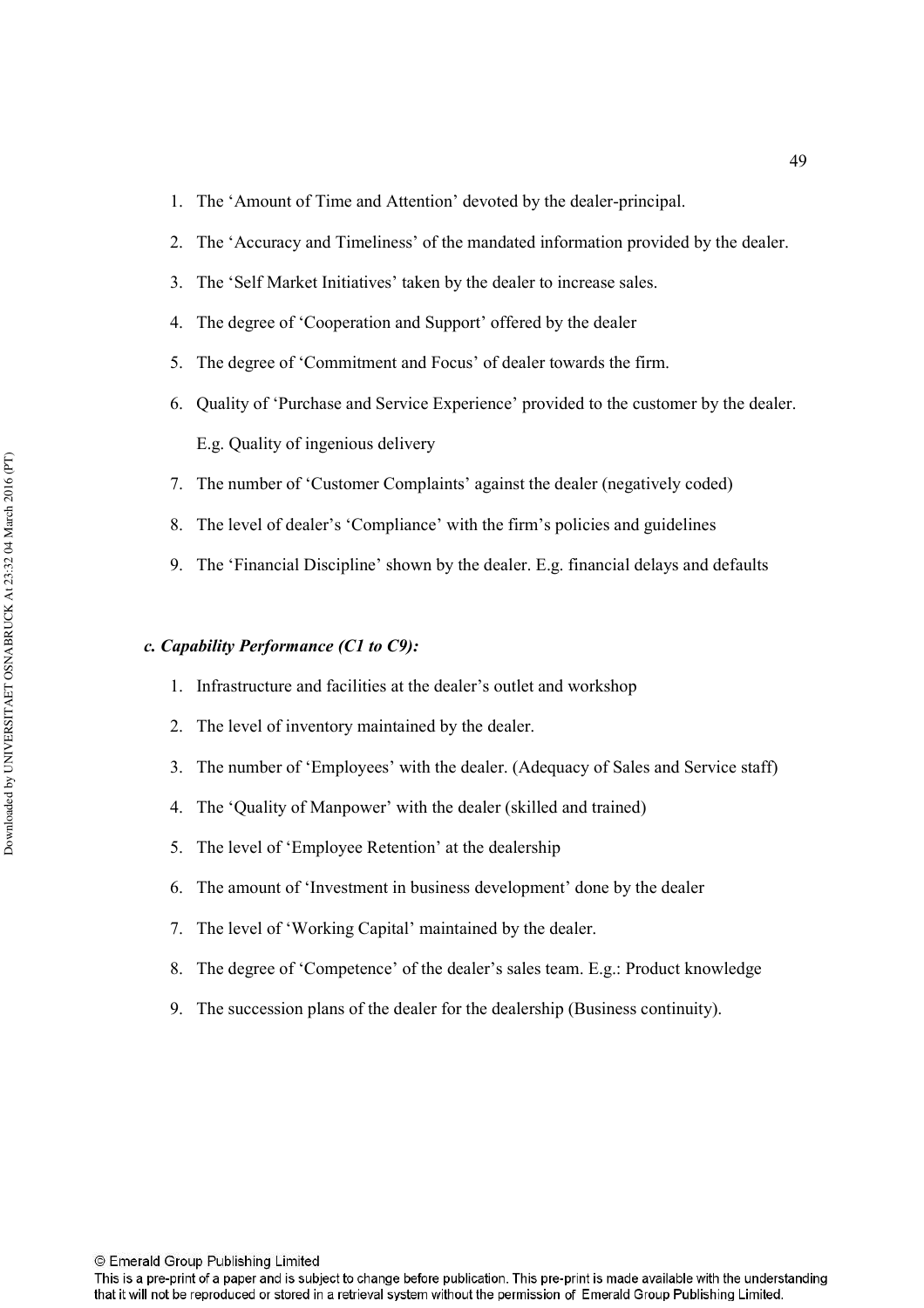#### 2. Three-Dimensional Scale for Performance Evaluation of Channel Partners (18-item

#### scale)

- 1. Number of units sold by the dealer
- 2. The level of 'Return on Investment (ROI)' generated by the dealer.
- 3. Number of 'sales initiation drives' conducted by the dealer.
- 4. Percentage penetration of 'related products' sold by the dealer.
- 5. The 'Committed Sales Volume' by the dealer.
- 6. Level of sales generated by the dealer in related and upstream businesses.
- 7. The 'Accuracy and Timeliness' of the mandated information provided by the dealer.
- 8. The 'Self Market Initiatives' taken by the dealer to increase sales.
- 9. The degree of 'Commitment and Focus' of dealer towards the firm.
- 10. Quality of 'Purchase and Service Experience' provided to the customer by the dealer.

E.g. Quality of ingenious delivery

11. The number of 'Customer Complaints' against the dealer (negatively coded)

© Emerald Group Publishing Limited

This is a pre-print of a paper and is subject to change before publication. This pre-print is made available with the understanding that it will not be reproduced or stored in a retrieval system without the permission of Emerald Group Publishing Limited.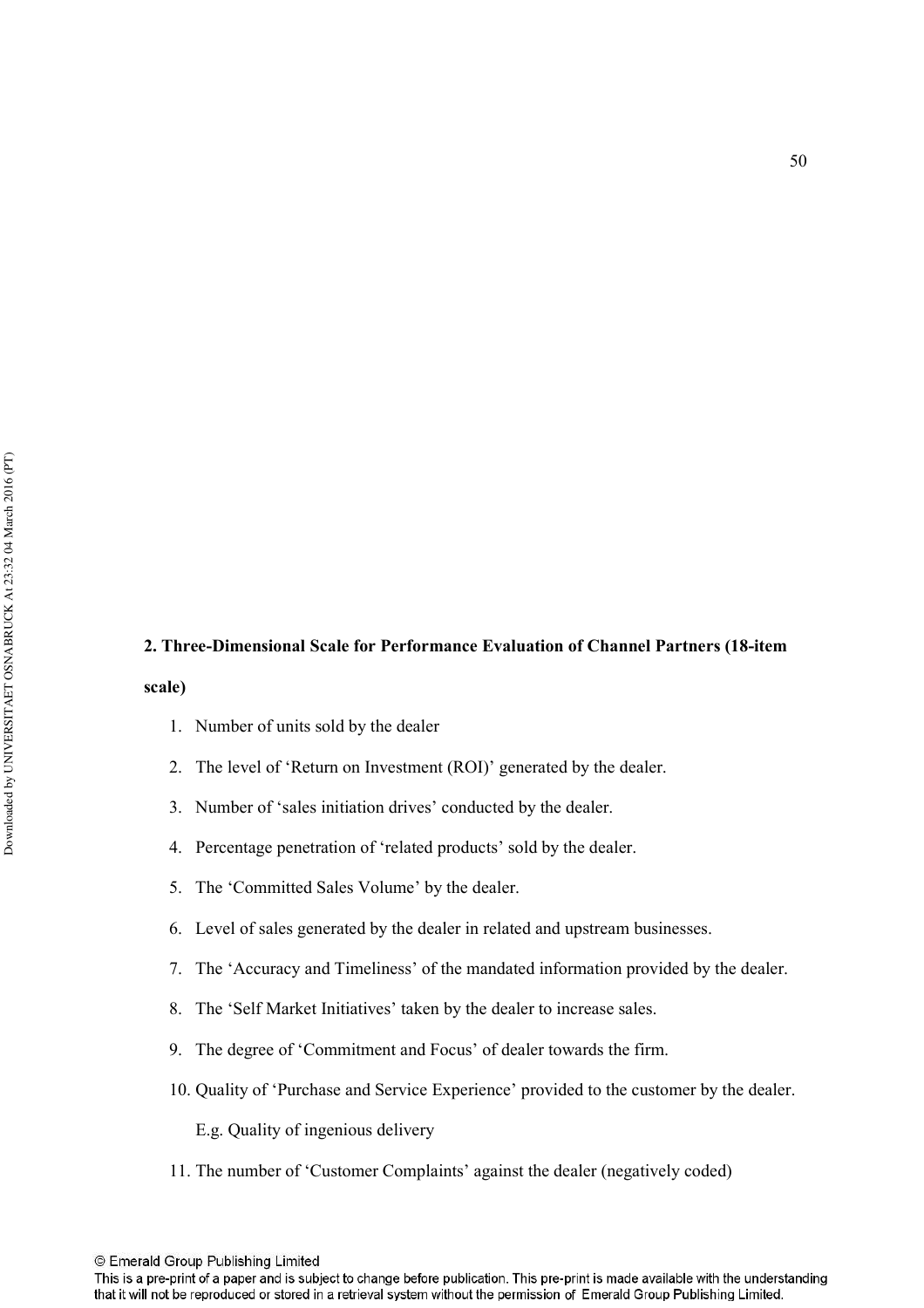13. Infrastructure and facilities at the dealer's outlet and workshop

14. The level of inventory maintained by the dealer.

15. The number of 'Employees' with the dealer. (Adequacy of Sales and Service staff)

16. The 'Quality of Manpower' with the dealer (skilled and trained)

17. The level of 'Working Capital' maintained by the dealer.

18. The degree of 'Competence' of the dealer's sales team. E.g.: Product knowledge

#### **Tables**

#### **Table 1: Performance Measures Used in Earlier Studies**

| S.<br>$N0$ .   | <b>Studies</b>             | <b>Performance Measures</b>                                                                                                                                                                                                                                                   | <b>Context</b>                                                            |
|----------------|----------------------------|-------------------------------------------------------------------------------------------------------------------------------------------------------------------------------------------------------------------------------------------------------------------------------|---------------------------------------------------------------------------|
| $\mathbf{1}$   | Lumpkin and Dess<br>(1996) | market share percentage, profitability,<br>inventory level, and enterprise's<br>reputation                                                                                                                                                                                    | Assessing influence<br>of brand strategies<br>on channel<br>strategies    |
| $\overline{2}$ | Chang (2009)               | inventory control and inventory cost                                                                                                                                                                                                                                          | <b>Business</b><br>performance<br>(supply chain) of<br>Taiwan industries. |
| 3              | Shoham et al. (2008)       | behavioral (esprit de corps, cooperation,<br>and commitment) and bottom-line<br>dimensions (financial, strategic and<br>satisfaction)                                                                                                                                         | International<br>channel<br>relationships                                 |
| $\overline{4}$ | Chang and Wang<br>(2008)   | quantitative (i.e. actual and forecast<br>sales performance, inventory levels and<br>cost and wastage rate) and <i>qualitative</i><br>measures (i.e. level of satisfaction,<br>cooperation, contribution, commitment,<br>service quality, and sales ability) of the<br>dealer | International<br>marketing channel<br>performance                         |

This is a pre-print of a paper and is subject to change before publication. This pre-print is made available with the understanding that it will not be reproduced or stored in a retrieval system without the permission of Emerald Group Publishing Limited.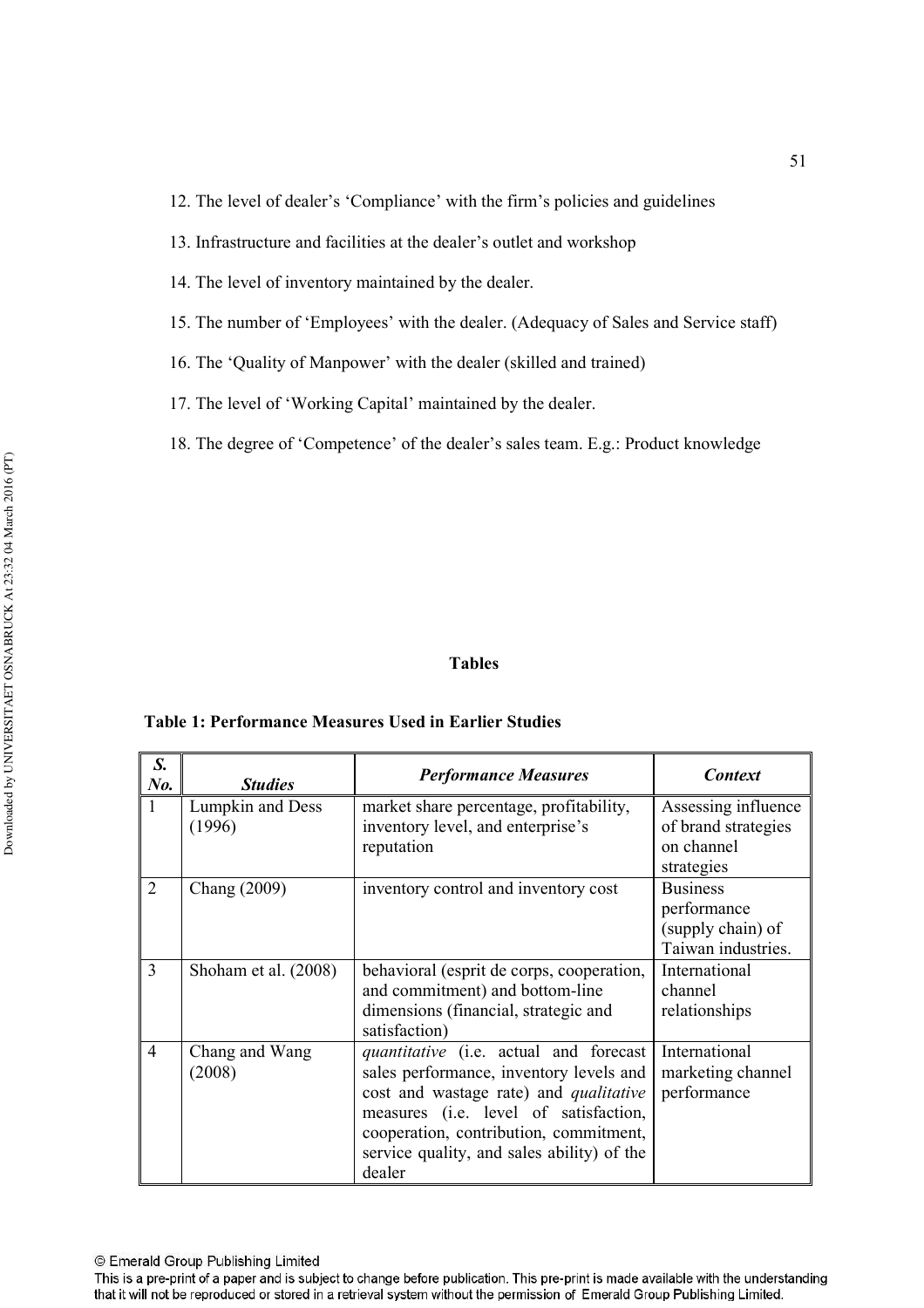|   | Xue et al. (2007)                 | customer efficiency of participation in<br>the service co-production process                                                        | Service delivery<br>channels                                         |
|---|-----------------------------------|-------------------------------------------------------------------------------------------------------------------------------------|----------------------------------------------------------------------|
| 6 | Bello and Gilliland<br>(1997)     | strategic, selling and economic<br>performance measures                                                                             | Export channels                                                      |
|   | Rosenbloom and<br>Anderson (1985) | sales volume, sales potential, inventory<br>level and the image of the dealer                                                       | Interface between<br>distribution channel<br>and sales<br>management |
| 8 | Pegram $(1965)$                   | operating cost, selling price, market<br>information feedback, channel control<br>mechanisms, company image, and<br>service ability |                                                                      |

#### Table 2: Performance Metrics Typologies Used in Earlier Studies

| S. No. | <b>Performance Metrics</b><br><b>Typology</b> | <b>Studies</b>                                    |  |
|--------|-----------------------------------------------|---------------------------------------------------|--|
| 1      | Financial and                                 | Frazier and Howell (1982); Buckley et al. (1988); |  |
|        | Non-Financial                                 | Lassar and Kerr (1996); Hart (1993); Toole and    |  |
|        |                                               | Donaldson (2000)                                  |  |
| 2      | Qualitative and                               | Holzmann and Mendoza (1997); White (1986);        |  |
|        | Quantitative                                  | Chang and Wang (2008)                             |  |
| 3      | <b>External and Internal</b>                  | Yeniyurt (2003)                                   |  |
| 4      | Subjective and                                | Govindarajan and Fisher(1990);                    |  |
|        | Objective                                     | Ambler and Kokkinaki (1997)                       |  |
| 5      | Short-term and Long-                          | Valos and Vocino (2006); Dekimpe and Hanssens     |  |
|        | term                                          | (1995)                                            |  |
| 6      | <b>Strategic and Tactical</b>                 | Fiegener (1994); Lubieniecki and Desrocher (2003) |  |
| 7      | Output and Input                              | Ambler, et. al. (2004); Clark (1999)              |  |
| 8      | Frequent and Infrequent                       | White (1986)                                      |  |
| 9      | Tangible and Intangible                       | Kaplan and Norton (2001)                          |  |
| 10     | Behavioral and                                | Shoham et al. (2008); Krafft (1999)               |  |
|        | Outcome                                       |                                                   |  |
| 11     | Accounting and                                | Ambler et al., (2004); Frazier and Howell (1982); |  |
|        | Non-accounting                                | Buckley et al. (1988)                             |  |
| 12     | Strategic and Economic                        | Cavusgil and Zou (1994)                           |  |

This is a pre-print of a paper and is subject to change before publication. This pre-print is made available with the understanding that it will not be reproduced or stored in a retrieval system without the permission of Emerald Group Publishing Limited.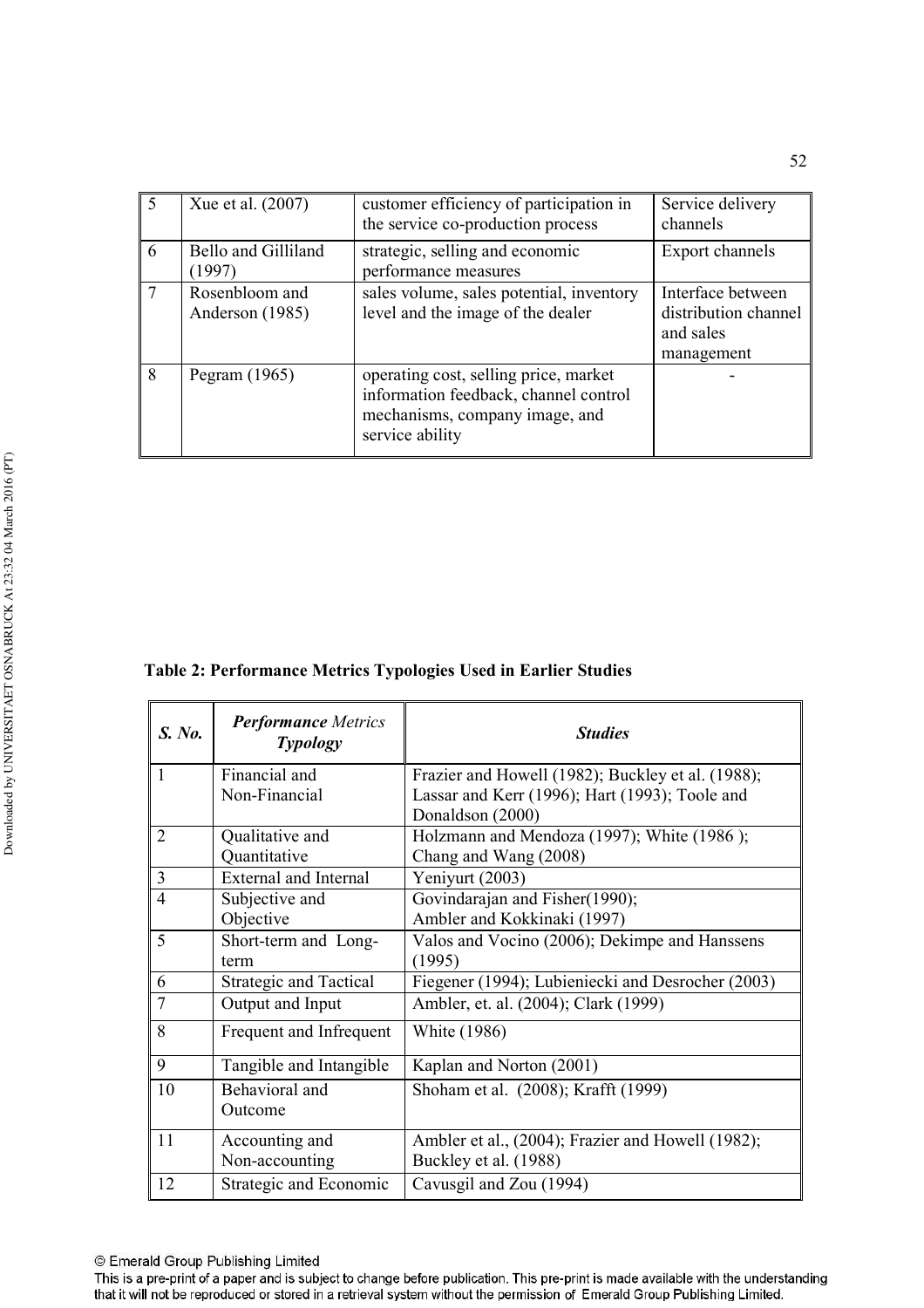|  | Table 3: Types of Control Systems Used in Earlier Studies |
|--|-----------------------------------------------------------|
|  |                                                           |

| S. No.                   | <b>Types of Control</b> | <b>Context</b>         | <b>Study</b>               |
|--------------------------|-------------------------|------------------------|----------------------------|
|                          | Output based            | Organizational         | Ouchi and Maguire          |
|                          | <b>Behavior</b> based   | controls               | (1975)                     |
| $\overline{2}$           | Outcome based           | Sales-force evaluation | Anderson and Oliver        |
|                          | Behavior based          |                        | (1987)                     |
| 3                        | Input controls          | Marketing control      | Jaworski (1988)            |
|                          | Output controls         |                        |                            |
|                          | Process controls        |                        |                            |
| 4                        | Outcome-based           | Distribution channels  | Celly and Frazier          |
|                          | Behavior-based          |                        | (1996)                     |
| $\overline{\mathcal{L}}$ | Output controls         | Export channels        | <b>Bello and Gilliland</b> |
|                          | Process controls        |                        | (1997)                     |
|                          | Flexibility             |                        |                            |
| 6                        | Output controls         | Supervisory controls   | Challagalla and            |
|                          | Behavior controls       |                        | Shervani (1996)            |
|                          | Capability control      |                        |                            |
| 7                        | Output controls         | Manufacturer-supplier  | Joshi (2009)               |
|                          | Behavior controls       |                        |                            |
|                          | Capability control      |                        |                            |

This is a pre-print of a paper and is subject to change before publication. This pre-print is made available with the understanding that it will not be reproduced or stored in a retrieval system without the permission of Emerald Group Publishing Limited.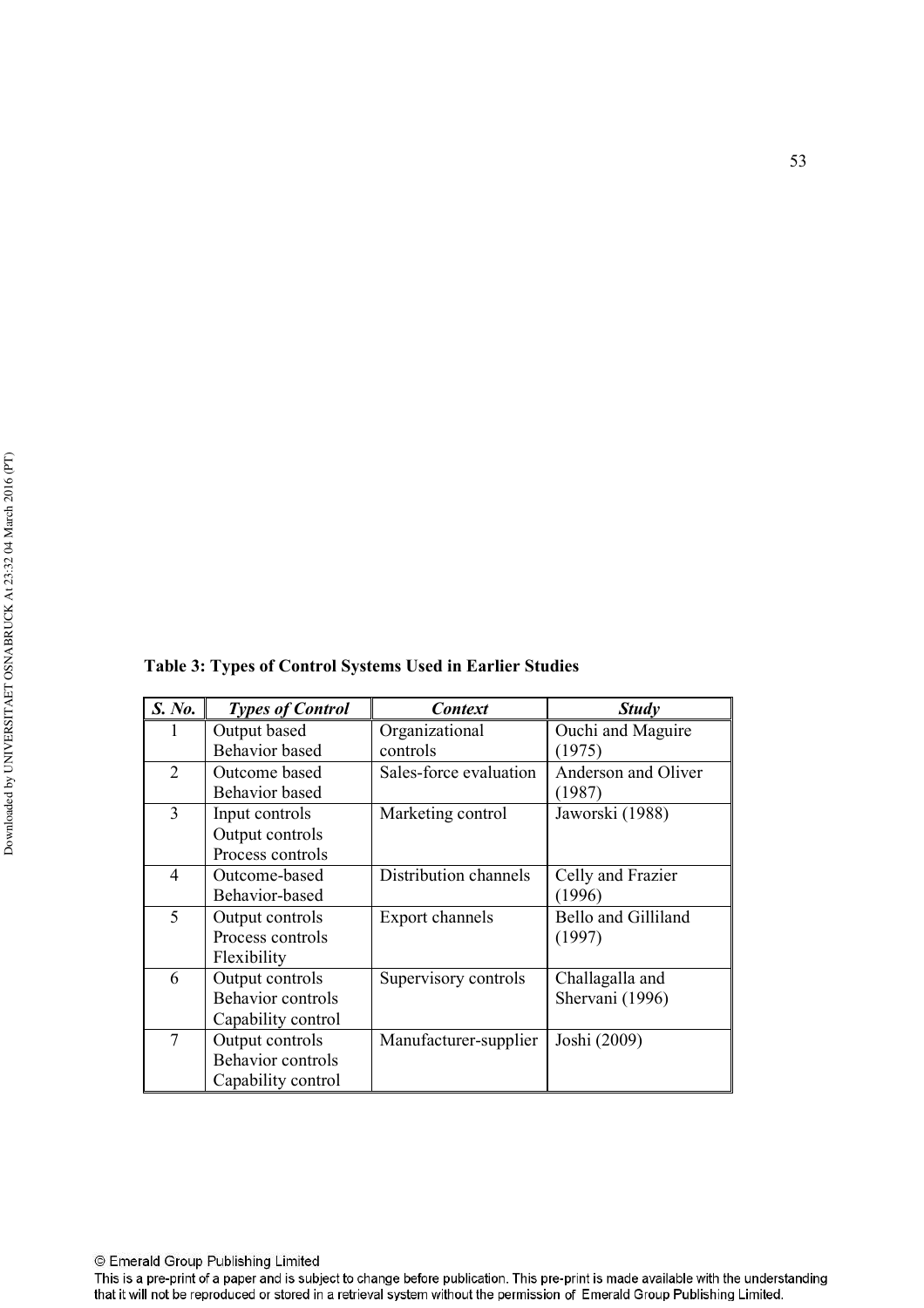| <b>Constructs</b>           | <b>Items</b>   | Factor<br>loading | Cronbach's<br><b>Alpha</b> |
|-----------------------------|----------------|-------------------|----------------------------|
| <b>Performance Measures</b> |                |                   |                            |
| <b>Output Measures</b>      | O <sub>1</sub> | 0.426             | 0.760                      |
|                             | O4             | 0.543             |                            |
|                             | O <sub>6</sub> | 0.734             |                            |
|                             | O7             | 0.691             |                            |
|                             | O <sub>8</sub> | 0.689             |                            |
|                             | O <sub>9</sub> | 0.695             |                            |
| <b>Activity Measures</b>    | A2             | 0.745             | 0.756                      |
|                             | A <sub>3</sub> | 0.697             |                            |
|                             | A <sub>5</sub> | 0.645             |                            |
|                             | A <sub>6</sub> | 0.745             |                            |
|                             | A7             | 0.560             |                            |
|                             | A8             | 0.437             |                            |
| <b>Capability Measures</b>  | C <sub>1</sub> | 0.635             | 0.728                      |
|                             | C <sub>2</sub> | 0.647             |                            |
|                             | C <sub>3</sub> | 0.715             |                            |
|                             | C <sub>4</sub> | 0.651             |                            |
|                             | C7             | 0.784             |                            |
|                             | C8             | 0.552             |                            |

### Table 4: Factor Loading and the Cronbach's Alphas for the Scales

This is a pre-print of a paper and is subject to change before publication. This pre-print is made available with the understanding that it will not be reproduced or stored in a retrieval system without the permission of Emerald Group Publishing Limited.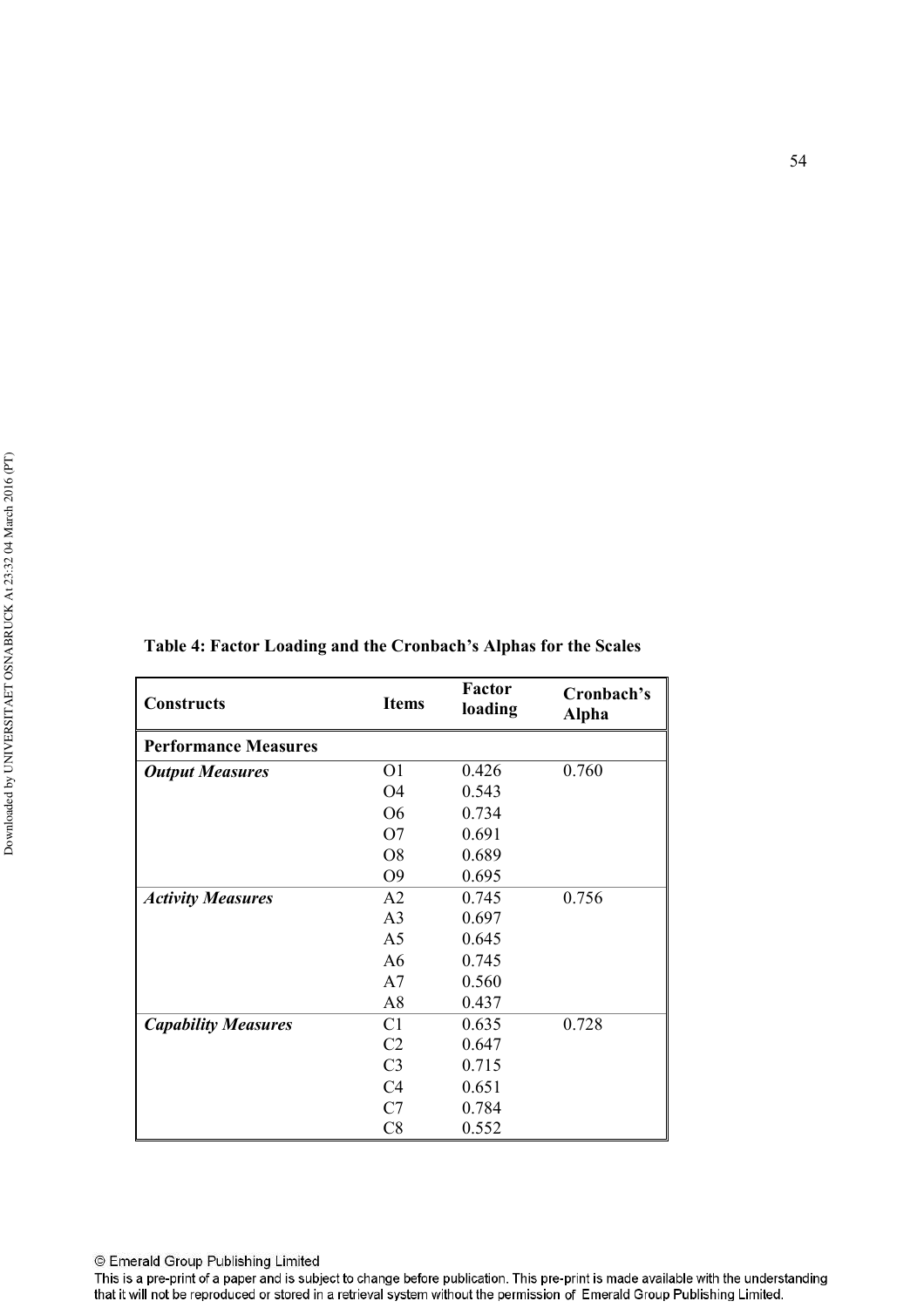| <b>Constructs</b>           | <b>Items</b>   | <b>Items Reliability</b> |                       | Cronbach's | Composite          | <b>AVE</b> |
|-----------------------------|----------------|--------------------------|-----------------------|------------|--------------------|------------|
|                             |                | Std.<br>Loading          | Msmt.<br><b>Error</b> | Alpha      | <b>Reliability</b> |            |
| <b>Performance Measures</b> |                |                          |                       |            |                    |            |
| <b>Output Measures</b>      | O <sub>1</sub> | 0.758                    | 0.43                  | 0.76       | 0.76               | 0.51       |
|                             | O4             | 0.634                    | 0.33                  |            |                    |            |
|                             | <b>O6</b>      | 0.724                    | 0.41                  |            |                    |            |
|                             | O <sub>7</sub> | 0.710                    | 0.50                  |            |                    |            |
|                             | O <sub>8</sub> | 0.712                    | 0.49                  |            |                    |            |
|                             | O <sub>9</sub> | 0.674                    | 0.55                  |            |                    |            |
| <b>Activity Measures</b>    | A2             | 0.734                    | 0.45                  | 0.76       | 0.76               | 0.52       |
|                             | A <sub>3</sub> | 0.789                    | 0.38                  |            |                    |            |
|                             | A <sub>5</sub> | 0.684                    | 0.50                  |            |                    |            |
|                             | A <sub>6</sub> | 0.692                    | 0.48                  |            |                    |            |
|                             | A7             | 0.636                    | 0.60                  |            |                    |            |
|                             | A8             | 0.724                    | 0.48                  |            |                    |            |
| Capability                  | C <sub>1</sub> | 0.791                    | 0.37                  | 0.73       | 0.74               | 0.49       |
| <b>Measures</b>             | C <sub>2</sub> | 0.751                    | 0.44                  |            |                    |            |
|                             | C <sub>3</sub> | 0.693                    | 0.42                  |            |                    |            |
|                             | C <sub>4</sub> | 0.701                    | 0.52                  |            |                    |            |
|                             | C7             | 0.668                    | 0.55                  |            |                    |            |
|                             | C8             | 0.662                    | 0.56                  |            |                    |            |

| Table 5: Reliability, Cronbach's Alpha, Composite Reliability and AVE for the Scales |  |  |
|--------------------------------------------------------------------------------------|--|--|
|--------------------------------------------------------------------------------------|--|--|

This is a pre-print of a paper and is subject to change before publication. This pre-print is made available with the understanding<br>that it will not be reproduced or stored in a retrieval system without the permission of E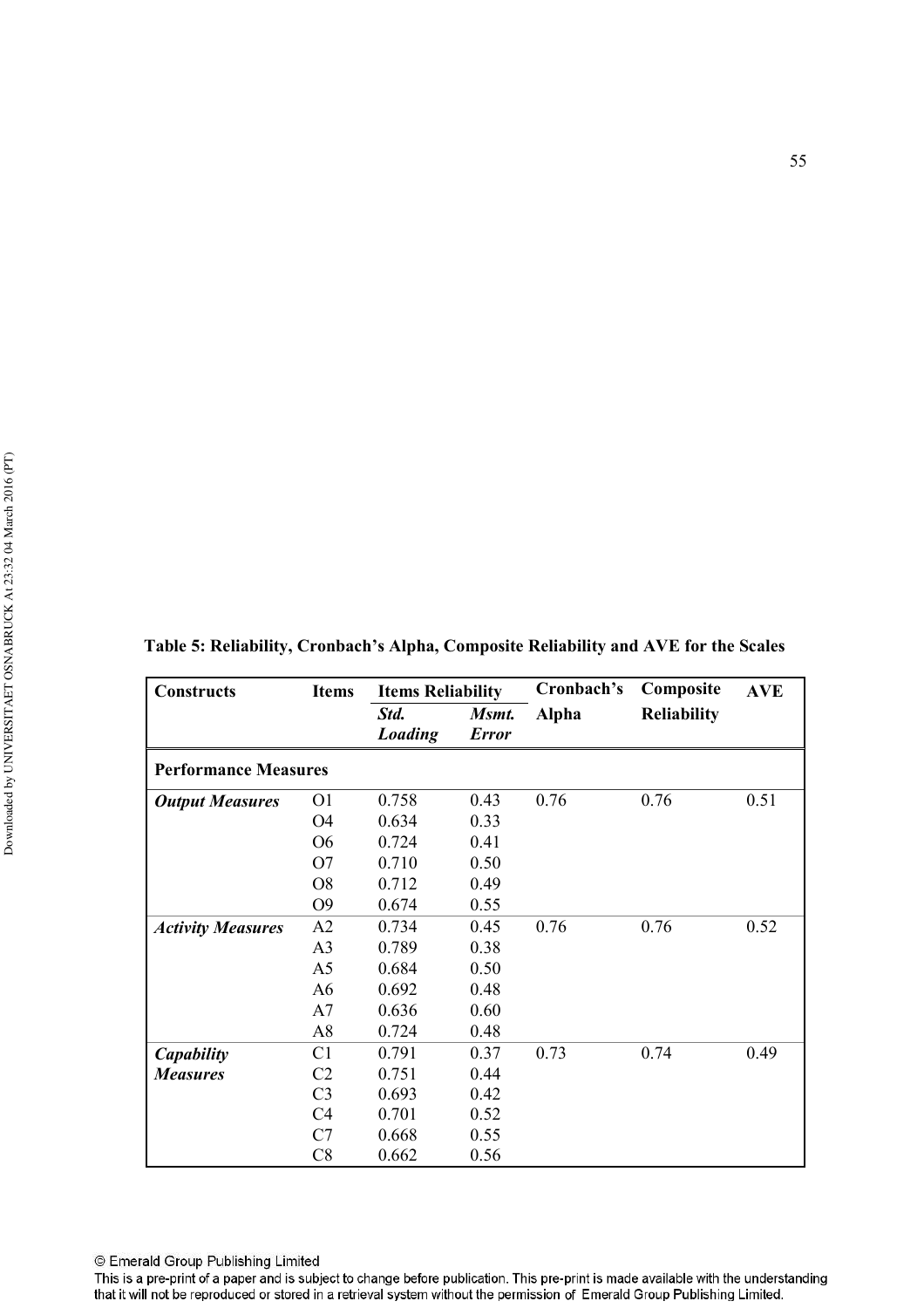| <b>Scales</b>               | Output | <b>Activity</b> | Capability |
|-----------------------------|--------|-----------------|------------|
| <b>Performance Measures</b> |        |                 |            |
| Output                      | .715   | .105            | .097       |
| Activity                    |        | .721            | $.254*$    |
| Capability                  |        |                 | .700       |
| Mean                        | 4.30   | 3.67            | 4.33       |
| <b>S.D.</b>                 | 0.75   | 0.93            | 0.69       |

 $N = 252$ ;  $\dagger p < .10$ ;  $\dagger p < .05$ ;  $\dagger \dagger p < .01$ ; one-tailed test Square root of AVE as the diagonal elements

© Emerald Group Publishing Limited

This is a pre-print of a paper and is subject to change before publication. This pre-print is made available with the understanding that it will not be reproduced or stored in a retrieval system without the permission of Emerald Group Publishing Limited.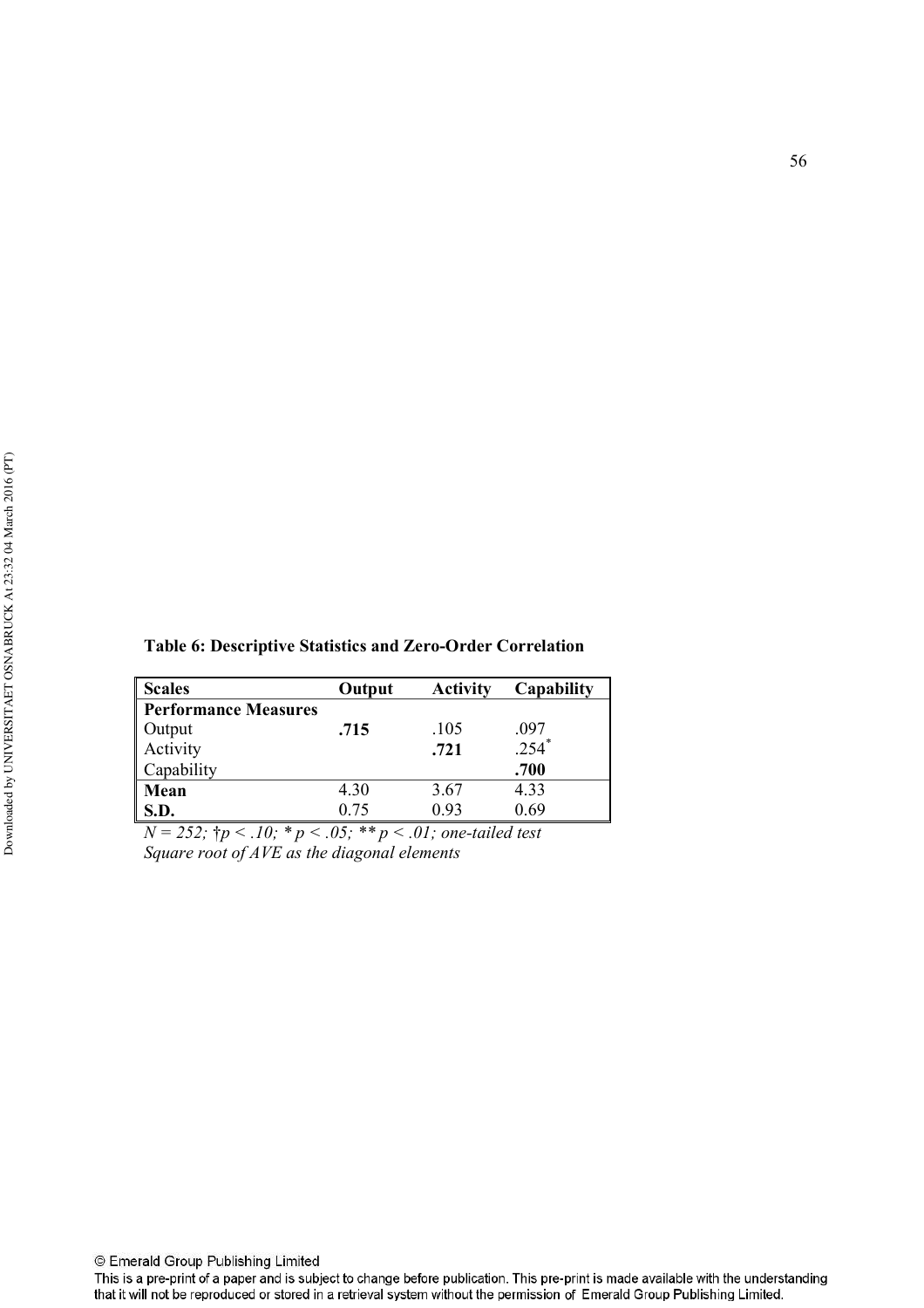**Figures** 

Figure 1: The Three-Dimensional Framework for Performance Evaluation

This is a pre-print of a paper and is subject to change before publication. This pre-print is made available with the understanding that it will not be reproduced or stored in a retrieval system without the permission of Emerald Group Publishing Limited.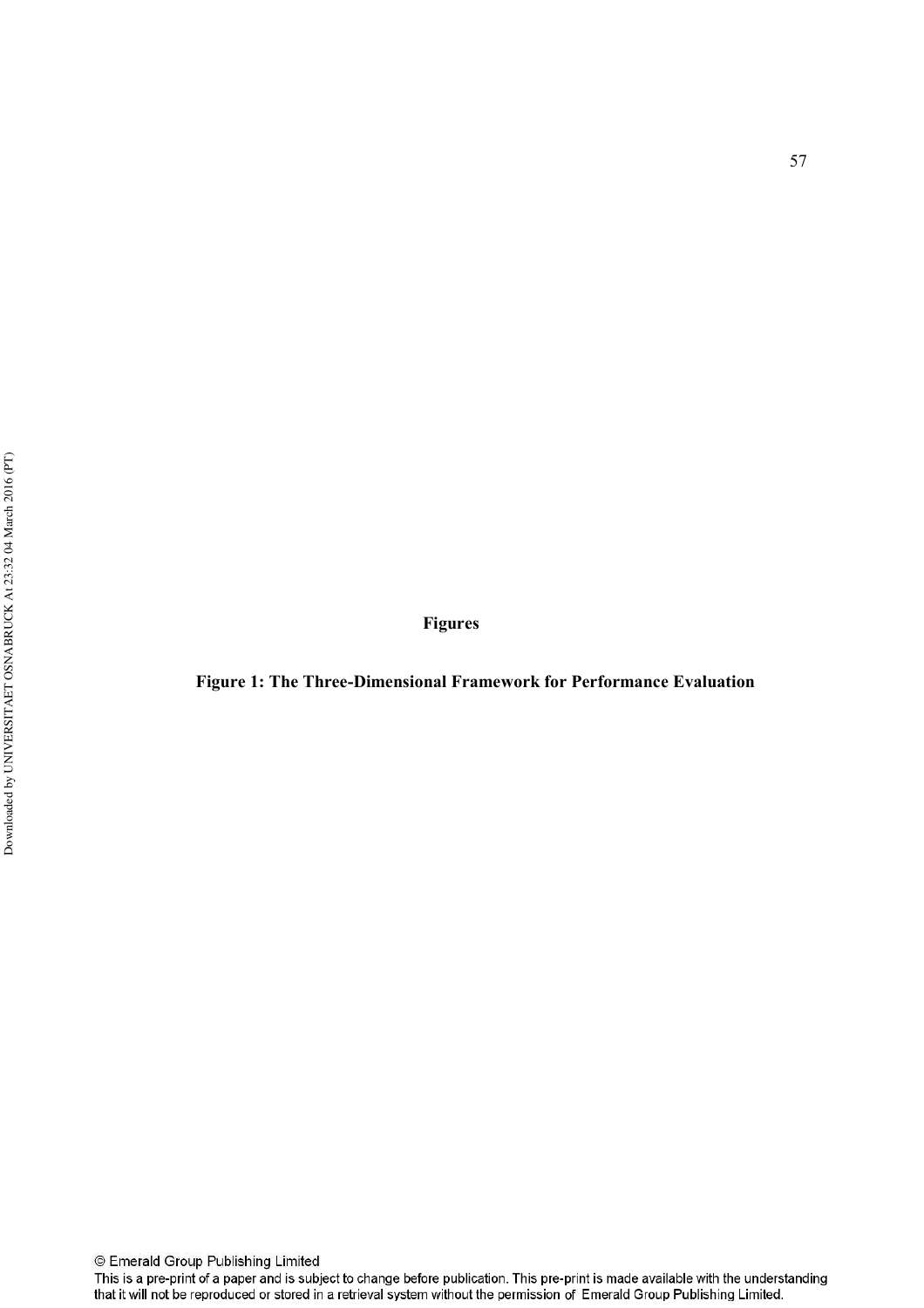

Figure 2: The Steps Adopted for Scale Development

© Emerald Group Publishing Limited

This is a pre-print of a paper and is subject to change before publication. This pre-print is made available with the understanding that it will not be reproduced or stored in a retrieval system without the permission of Emerald Group Publishing Limited.